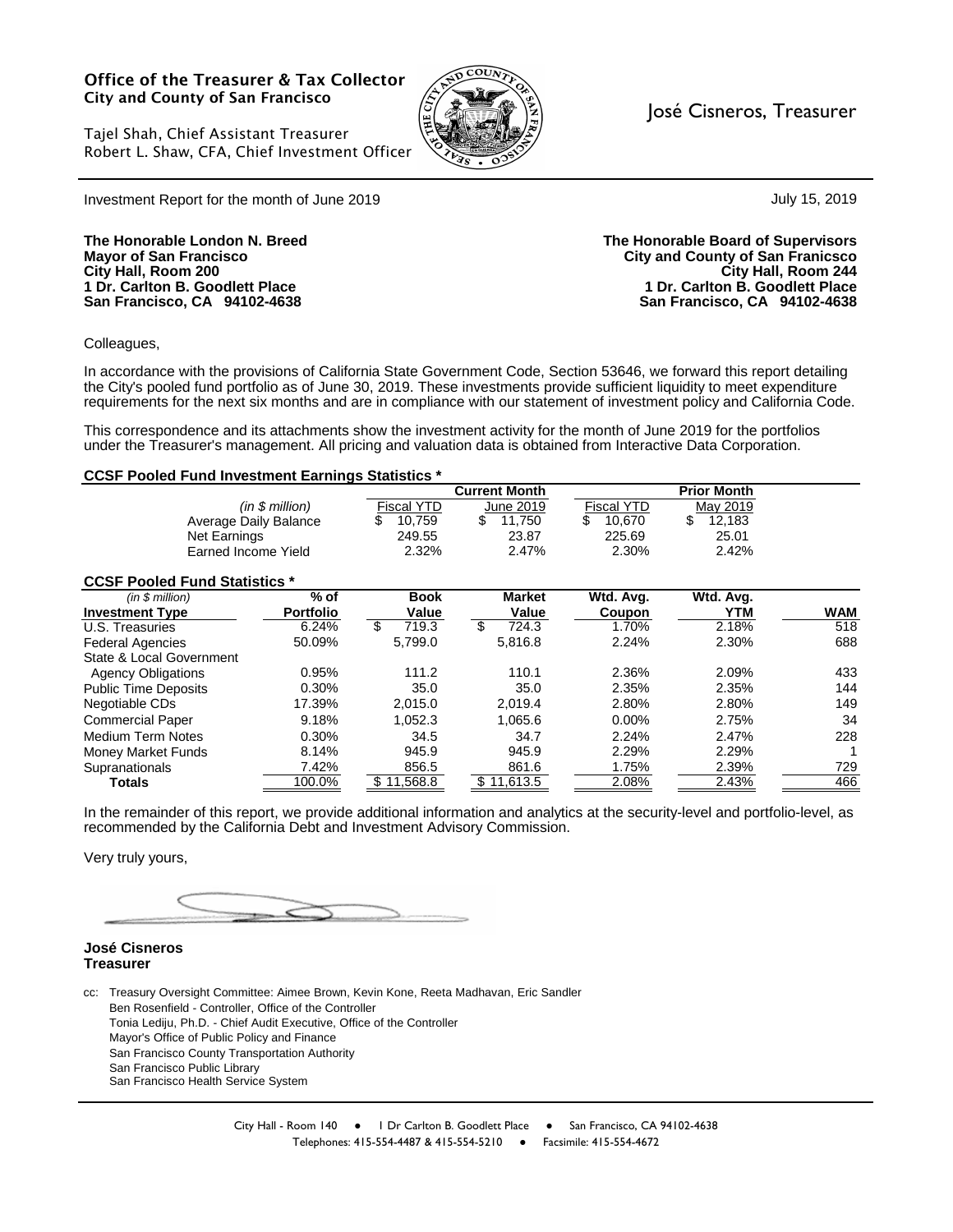### **Portfolio SummaryPooled Fund**

As of June 30, 2019

| (in \$ million)                      |                          | <b>Book</b>              | <b>Market</b>            | <b>Market/Book</b>       | <b>Current %</b>  | <b>Max. Policy</b> |            |
|--------------------------------------|--------------------------|--------------------------|--------------------------|--------------------------|-------------------|--------------------|------------|
| <b>Security Type</b>                 | <b>Par Value</b>         | Value                    | Value                    | <b>Price</b>             | <b>Allocation</b> | <b>Allocation</b>  | Compliant? |
| <b>U.S. Treasuries</b>               | \$.<br>725.0             | \$<br>719.3              | 724.3                    | 100.70                   | 6.24%             | 100%               | Yes        |
| <b>Federal Agencies</b>              | 5,802.8                  | 5.799.0                  | 5.816.8                  | 100.31                   | 50.09%            | 100%               | Yes        |
| <b>State &amp; Local Government</b>  |                          |                          |                          |                          |                   |                    |            |
| <b>Agency Obligations</b>            | 109.7                    | 111.2                    | 110.1                    | 99.04                    | 0.95%             | 20%                | Yes        |
| <b>Public Time Deposits</b>          | 35.0                     | 35.0                     | 35.0                     | 100.00                   | 0.30%             | 100%               | Yes        |
| Negotiable CDs                       | 2,015.0                  | 2,015.0                  | 2,019.4                  | 100.22                   | 17.39%            | 30%                | Yes        |
| <b>Bankers Acceptances</b>           |                          |                          |                          |                          | $0.00\%$          | 40%                | Yes        |
| <b>Commercial Paper</b>              | .068.0                   | 1,052.3                  | 1,065.6                  | 101.27                   | 9.18%             | 25%                | Yes        |
| <b>Medium Term Notes</b>             | 34.7                     | 34.5                     | 34.7                     | 100.52                   | 0.30%             | 25%                | Yes        |
| <b>Repurchase Agreements</b>         | $\blacksquare$           | $\overline{\phantom{a}}$ | $\overline{\phantom{0}}$ | $\overline{\phantom{a}}$ | $0.00\%$          | 10%                | Yes        |
| Reverse Repurchase/                  |                          |                          |                          |                          |                   |                    |            |
| <b>Securities Lending Agreements</b> |                          |                          |                          |                          | $0.00\%$          | \$75mm             | Yes        |
| Money Market Funds - Government      | 945.9                    | 945.9                    | 945.9                    | 100.00                   | 8.14%             | 20%                | Yes        |
| LAIF                                 | $\overline{\phantom{0}}$ | $\overline{\phantom{0}}$ |                          |                          | 0.00%             | \$50mm             | Yes        |
| Supranationals                       | 861.2                    | 856.5                    | 861.6                    | 100.59                   | 7.42%             | 30%                | Yes        |
| <b>TOTAL</b>                         | \$11,597.3               | \$11,568.8               | \$11,613.5               | 100.39                   | 100.00%           | ۰.                 | Yes        |

The City and County of San Francisco uses the following methodology to determine compliance: Compliance is pre-trade and calculated on both a par and market value basis, using the result with the lowest percentage of the overall portfolio value. Cash balances are included in the City's compliance calculations.

The full Investment Policy can be found at http://www.sftreasurer.org/, in the Reports & Plans section of the About menu. Please note the information in this report does not include cash balances. Due to fluctuations in the market value of the securities held in the Pooled Fund and changes in the City's cash position, the allocation limits may be exceeded on a post-trade compliance basis. In these instances, no compliance violation has occurred, as the policy limits were not exceeded prior to trade execution.

Totals may not add due to rounding.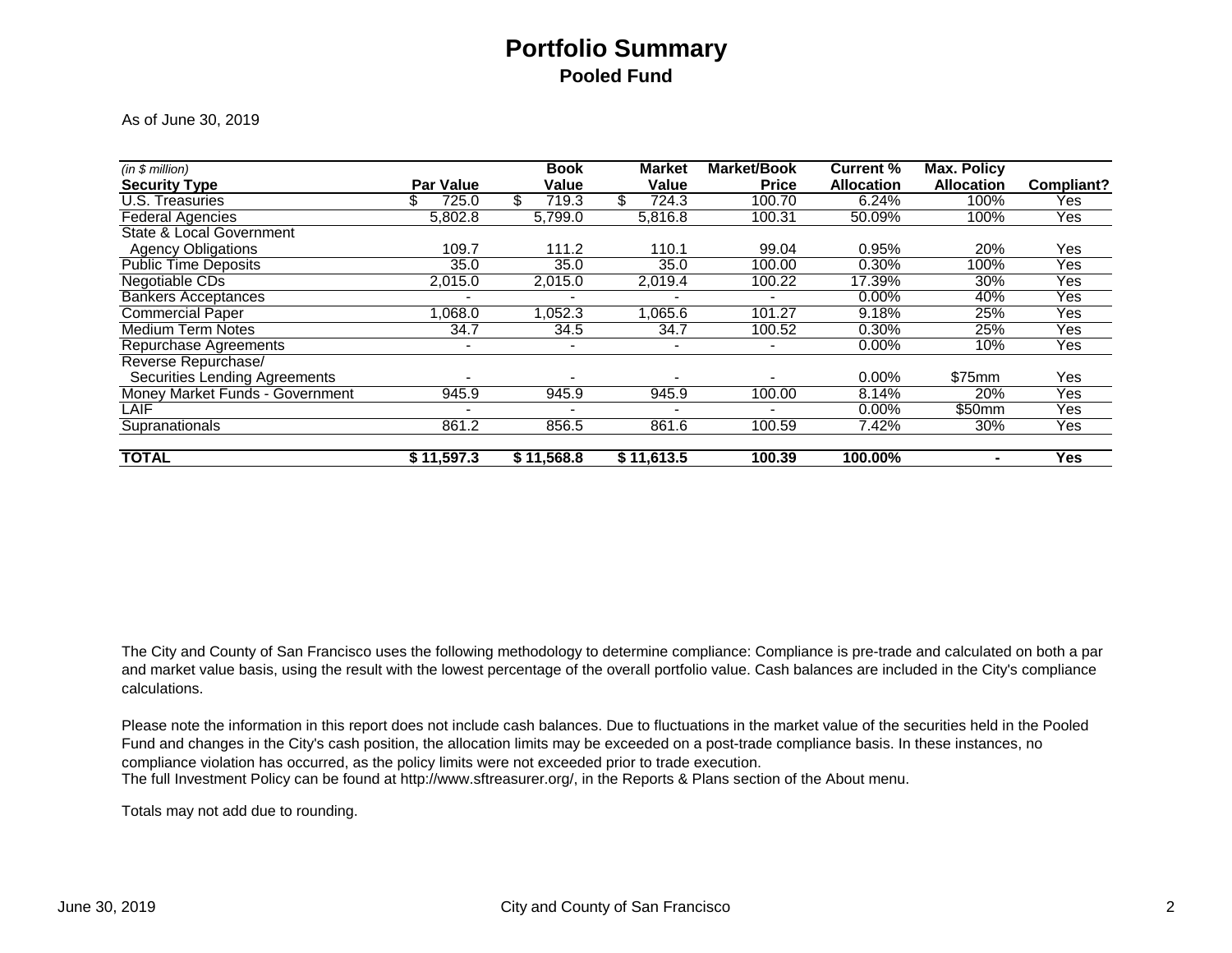### **City and County of San FranciscoPooled Fund Portfolio Statistics**

For the month ended June 30, 2019

| Average Daily Balance<br><b>Net Earnings</b><br>Earned Income Yield | <b>Weighted Average Maturity</b> |    |              |     | \$11,749,958,725<br>\$23,867,638<br>2.47%<br>466 days |     |                        |
|---------------------------------------------------------------------|----------------------------------|----|--------------|-----|-------------------------------------------------------|-----|------------------------|
| <b>Investment Type</b>                                              | (\$ million)                     |    | Par<br>Value |     | <b>Book</b><br>Value                                  |     | <b>Market</b><br>Value |
| U.S. Treasuries                                                     |                                  | \$ | 725.0        | \$  | 719.3                                                 | \$. | 724.3                  |
| <b>Federal Agencies</b>                                             |                                  |    | 5,802.8      |     | 5.799.0                                               |     | 5,816.8                |
| State & Local Government                                            |                                  |    |              |     |                                                       |     |                        |
| <b>Agency Obligations</b>                                           |                                  |    | 109.7        |     | 111.2                                                 |     | 110.1                  |
| <b>Public Time Deposits</b>                                         |                                  |    | 35.0         |     | 35.0                                                  |     | 35.0                   |
| Negotiable CDs                                                      |                                  |    | 2,015.0      |     | 2,015.0                                               |     | 2,019.4                |
| <b>Commercial Paper</b>                                             |                                  |    | 1.068.0      |     | 1.052.3                                               |     | 1,065.6                |
| <b>Medium Term Notes</b>                                            |                                  |    | 34.7         |     | 34.5                                                  |     | 34.7                   |
| <b>Money Market Funds</b>                                           |                                  |    | 945.9        |     | 945.9                                                 |     | 945.9                  |
| Supranationals                                                      |                                  |    | 861.2        |     | 856.5                                                 |     | 861.6                  |
| Total                                                               |                                  | S. | 11,597.3     | SS. | 11,568.8                                              | S.  | 11.613.5               |

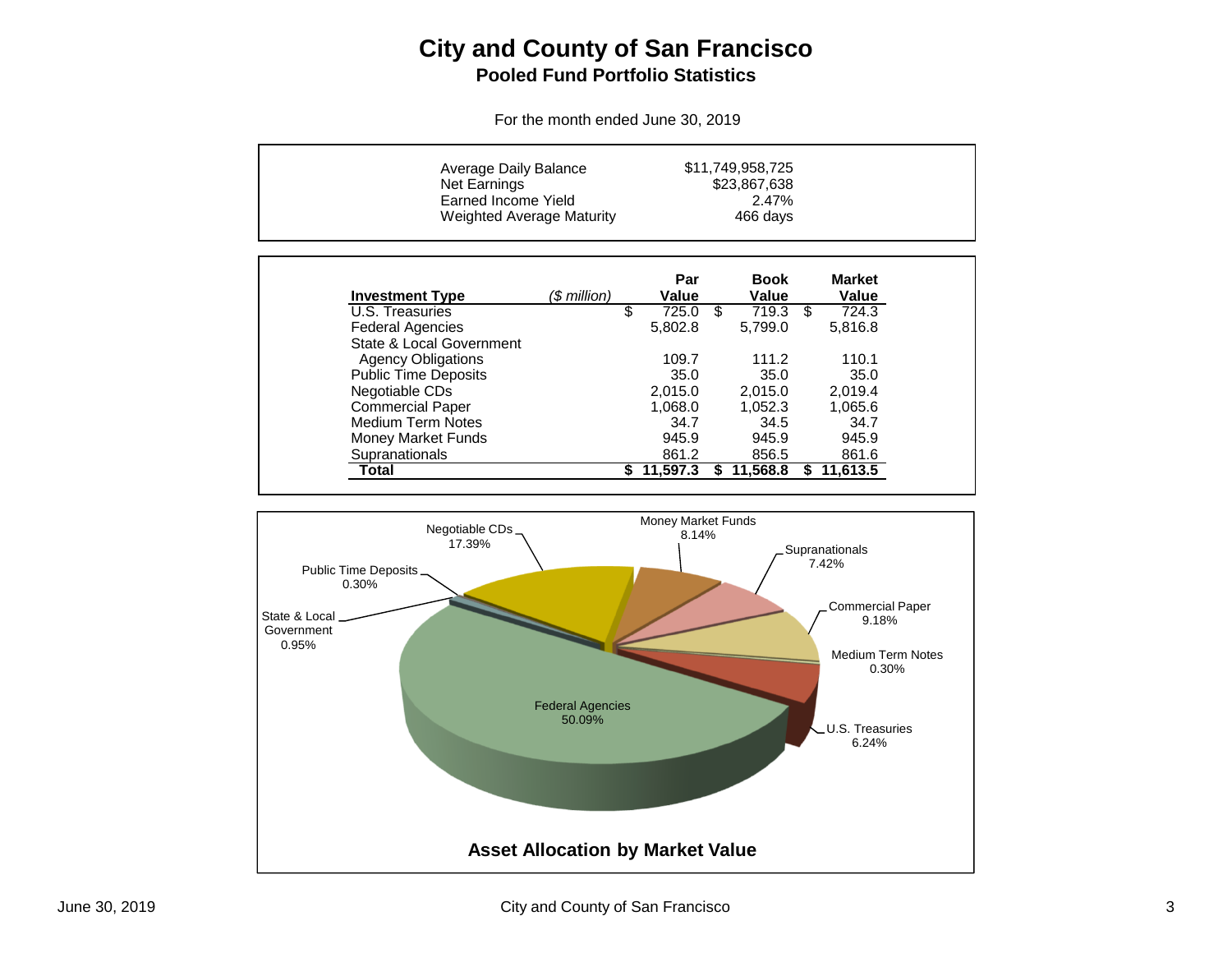#### **Portfolio Analysis Pooled Fund**

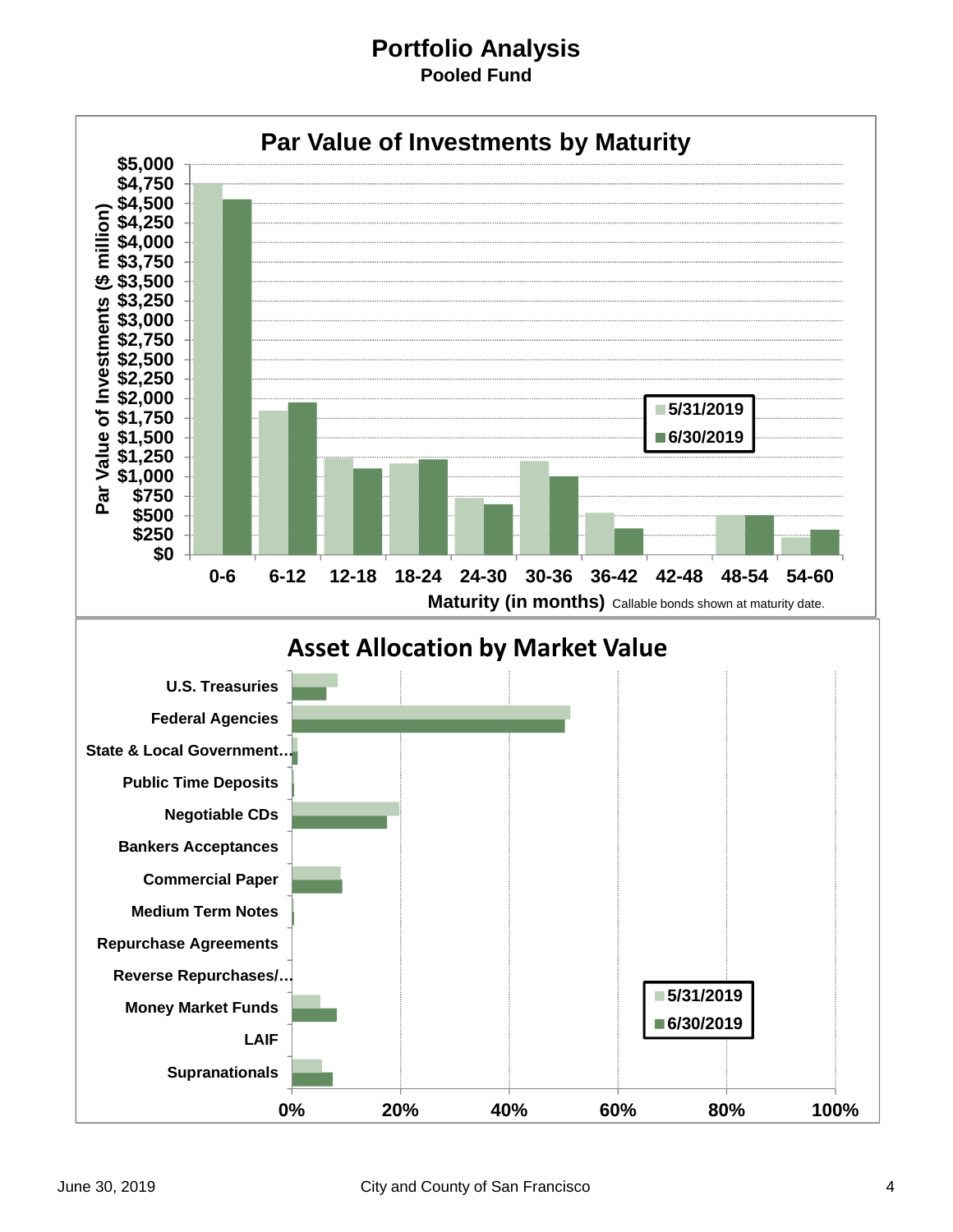**Yield Curves**

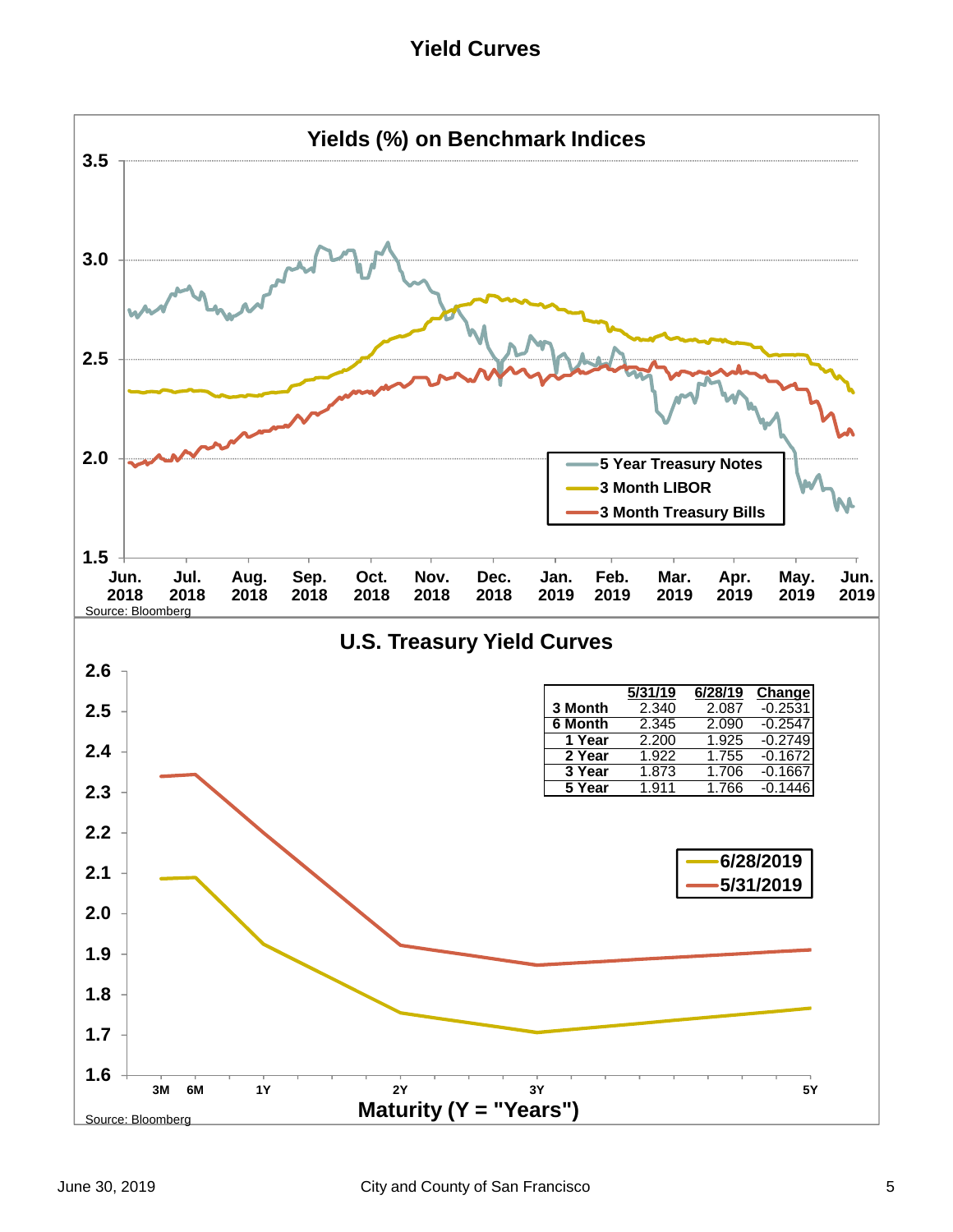| As of June 30, 2019                                |                        |                                               |                         |                        |                    |                          |                         |                         |                         |
|----------------------------------------------------|------------------------|-----------------------------------------------|-------------------------|------------------------|--------------------|--------------------------|-------------------------|-------------------------|-------------------------|
|                                                    |                        |                                               |                         | <b>Maturity</b>        |                    |                          |                         | <b>Amortized</b>        |                         |
| <b>Type of Investment</b>                          | <b>CUSIP</b>           | <b>Issuer Name</b>                            | <b>Settle Date</b>      | <b>Date</b>            | Coupon             | Par Value                | <b>Book Value</b>       | <b>Book Value</b>       | <b>Market Value</b>     |
| U.S. Treasuries                                    | 912828T59              | <b>US TREASURY</b>                            |                         | 5/18/2018 10/15/2019   | $1.00 \text{ }$ \$ | - \$<br>25,000,000       | 24,492,188<br>\$        | 24,895,479<br>- \$      | 24,920,000              |
| U.S. Treasuries                                    | 912828T59              | <b>US TREASURY</b>                            |                         | 8/15/2018 10/15/2019   | 1.00               | 50,000,000               | 49,134,766              | 49,784,707              | 49,840,000              |
| U.S. Treasuries                                    | 9128283N8              | <b>US TREASURY</b>                            |                         | 1/16/2018 12/31/2019   | 1.88               | 50,000,000               | 49,871,094              | 49,966,961              | 49,959,000              |
| U.S. Treasuries                                    | 912828XU9              | <b>US TREASURY</b>                            | 6/20/2017               | 6/15/2020              | 1.50               | 50,000,000               | 49,982,422              | 49,994,361              | 49,779,500              |
| U.S. Treasuries                                    | 912828XU9              | <b>US TREASURY</b>                            | 4/3/2019                | 6/15/2020              | 1.50               | 50,000,000               | 49,478,516              | 49,584,238              | 49,779,500              |
| U.S. Treasuries                                    | 912828XU9              | <b>US TREASURY</b>                            | 12/20/2018              | 6/15/2020              | 1.50               | 100,000,000              | 98,312,500              | 98,912,293              | 99,559,000              |
| U.S. Treasuries                                    | 912828XY1              | <b>US TREASURY</b>                            | 4/3/2019                | 6/30/2020              | 2.50               | 50,000,000               | 50,070,313              | 50,056,529              | 50,261,500              |
| U.S. Treasuries                                    | 9128283Q1              | <b>US TREASURY</b>                            | 3/4/2019                | 1/15/2021              | 2.00               | 50,000,000               | 49,618,925              | 49,575,826              | 50,125,000              |
| U.S. Treasuries                                    | 912828C57              | <b>US TREASURY</b>                            | 4/15/2019               | 3/31/2021              | 2.25               | 50,000,000               | 49,909,388              | 49,877,984              | 50,388,500              |
| U.S. Treasuries                                    | 9128284G2              | <b>US TREASURY</b>                            | 4/9/2019                | 4/15/2021              | 2.38               | 50,000,000               | 50,013,672              | 50,012,132              | 50,508,000              |
| U.S. Treasuries                                    | 912828S27              | <b>US TREASURY</b>                            | 8/15/2017               | 6/30/2021              | 1.13               | 25,000,000               | 24,519,531              | 24,752,126              | 24,693,250              |
| U.S. Treasuries                                    | 912828T67              | <b>US TREASURY</b>                            |                         | 11/10/2016 10/31/2021  | 1.25               | 50,000,000               | 49,574,219              | 49,800,005              | 49,443,500              |
| U.S. Treasuries                                    | 912828U65              | <b>US TREASURY</b>                            | 12/13/2016 11/30/2021   |                        | 1.75               | 100,000,000              | 99,312,500              | 99,665,161              | 100,031,000             |
| U.S. Treasuries                                    | 912828XW5              | <b>US TREASURY</b>                            | 8/15/2017               | 6/30/2022              | 1.75               | 25,000,000               | 24,977,539              | 24,986,183              | 25,031,250              |
| <b>Subtotals</b>                                   |                        |                                               |                         |                        | 1.70<br>\$         | 725,000,000<br>\$        | 719,267,570<br>\$       | 721,863,984<br>\$       | 724,319,000             |
|                                                    |                        |                                               |                         |                        |                    |                          |                         |                         |                         |
| <b>Federal Agencies</b>                            | 3130AC7C2              | FEDERAL HOME LOAN BANK                        | 8/23/2017               | 7/1/2019               | 1.40S              | 15,000,000 \$            | - \$<br>15,005,400      | 15,000,000 \$           | 15,000,000              |
| <b>Federal Agencies</b>                            | 3133EGJX4              | FEDERAL FARM CREDIT BANK                      | 5/23/2018               | 7/5/2019               | 1.08               | 35,370,000               | 34,836,267              | 35,364,767              | 35,365,756              |
| <b>Federal Agencies</b>                            | 3134G9YR2              | <b>FREDDIE MAC</b>                            | 7/12/2016               | 7/12/2019              | 2.25               | 50,000,000               | 50,000,000              | 50,000,000              | 50,000,000              |
| <b>Federal Agencies</b>                            | 3130A8Y72              | FEDERAL HOME LOAN BANK                        | 4/19/2018               | 8/5/2019               | 0.88               | 5,000,000                | 4,905,088               | 4,992,977               | 4,993,500               |
| <b>Federal Agencies</b>                            | 3130A8Y72              | FEDERAL HOME LOAN BANK                        | 5/10/2018               | 8/5/2019               | 0.88               | 6,000,000                | 5,886,596               | 5,991,219               | 5,992,200               |
| <b>Federal Agencies</b>                            | 3130A8Y72              | FEDERAL HOME LOAN BANK                        | 4/19/2018               | 8/5/2019               | 0.88               | 24,000,000               | 23,545,680              | 23,966,382              | 23,968,800              |
| <b>Federal Agencies</b>                            | 3130A8Y72              | FEDERAL HOME LOAN BANK                        | 9/27/2018               | 8/5/2019               | 0.88               | 36,010,000               | 35,485,694              | 35,951,184              | 35,963,187              |
| <b>Federal Agencies</b>                            | 3133EGED3              | FEDERAL FARM CREDIT BANK                      | 6/9/2016                | 8/9/2019               | 2.60               | 25,000,000               | 25,000,000              | 25,000,000              | 25,006,750              |
| <b>Federal Agencies</b>                            | 3133EGED3              | FEDERAL FARM CREDIT BANK                      | 6/9/2016                | 8/9/2019               | 2.60               | 25,000,000               | 25,000,000              | 25,000,000              | 25,006,750              |
| <b>Federal Agencies</b>                            | 3134G94F1              | <b>FREDDIE MAC</b>                            | 8/15/2016<br>12/20/2016 | 8/15/2019              | 2.00               | 25,000,000               | 25,000,000              | 25,000,000              | 24,992,500              |
| <b>Federal Agencies</b>                            | 3133EGX67<br>3135G0P23 | FEDERAL FARM CREDIT BANK<br><b>FANNIE MAE</b> | 8/30/2016               | 8/20/2019<br>8/23/2019 | 2.50<br>1.25       | 50,000,000<br>20,000,000 | 50,000,000              | 50,000,000              | 50,010,500              |
| <b>Federal Agencies</b>                            | 3136G3X59              | <b>FANNIE MAE</b>                             | 8/23/2016               | 8/23/2019              | 1.10               |                          | 20,000,000              | 20,000,000              | 19,968,200              |
| <b>Federal Agencies</b>                            |                        |                                               | 5/26/2016               |                        |                    | 25,000,000               | 25,000,000              | 25,000,000              | 24,958,500              |
| <b>Federal Agencies</b><br><b>Federal Agencies</b> | 3134G9GS0<br>3134GAFY5 | <b>FREDDIE MAC</b><br><b>FREDDIE MAC</b>      | 11/28/2017              | 8/26/2019<br>8/28/2019 | 1.25<br>1.30       | 25,000,000<br>8,450,000  | 25,000,000<br>8,374,795 | 25,000,000<br>8,443,163 | 24,961,000<br>8,436,649 |
| <b>Federal Agencies</b>                            | 313384LB3              | FED HOME LN DISCOUNT NT                       | 5/31/2019               | 8/30/2019              | 0.00               | 40,000,000               | 39,762,490              | 39,843,400              | 39,852,800              |
| <b>Federal Agencies</b>                            | 3135G0Q30              | <b>FANNIE MAE</b>                             | 10/21/2016              | 9/27/2019              | 1.18               | 50,000,000               | 50,000,000              | 50,000,000              | 49,873,500              |
| <b>Federal Agencies</b>                            | 3132X0KH3              | <b>FARMER MAC</b>                             | 10/6/2016               | 10/1/2019              | 2.60               | 50,000,000               | 50,000,000              | 50,000,000              | 50,021,500              |
| <b>Federal Agencies</b>                            | 3133EJF79              | FEDERAL FARM CREDIT BANK                      |                         | 10/10/2018 10/10/2019  | 2.65               | 36,000,000               | 35,987,760              | 35,996,613              | 36,044,280              |
| <b>Federal Agencies</b>                            | 3133EGXK6              | FEDERAL FARM CREDIT BANK                      |                         | 12/1/2017 10/11/2019   | 1.12               | 20,000,000               | 19,732,000              | 19,959,741              | 19,939,600              |
| <b>Federal Agencies</b>                            | 3134G8TG4              | <b>FREDDIE MAC</b>                            |                         | 4/11/2016 10/11/2019   | 1.50               | 15,000,000               | 15,000,000              | 15,000,000              | 14,969,100              |
| <b>Federal Agencies</b>                            | 3130ACM92              | FEDERAL HOME LOAN BANK                        |                         | 10/13/2017 10/21/2019  | 1.50               | 21,500,000               | 21,461,945              | 21,494,225              | 21,453,560              |
| <b>Federal Agencies</b>                            | 3136G0T68              | <b>FANNIE MAE</b>                             |                         | 8/28/2017 10/24/2019   | 1.33               | 14,000,000               | 13,968,220              | 13,995,356              | 13,962,060              |
| <b>Federal Agencies</b>                            | 3134GBHT2              | <b>FREDDIE MAC</b>                            |                         | 9/12/2017 10/25/2019   | 1.63               | 50,000,000               | 50,024,500              | 50,003,677              | 49,910,000              |
| <b>Federal Agencies</b>                            | 3136G4FJ7              | <b>FANNIE MAE</b>                             |                         | 10/25/2016 10/25/2019  | 1.20               | 25,000,000               | 25,000,000              | 25,000,000              | 24,922,500              |
| <b>Federal Agencies</b>                            | 3136G4EZ2              | <b>FANNIE MAE</b>                             |                         | 10/28/2016 10/30/2019  | 1.13               | 50,000,000               | 49,950,000              | 49,994,485              | 49,827,000              |
| <b>Federal Agencies</b>                            | 3134GAVL5              | <b>FREDDIE MAC</b>                            | 11/4/2016               | 11/4/2019              | 1.17               | 100,000,000              | 100,000,000             | 100,000,000             | 99,639,000              |
| <b>Federal Agencies</b>                            | 3133EJRU5              | FEDERAL FARM CREDIT BANK                      |                         | 6/14/2018 11/14/2019   | 2.45               | 50,000,000               | 49,987,500              | 49,996,718              | 50,086,500              |
| <b>Federal Agencies</b>                            | 3136G3LV5              | <b>FANNIE MAE</b>                             |                         | 5/26/2016 11/26/2019   | 1.35               | 8,950,000                | 8,950,000               | 8,950,000               | 8,921,181               |
| <b>Federal Agencies</b>                            | 3133EGN43              | FEDERAL FARM CREDIT BANK                      |                         | 12/2/2016 12/2/2019    | 2.60               | 50,000,000               | 50,000,000              | 50,000,000              | 50,035,500              |
| <b>Federal Agencies</b>                            | 3130A0JR2              | FEDERAL HOME LOAN BANK                        |                         | 12/15/2017 12/13/2019  | 2.38               | 11,360,000               | 11,464,888              | 11,383,773              | 11,366,816              |
| <b>Federal Agencies</b>                            | 3130A0JR2              | FEDERAL HOME LOAN BANK                        |                         | 12/12/2017 12/13/2019  | 2.38               | 20,000,000               | 20,186,124              | 20,042,012              | 20,012,000              |
| <b>Federal Agencies</b>                            | 3130A0JR2              | FEDERAL HOME LOAN BANK                        |                         | 12/15/2017 12/13/2019  | 2.38               | 40,000,000               | 40,369,200              | 40,083,679              | 40,024,000              |
|                                                    |                        |                                               |                         |                        |                    |                          |                         |                         |                         |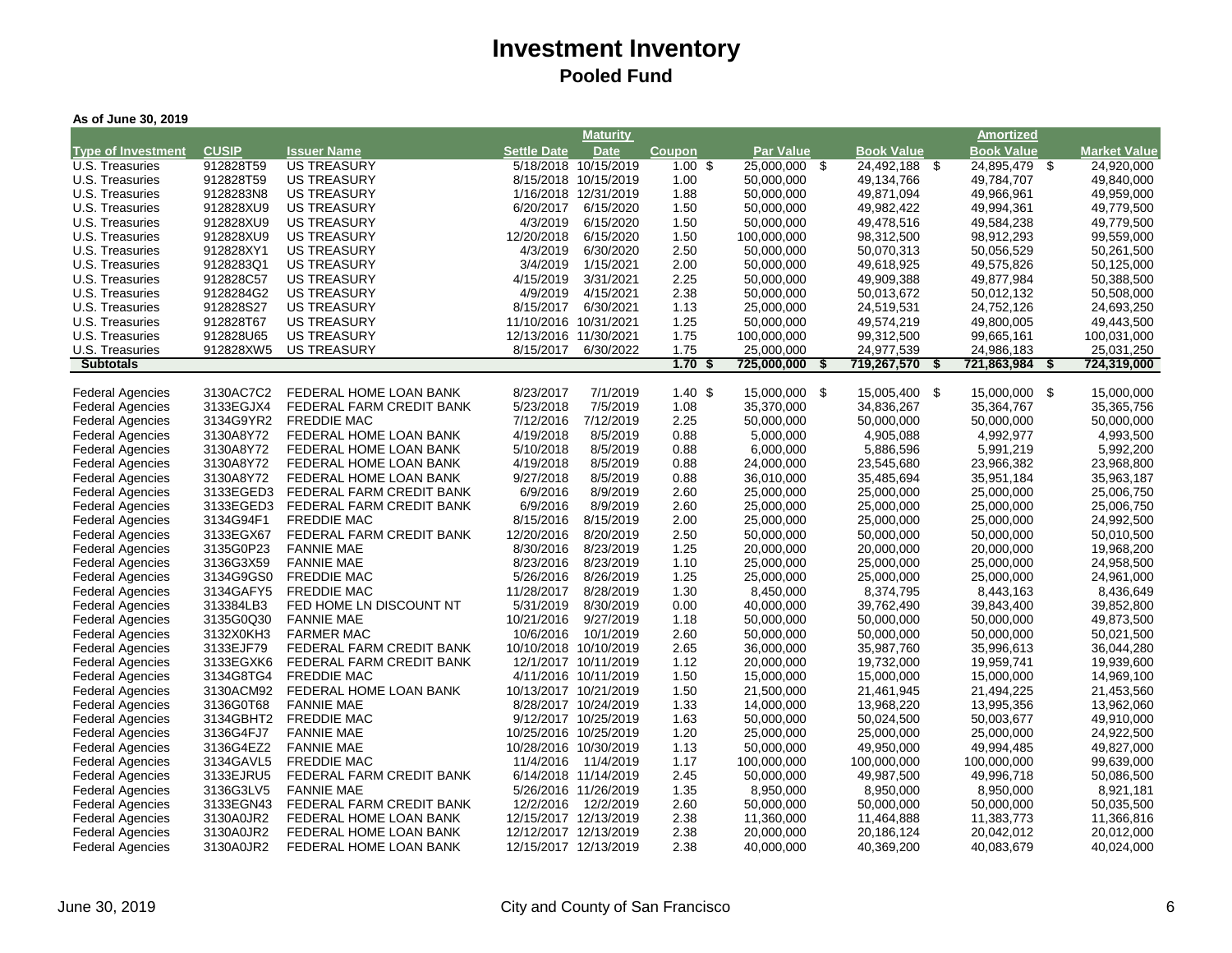|                           |              |                          |                       | <b>Maturity</b> |               |                  |                   | <b>Amortized</b>  |                     |
|---------------------------|--------------|--------------------------|-----------------------|-----------------|---------------|------------------|-------------------|-------------------|---------------------|
| <b>Type of Investment</b> | <b>CUSIP</b> | <b>Issuer Name</b>       | <b>Settle Date</b>    | <b>Date</b>     | <b>Coupon</b> | <b>Par Value</b> | <b>Book Value</b> | <b>Book Value</b> | <b>Market Value</b> |
| <b>Federal Agencies</b>   | 3134G9VR5    | <b>FREDDIE MAC</b>       | 7/6/2016              | 1/6/2020        | 2.00          | 25,000,000       | 25,000,000        | 25,000,000        | 24,999,750          |
| <b>Federal Agencies</b>   | 3136G4KQ5    | <b>FANNIE MAE</b>        | 11/17/2017            | 1/17/2020       | 1.65          | 1,000,000        | 996,070           | 999,006           | 997,480             |
| <b>Federal Agencies</b>   | 3136G4KQ5    | <b>FANNIE MAE</b>        | 11/17/2017            | 1/17/2020       | 1.65          | 31,295,000       | 31,172,011        | 31,263,903        | 31,216,137          |
| <b>Federal Agencies</b>   | 3133EJLU1    | FEDERAL FARM CREDIT BANK | 4/24/2018             | 1/24/2020       | 2.42          | 25,000,000       | 24,996,500        | 24,998,868        | 25,060,250          |
| <b>Federal Agencies</b>   | 3133EJLU1    | FEDERAL FARM CREDIT BANK | 4/24/2018             | 1/24/2020       | 2.42          | 25,000,000       | 24,995,700        | 24,998,609        | 25,060,250          |
| <b>Federal Agencies</b>   | 3130ADN32    | FEDERAL HOME LOAN BANK   | 2/9/2018              | 2/11/2020       | 2.13          | 50,000,000       | 49,908,500        | 49,971,875        | 50,021,000          |
| <b>Federal Agencies</b>   | 313378J77    | FEDERAL HOME LOAN BANK   | 5/17/2017             | 3/13/2020       | 1.88          | 15,710,000       | 15,843,849        | 15,743,235        | 15,685,650          |
| <b>Federal Agencies</b>   | 3133EHZN6    | FEDERAL FARM CREDIT BANK | 9/20/2017             | 3/20/2020       | 1.45          | 20,000,000       | 19,979,400        | 19,994,059        | 19,924,200          |
| <b>Federal Agencies</b>   | 3133EJHL6    | FEDERAL FARM CREDIT BANK | 3/27/2018             | 3/27/2020       | 2.38          | 50,000,000       | 49,964,000        | 49,986,703        | 50,143,000          |
| <b>Federal Agencies</b>   | 3136G3TK1    | <b>FANNIE MAE</b>        | 7/6/2016              | 4/6/2020        | 2.00          | 25,000,000       | 25,000,000        | 25,000,000        | 25,000,000          |
| <b>Federal Agencies</b>   | 3134GBET5    | <b>FREDDIE MAC</b>       | 5/22/2018             | 4/13/2020       | 1.80          | 10,000,000       | 9,839,400         | 9,933,393         | 9,974,700           |
| <b>Federal Agencies</b>   | 3133EJG37    | FEDERAL FARM CREDIT BANK | 10/15/2018            | 4/15/2020       | 2.85          | 25,000,000       | 24,992,500        | 24,996,045        | 25,170,000          |
| <b>Federal Agencies</b>   | 3136G4BL6    | <b>FANNIE MAE</b>        | 10/17/2016            | 4/17/2020       | 1.25          | 15,000,000       | 15,000,000        | 15,000,000        | 14,908,500          |
| <b>Federal Agencies</b>   | 3134GTJN4    | <b>FREDDIE MAC</b>       | 4/22/2019             | 4/22/2020       | 2.54          | 25,000,000       | 25,000,000        | 25,000,000        | 25,005,750          |
| <b>Federal Agencies</b>   | 3134GTJN4    | <b>FREDDIE MAC</b>       | 4/22/2019             | 4/22/2020       | 2.54          | 25,000,000       | 25,000,000        | 25,000,000        | 25,005,750          |
| <b>Federal Agencies</b>   | 3137EAEM7    | <b>FREDDIE MAC</b>       | 4/19/2018             | 4/23/2020       | 2.50          | 35,000,000       | 34,992,300        | 34,996,889        | 35,153,300          |
| <b>Federal Agencies</b>   | 3134GBPB2    | <b>FREDDIE MAC</b>       | 5/30/2017             | 5/22/2020       | 1.70          | 15,750,000       | 15,750,000        | 15,750,000        | 15,720,548          |
| <b>Federal Agencies</b>   | 3134GTTV5    | <b>FREDDIE MAC</b>       | 6/12/2019             | 6/12/2020       | 2.40          | 100,000,000      | 100,000,000       | 100,000,000       | 99,927,000          |
| <b>Federal Agencies</b>   | 3133EHNK5    | FEDERAL FARM CREDIT BANK | 6/15/2017             | 6/15/2020       | 1.54          | 25,000,000       | 24,997,500        | 24,999,202        | 24,902,000          |
| <b>Federal Agencies</b>   | 3133EHNK5    | FEDERAL FARM CREDIT BANK | 6/15/2017             | 6/15/2020       | 1.54          | 26,900,000       | 26,894,620        | 26,898,282        | 26,794,552          |
| <b>Federal Agencies</b>   | 3134GBST0    | <b>FREDDIE MAC</b>       | 6/22/2017             | 6/22/2020       | 1.65          | 14,675,000       | 14,675,000        | 14,675,000        | 14,637,726          |
| <b>Federal Agencies</b>   | 3134GBTX0    | <b>FREDDIE MAC</b>       | 6/29/2017             | 6/29/2020       | 1.75          | 50,000,000       | 49,990,000        | 49,996,679        | 49,839,500          |
| <b>Federal Agencies</b>   | 3136G3TG0    | <b>FANNIE MAE</b>        | 6/30/2016             | 6/30/2020       | 1.75          | 15,000,000       | 15,000,000        | 15,000,000        | 14,978,400          |
| <b>Federal Agencies</b>   | 3134GB5M0    | <b>FREDDIE MAC</b>       | 12/1/2017             | 7/1/2020        | 1.96          | 50,000,000       | 50,000,000        | 50,000,000        | 50,077,500          |
| <b>Federal Agencies</b>   | 3133EHQB2    | FEDERAL FARM CREDIT BANK | 7/6/2017              | 7/6/2020        | 1.55          | 25,000,000       | 24,989,961        | 24,996,602        | 24,864,000          |
| <b>Federal Agencies</b>   | 3130ABNV4    | FEDERAL HOME LOAN BANK   | 7/13/2017             | 7/13/2020       | 1.75          | 50,000,000       | 50,000,000        | 50,000,000        | 49,857,000          |
| <b>Federal Agencies</b>   | 3134GBXV9    | <b>FREDDIE MAC</b>       | 7/13/2017             | 7/13/2020       | 1.85          | 50,000,000       | 50,000,000        | 50,000,000        | 49,872,500          |
| <b>Federal Agencies</b>   | 3135G0T60    | <b>FANNIE MAE</b>        | 8/1/2017              | 7/30/2020       | 1.50          | 50,000,000       | 49,848,500        | 49,945,299        | 49,750,500          |
| <b>Federal Agencies</b>   | 3130ABZE9    | FEDERAL HOME LOAN BANK   | 8/28/2017             | 8/28/2020       | 1.65          | 6,700,000        | 6,699,330         | 6,699,741         | 6,674,741           |
| <b>Federal Agencies</b>   | 3130ABZN9    | FEDERAL HOME LOAN BANK   | 8/28/2017             | 8/28/2020       | 1.80          | 25,000,000       | 25,000,000        | 25,000,000        | 24,921,500          |
| <b>Federal Agencies</b>   | 3130ABZN9    | FEDERAL HOME LOAN BANK   | 8/28/2017             | 8/28/2020       | 1.80          | 50,000,000       | 50,000,000        | 50,000,000        | 49,843,000          |
| <b>Federal Agencies</b>   | 3130ADT93    | FEDERAL HOME LOAN BANK   | 3/14/2018             | 9/14/2020       | 2.40          | 25,000,000       | 24,984,458        | 24,992,509        | 25,133,500          |
| <b>Federal Agencies</b>   | 3133EJ3N7    | FEDERAL FARM CREDIT BANK | 12/21/2018            | 9/21/2020       | 2.77          | 25,000,000       | 24,990,750        | 24,993,525        | 25,246,250          |
| <b>Federal Agencies</b>   | 3130ACE26    | FEDERAL HOME LOAN BANK   | 9/8/2017              | 9/28/2020       | 1.38          | 18,000,000       | 17,942,220        | 17,976,443        | 17,881,200          |
| <b>Federal Agencies</b>   | 3130ACE26    | FEDERAL HOME LOAN BANK   | 9/8/2017              | 9/28/2020       | 1.38          | 30,000,000       | 29,903,700        | 29,960,738        | 29,802,000          |
| <b>Federal Agencies</b>   | 3130ACK52    | FEDERAL HOME LOAN BANK   | 3/12/2018             | 10/5/2020       | 1.70          | 25,530,000       | 25,035,101        | 25,286,244        | 25,456,984          |
| <b>Federal Agencies</b>   | 3132X0KR1    | <b>FARMER MAC</b>        | 11/2/2016             | 11/2/2020       | 2.64          | 25,000,000       | 25,000,000        | 25,000,000        | 25,048,250          |
| <b>Federal Agencies</b>   | 3132X0ZF1    | <b>FARMER MAC</b>        | 11/13/2017            | 11/9/2020       | 1.93          | 12,000,000       | 11,970,000        | 11,986,346        | 12,001,920          |
| <b>Federal Agencies</b>   | 3133EJT90    | FEDERAL FARM CREDIT BANK | 11/16/2018 11/16/2020 |                 | 2.95          | 50,000,000       | 49,947,835        | 49,964,034        | 50,715,500          |
| <b>Federal Agencies</b>   | 3137EAEK1    | <b>FREDDIE MAC</b>       | 11/15/2017 11/17/2020 |                 | 1.88          | 50,000,000       | 49,952,000        | 49,977,924        | 49,984,500          |
| <b>Federal Agencies</b>   | 3134GBX56    | <b>FREDDIE MAC</b>       | 11/24/2017 11/24/2020 |                 | 2.25          | 60,000,000       | 60,223,200        | 60,104,269        | 60,285,600          |
| <b>Federal Agencies</b>   | 3134GBLR1    | <b>FREDDIE MAC</b>       | 5/25/2017 11/25/2020  |                 | 1.75          | 24,715,000       | 24,712,529        | 24,714,009        | 24,667,053          |
| <b>Federal Agencies</b>   | 3133EHW58    | FEDERAL FARM CREDIT BANK | 11/27/2017 11/27/2020 |                 | 1.90          | 25,000,000       | 24,992,629        | 24,996,536        | 25,006,250          |
| <b>Federal Agencies</b>   | 3133EHW58    | FEDERAL FARM CREDIT BANK | 11/27/2017 11/27/2020 |                 | 1.90          | 25,000,000       | 24,992,629        | 24,996,536        | 25,006,250          |
| <b>Federal Agencies</b>   | 3130A3UQ5    | FEDERAL HOME LOAN BANK   | 12/13/2017 12/11/2020 |                 | 1.88          | 10,000,000       | 9,957,600         | 9,979,498         | 9,996,300           |
| <b>Federal Agencies</b>   | 3132X0ZY0    | <b>FARMER MAC</b>        | 12/15/2017 12/15/2020 |                 | 2.05          | 12,750,000       | 12,741,458        | 12,745,846        | 12,716,085          |
| <b>Federal Agencies</b>   | 3130AG2H7    | FEDERAL HOME LOAN BANK   | 3/18/2019 12/18/2020  |                 | 2.65          | 34,300,000       | 34,300,000        | 34,300,000        | 34,322,638          |
| <b>Federal Agencies</b>   | 3130AG2H7    | FEDERAL HOME LOAN BANK   | 3/18/2019 12/18/2020  |                 | 2.65          | 40,000,000       | 40,000,000        | 40,000,000        | 40,026,400          |
| <b>Federal Agencies</b>   | 3133EGX75    | FEDERAL FARM CREDIT BANK | 12/21/2016 12/21/2020 |                 | 2.57          | 50,000,000       | 50,000,000        | 50,000,000        | 50,088,000          |
| <b>Federal Agencies</b>   | 3133EFTX5    | FEDERAL FARM CREDIT BANK | 12/24/2015 12/24/2020 |                 | 2.73          | 100,000,000      | 100,000,000       | 100,000,000       | 100,380,000         |
|                           |              |                          |                       |                 |               |                  |                   |                   |                     |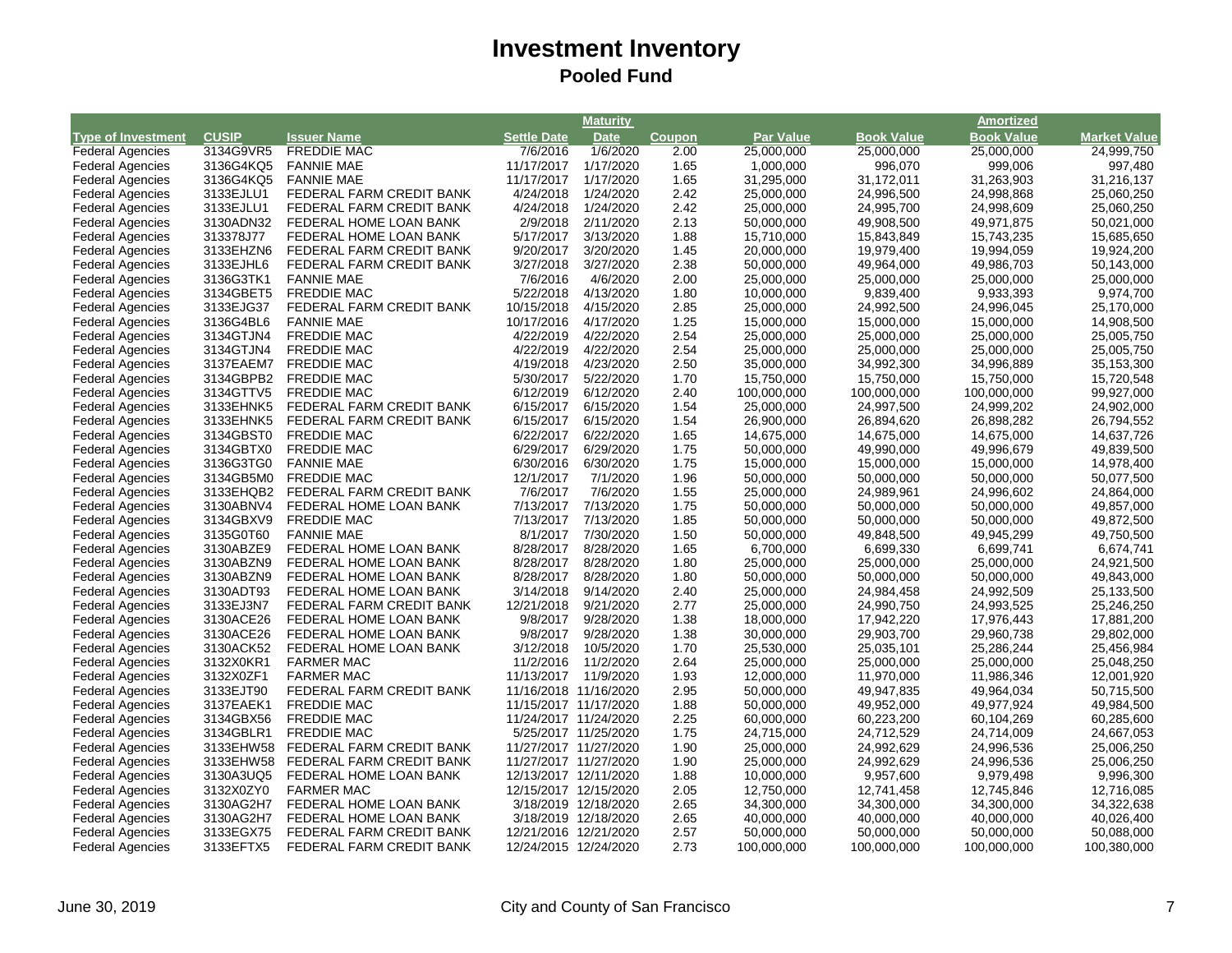| <b>Book Value</b><br><b>Type of Investment</b><br><b>CUSIP</b><br><b>Settle Date</b><br><b>Par Value</b><br><b>Book Value</b><br><b>Market Value</b><br><b>Issuer Name</b><br><b>Date</b><br><b>Coupon</b><br>FEDERAL FARM CREDIT BANK<br>1/11/2021<br><b>Federal Agencies</b><br>3133EJ4Q9<br>1/11/2019<br>2.55<br>100,000,000<br>99,934,000<br>99,949,439<br>101,055,000<br>3130AC2K9<br>9/20/2017<br>2/10/2021<br>1.87<br>50,200,000<br><b>Federal Agencies</b><br>FEDERAL HOME LOAN BANK<br>50,189,960<br>50,195,219<br>50,091,066<br>3133EJCE7<br>4/16/2018<br>2.35<br><b>Federal Agencies</b><br>FEDERAL FARM CREDIT BANK<br>2/12/2021<br>50,000,000<br>49,673,710<br>49,813,007<br>50,323,500<br>2/16/2018<br><b>Federal Agencies</b><br>3137EAEL9<br><b>FREDDIE MAC</b><br>2/16/2021<br>2.38<br>22,000,000<br>21,941,920<br>21,968,416<br>22,190,520<br>8/30/2017<br><b>Federal Agencies</b><br>3134GBD58<br><b>FREDDIE MAC</b><br>2/26/2021<br>1.80<br>5,570,000<br>5,569,443<br>5,569,735<br>5,562,536<br>FEDERAL FARM CREDIT BANK<br><b>Federal Agencies</b><br>3133EKCS3<br>3/11/2019<br>3/11/2021<br>2.55<br>50,000,000<br>49,975,000<br>49,978,830<br>50,622,500<br>3133EKCS3<br>2.55<br><b>Federal Agencies</b><br>FEDERAL FARM CREDIT BANK<br>3/11/2019<br>3/11/2021<br>50,000,000<br>49,975,000<br>49,978,830<br>50,622,500<br><b>Federal Agencies</b><br>3130AAYP7<br>FEDERAL HOME LOAN BANK<br>8/11/2017<br>3/22/2021<br>2.20<br>8,585,000<br>8,593,327<br>8,588,977<br>8,585,000<br>3/29/2018<br>2.60<br><b>Federal Agencies</b><br>3132X0Q53<br><b>FARMER MAC</b><br>3/29/2021<br>6,350,000<br>6,343,079<br>6,345,977<br>6,395,022<br>3132X0Q53<br><b>FARMER MAC</b><br>3/29/2018<br>3/29/2021<br>2.60<br><b>Federal Agencies</b><br>20,450,000<br>20,427,710<br>20,437,045<br>20,594,991<br>FEDERAL FARM CREDIT BANK<br><b>Federal Agencies</b><br>3133EKFP6<br>4/5/2019<br>4/5/2021<br>2.23<br>25,000,000<br>24,916,500<br>24,926,438<br>25,193,750<br>4/5/2019<br><b>Federal Agencies</b><br>3133EKFP6<br>FEDERAL FARM CREDIT BANK<br>4/5/2021<br>2.23<br>25,000,000<br>24,917,500<br>24,927,319<br>25,193,750<br><b>Federal Agencies</b><br>4/23/2019<br>4/23/2021<br>2.60<br>25,000,000<br>25,042,750<br>3130AGC60<br>FEDERAL HOME LOAN BANK<br>25,000,000<br>25,000,000<br>3130AGC60<br>FEDERAL HOME LOAN BANK<br>4/23/2019<br>4/23/2021<br>2.60<br>25,000,000<br>25,000,000<br>25,000,000<br>25,042,750<br><b>Federal Agencies</b><br>4/23/2019<br>2.60<br><b>Federal Agencies</b><br>3130AGC60<br>FEDERAL HOME LOAN BANK<br>4/23/2021<br>25,000,000<br>25,000,000<br>25,000,000<br>25,042,750<br>4/23/2019<br><b>Federal Agencies</b><br>3130AGC60<br>FEDERAL HOME LOAN BANK<br>4/23/2021<br>2.60<br>25,000,000<br>25,000,000<br>25,000,000<br>25,042,750<br>11/16/2017<br>3134GBJP8<br><b>FREDDIE MAC</b><br>5/3/2021<br>1.89<br>22,000,000<br>21,874,600<br>21,933,332<br>22,000,220<br><b>Federal Agencies</b><br>FEDERAL FARM CREDIT BANK<br>2.70<br><b>Federal Agencies</b><br>3133EJNS4<br>5/22/2018<br>5/10/2021<br>17,700,000<br>17,653,095<br>17,670,619<br>17,995,236<br>2.13<br><b>Federal Agencies</b><br>3130ACVS0<br>11/30/2017<br>6/15/2021<br>50,000,000<br>50,021,500<br>FEDERAL HOME LOAN BANK<br>50,000,000<br>50,000,000<br>3130ACVS0<br>FEDERAL HOME LOAN BANK<br>11/30/2017<br>6/15/2021<br>2.13<br>50,000,000<br>50,000,000<br>50,021,500<br><b>Federal Agencies</b><br>50,000,000<br>6/17/2019<br><b>Federal Agencies</b><br>3134GTUN1<br><b>FREDDIE MAC</b><br>6/17/2021<br>2.43<br>25,000,000<br>25,000,000<br>25,000,000<br>25,005,250<br>6/17/2019<br>2.43<br><b>Federal Agencies</b><br>3134GTUN1<br><b>FREDDIE MAC</b><br>6/17/2021<br>25,000,000<br>25,000,000<br>25,000,000<br>25,005,250<br><b>Federal Agencies</b><br>3134GTUN1<br><b>FREDDIE MAC</b><br>6/17/2019<br>6/17/2021<br>2.43<br>25,000,000<br>25,000,000<br>25,000,000<br>25,005,250<br>2.43<br><b>Federal Agencies</b><br>3134GTUN1<br><b>FREDDIE MAC</b><br>6/17/2019<br>6/17/2021<br>25,000,000<br>25,000,000<br>25,000,000<br>25,005,250<br>2.75<br><b>Federal Agencies</b><br>3135G0U35<br>6/25/2018<br>6/22/2021<br>25,000,000<br>24,994,250<br>24,996,202<br>25,451,500<br><b>FANNIE MAE</b><br><b>Federal Agencies</b><br>3134GBJ60<br><b>FREDDIE MAC</b><br>9/29/2017<br>6/29/2021<br>1.90<br>50,000,000<br>50,000,000<br>50,000,000<br>50,003,500<br>3130ACQ98<br>2.08<br><b>Federal Agencies</b><br>FEDERAL HOME LOAN BANK<br>11/1/2017<br>7/1/2021<br>100,000,000<br>100,000,000<br>100,000,000<br>100,058,000<br>3134GBM25<br>10/2/2017<br><b>Federal Agencies</b><br><b>FREDDIE MAC</b><br>7/1/2021<br>1.92<br>50,000,000<br>50,000,000<br>50,007,000<br>50,000,000<br><b>Federal Agencies</b><br>3130ACF33<br>FEDERAL HOME LOAN BANK<br>9/18/2017<br>9/13/2021<br>1.88<br>25,000,000<br>24,927,500<br>24,959,916<br>24,930,000<br><b>Federal Agencies</b><br>3135G0Q89<br><b>FANNIE MAE</b><br>10/21/2016<br>10/7/2021<br>1.38<br>25,000,000<br>25,000,000<br>25,000,000<br>24,751,250<br>FEDERAL FARM CREDIT BANK<br><b>Federal Agencies</b><br>3133EJK24<br>10/19/2018 10/19/2021<br>3.00<br>25,000,000<br>24,980,900<br>24,985,344<br>25,671,500<br><b>Federal Agencies</b><br>3133EGZJ7<br>FEDERAL FARM CREDIT BANK<br>10/25/2016 10/25/2021<br>1.38<br>14,500,000<br>14,500,000<br>14,500,000<br>14,359,785<br>3133EGZJ7<br><b>Federal Agencies</b><br>FEDERAL FARM CREDIT BANK<br>10/25/2016 10/25/2021<br>1.38<br>15,000,000<br>15,000,000<br>15,000,000<br>14,854,950<br>3133EJT74<br>3.05<br><b>Federal Agencies</b><br>FEDERAL FARM CREDIT BANK<br>11/15/2018 11/15/2021<br>50,000,000<br>49,950,000<br>49,960,401<br>51,438,500<br><b>Federal Agencies</b><br>3130ACB60<br>FEDERAL HOME LOAN BANK<br>9/8/2017 12/15/2021<br>2.00<br>50,000,000<br>50,000,000<br>50,000,000<br>50,016,500<br><b>Federal Agencies</b><br>3133EJ3B3<br>FEDERAL FARM CREDIT BANK<br>12/17/2018 12/17/2021<br>2.80<br>25,000,000<br>24,974,250<br>24,978,855<br>25,563,000<br>3133EJ3B3<br>2.80<br><b>Federal Agencies</b><br>FEDERAL FARM CREDIT BANK<br>12/17/2018 12/17/2021<br>25,000,000<br>24,974,250<br>24,978,855<br>25,563,000<br><b>Federal Agencies</b><br>3133EJ3B3<br>FEDERAL FARM CREDIT BANK<br>12/17/2018 12/17/2021<br>2.80<br>25,000,000<br>24,964,250<br>24,970,643<br>25,563,000<br>3.03<br><b>Federal Agencies</b><br>3130AFMD6<br>FEDERAL HOME LOAN BANK<br>1/3/2019<br>1/3/2022<br>25,000,000<br>25,000,000<br>25,000,000<br>25,001,250<br>1/3/2019<br>1/3/2022<br><b>Federal Agencies</b><br>3130AFMD6<br>FEDERAL HOME LOAN BANK<br>3.03<br>25,000,000<br>25,000,000<br>25,001,250<br>25,000,000<br>1/3/2019<br><b>Federal Agencies</b><br>3130AFMD6<br>FEDERAL HOME LOAN BANK<br>1/3/2022<br>3.03<br>25,000,000<br>25,000,000<br>25,000,000<br>25,001,250<br><b>Federal Agencies</b><br>3130AFMD6<br>FEDERAL HOME LOAN BANK<br>1/3/2019<br>1/3/2022<br>3.03<br>25,000,000<br>25,000,000<br>25,000,000<br>25,001,250<br>2.53<br>3133EKAK2<br>2/19/2019<br>2/14/2022<br>20,689,886<br>20,684,716<br>21,081,501<br><b>Federal Agencies</b><br>FEDERAL FARM CREDIT BANK<br>20,700,000<br><b>Federal Agencies</b><br>3133EKBV7<br>3/1/2019<br>3/1/2022<br>2.55<br>10,000,000<br>9,997,186<br>9,997,499<br>10,192,200<br>FEDERAL FARM CREDIT BANK |                         |           |                        |          | Maturity  |      |            |            | <b>Amortized</b> |            |
|-----------------------------------------------------------------------------------------------------------------------------------------------------------------------------------------------------------------------------------------------------------------------------------------------------------------------------------------------------------------------------------------------------------------------------------------------------------------------------------------------------------------------------------------------------------------------------------------------------------------------------------------------------------------------------------------------------------------------------------------------------------------------------------------------------------------------------------------------------------------------------------------------------------------------------------------------------------------------------------------------------------------------------------------------------------------------------------------------------------------------------------------------------------------------------------------------------------------------------------------------------------------------------------------------------------------------------------------------------------------------------------------------------------------------------------------------------------------------------------------------------------------------------------------------------------------------------------------------------------------------------------------------------------------------------------------------------------------------------------------------------------------------------------------------------------------------------------------------------------------------------------------------------------------------------------------------------------------------------------------------------------------------------------------------------------------------------------------------------------------------------------------------------------------------------------------------------------------------------------------------------------------------------------------------------------------------------------------------------------------------------------------------------------------------------------------------------------------------------------------------------------------------------------------------------------------------------------------------------------------------------------------------------------------------------------------------------------------------------------------------------------------------------------------------------------------------------------------------------------------------------------------------------------------------------------------------------------------------------------------------------------------------------------------------------------------------------------------------------------------------------------------------------------------------------------------------------------------------------------------------------------------------------------------------------------------------------------------------------------------------------------------------------------------------------------------------------------------------------------------------------------------------------------------------------------------------------------------------------------------------------------------------------------------------------------------------------------------------------------------------------------------------------------------------------------------------------------------------------------------------------------------------------------------------------------------------------------------------------------------------------------------------------------------------------------------------------------------------------------------------------------------------------------------------------------------------------------------------------------------------------------------------------------------------------------------------------------------------------------------------------------------------------------------------------------------------------------------------------------------------------------------------------------------------------------------------------------------------------------------------------------------------------------------------------------------------------------------------------------------------------------------------------------------------------------------------------------------------------------------------------------------------------------------------------------------------------------------------------------------------------------------------------------------------------------------------------------------------------------------------------------------------------------------------------------------------------------------------------------------------------------------------------------------------------------------------------------------------------------------------------------------------------------------------------------------------------------------------------------------------------------------------------------------------------------------------------------------------------------------------------------------------------------------------------------------------------------------------------------------------------------------------------------------------------------------------------------------------------------------------------------------------------------------------------------------------------------------------------------------------------------------------------------------------------------------------------------------------------------------------------------------------------------------------------------------------------------------------------------------------------------------------------------------------------------------------------------------------------------------------------------------------------------------------------------------------------------------------------------------------------------------------------------------------------------------------------------------------------------------------------------------------------------------------------------------------------------------------------------------------------------------------------------------------------------------------------------------------------------------------------------------------------------------------------------------------------------------------------------------------------------------------------------------------------------------------------------------------------------------------------------------------------------------------------------------------------------------------------------------------------------------------------------------------------|-------------------------|-----------|------------------------|----------|-----------|------|------------|------------|------------------|------------|
|                                                                                                                                                                                                                                                                                                                                                                                                                                                                                                                                                                                                                                                                                                                                                                                                                                                                                                                                                                                                                                                                                                                                                                                                                                                                                                                                                                                                                                                                                                                                                                                                                                                                                                                                                                                                                                                                                                                                                                                                                                                                                                                                                                                                                                                                                                                                                                                                                                                                                                                                                                                                                                                                                                                                                                                                                                                                                                                                                                                                                                                                                                                                                                                                                                                                                                                                                                                                                                                                                                                                                                                                                                                                                                                                                                                                                                                                                                                                                                                                                                                                                                                                                                                                                                                                                                                                                                                                                                                                                                                                                                                                                                                                                                                                                                                                                                                                                                                                                                                                                                                                                                                                                                                                                                                                                                                                                                                                                                                                                                                                                                                                                                                                                                                                                                                                                                                                                                                                                                                                                                                                                                                                                                                                                                                                                                                                                                                                                                                                                                                                                                                                                                                                                                                                                                                                                                                                                                                                                                                                                                                                                                                                                                                                                                                                                                     |                         |           |                        |          |           |      |            |            |                  |            |
|                                                                                                                                                                                                                                                                                                                                                                                                                                                                                                                                                                                                                                                                                                                                                                                                                                                                                                                                                                                                                                                                                                                                                                                                                                                                                                                                                                                                                                                                                                                                                                                                                                                                                                                                                                                                                                                                                                                                                                                                                                                                                                                                                                                                                                                                                                                                                                                                                                                                                                                                                                                                                                                                                                                                                                                                                                                                                                                                                                                                                                                                                                                                                                                                                                                                                                                                                                                                                                                                                                                                                                                                                                                                                                                                                                                                                                                                                                                                                                                                                                                                                                                                                                                                                                                                                                                                                                                                                                                                                                                                                                                                                                                                                                                                                                                                                                                                                                                                                                                                                                                                                                                                                                                                                                                                                                                                                                                                                                                                                                                                                                                                                                                                                                                                                                                                                                                                                                                                                                                                                                                                                                                                                                                                                                                                                                                                                                                                                                                                                                                                                                                                                                                                                                                                                                                                                                                                                                                                                                                                                                                                                                                                                                                                                                                                                                     |                         |           |                        |          |           |      |            |            |                  |            |
|                                                                                                                                                                                                                                                                                                                                                                                                                                                                                                                                                                                                                                                                                                                                                                                                                                                                                                                                                                                                                                                                                                                                                                                                                                                                                                                                                                                                                                                                                                                                                                                                                                                                                                                                                                                                                                                                                                                                                                                                                                                                                                                                                                                                                                                                                                                                                                                                                                                                                                                                                                                                                                                                                                                                                                                                                                                                                                                                                                                                                                                                                                                                                                                                                                                                                                                                                                                                                                                                                                                                                                                                                                                                                                                                                                                                                                                                                                                                                                                                                                                                                                                                                                                                                                                                                                                                                                                                                                                                                                                                                                                                                                                                                                                                                                                                                                                                                                                                                                                                                                                                                                                                                                                                                                                                                                                                                                                                                                                                                                                                                                                                                                                                                                                                                                                                                                                                                                                                                                                                                                                                                                                                                                                                                                                                                                                                                                                                                                                                                                                                                                                                                                                                                                                                                                                                                                                                                                                                                                                                                                                                                                                                                                                                                                                                                                     |                         |           |                        |          |           |      |            |            |                  |            |
|                                                                                                                                                                                                                                                                                                                                                                                                                                                                                                                                                                                                                                                                                                                                                                                                                                                                                                                                                                                                                                                                                                                                                                                                                                                                                                                                                                                                                                                                                                                                                                                                                                                                                                                                                                                                                                                                                                                                                                                                                                                                                                                                                                                                                                                                                                                                                                                                                                                                                                                                                                                                                                                                                                                                                                                                                                                                                                                                                                                                                                                                                                                                                                                                                                                                                                                                                                                                                                                                                                                                                                                                                                                                                                                                                                                                                                                                                                                                                                                                                                                                                                                                                                                                                                                                                                                                                                                                                                                                                                                                                                                                                                                                                                                                                                                                                                                                                                                                                                                                                                                                                                                                                                                                                                                                                                                                                                                                                                                                                                                                                                                                                                                                                                                                                                                                                                                                                                                                                                                                                                                                                                                                                                                                                                                                                                                                                                                                                                                                                                                                                                                                                                                                                                                                                                                                                                                                                                                                                                                                                                                                                                                                                                                                                                                                                                     |                         |           |                        |          |           |      |            |            |                  |            |
|                                                                                                                                                                                                                                                                                                                                                                                                                                                                                                                                                                                                                                                                                                                                                                                                                                                                                                                                                                                                                                                                                                                                                                                                                                                                                                                                                                                                                                                                                                                                                                                                                                                                                                                                                                                                                                                                                                                                                                                                                                                                                                                                                                                                                                                                                                                                                                                                                                                                                                                                                                                                                                                                                                                                                                                                                                                                                                                                                                                                                                                                                                                                                                                                                                                                                                                                                                                                                                                                                                                                                                                                                                                                                                                                                                                                                                                                                                                                                                                                                                                                                                                                                                                                                                                                                                                                                                                                                                                                                                                                                                                                                                                                                                                                                                                                                                                                                                                                                                                                                                                                                                                                                                                                                                                                                                                                                                                                                                                                                                                                                                                                                                                                                                                                                                                                                                                                                                                                                                                                                                                                                                                                                                                                                                                                                                                                                                                                                                                                                                                                                                                                                                                                                                                                                                                                                                                                                                                                                                                                                                                                                                                                                                                                                                                                                                     |                         |           |                        |          |           |      |            |            |                  |            |
|                                                                                                                                                                                                                                                                                                                                                                                                                                                                                                                                                                                                                                                                                                                                                                                                                                                                                                                                                                                                                                                                                                                                                                                                                                                                                                                                                                                                                                                                                                                                                                                                                                                                                                                                                                                                                                                                                                                                                                                                                                                                                                                                                                                                                                                                                                                                                                                                                                                                                                                                                                                                                                                                                                                                                                                                                                                                                                                                                                                                                                                                                                                                                                                                                                                                                                                                                                                                                                                                                                                                                                                                                                                                                                                                                                                                                                                                                                                                                                                                                                                                                                                                                                                                                                                                                                                                                                                                                                                                                                                                                                                                                                                                                                                                                                                                                                                                                                                                                                                                                                                                                                                                                                                                                                                                                                                                                                                                                                                                                                                                                                                                                                                                                                                                                                                                                                                                                                                                                                                                                                                                                                                                                                                                                                                                                                                                                                                                                                                                                                                                                                                                                                                                                                                                                                                                                                                                                                                                                                                                                                                                                                                                                                                                                                                                                                     |                         |           |                        |          |           |      |            |            |                  |            |
|                                                                                                                                                                                                                                                                                                                                                                                                                                                                                                                                                                                                                                                                                                                                                                                                                                                                                                                                                                                                                                                                                                                                                                                                                                                                                                                                                                                                                                                                                                                                                                                                                                                                                                                                                                                                                                                                                                                                                                                                                                                                                                                                                                                                                                                                                                                                                                                                                                                                                                                                                                                                                                                                                                                                                                                                                                                                                                                                                                                                                                                                                                                                                                                                                                                                                                                                                                                                                                                                                                                                                                                                                                                                                                                                                                                                                                                                                                                                                                                                                                                                                                                                                                                                                                                                                                                                                                                                                                                                                                                                                                                                                                                                                                                                                                                                                                                                                                                                                                                                                                                                                                                                                                                                                                                                                                                                                                                                                                                                                                                                                                                                                                                                                                                                                                                                                                                                                                                                                                                                                                                                                                                                                                                                                                                                                                                                                                                                                                                                                                                                                                                                                                                                                                                                                                                                                                                                                                                                                                                                                                                                                                                                                                                                                                                                                                     |                         |           |                        |          |           |      |            |            |                  |            |
|                                                                                                                                                                                                                                                                                                                                                                                                                                                                                                                                                                                                                                                                                                                                                                                                                                                                                                                                                                                                                                                                                                                                                                                                                                                                                                                                                                                                                                                                                                                                                                                                                                                                                                                                                                                                                                                                                                                                                                                                                                                                                                                                                                                                                                                                                                                                                                                                                                                                                                                                                                                                                                                                                                                                                                                                                                                                                                                                                                                                                                                                                                                                                                                                                                                                                                                                                                                                                                                                                                                                                                                                                                                                                                                                                                                                                                                                                                                                                                                                                                                                                                                                                                                                                                                                                                                                                                                                                                                                                                                                                                                                                                                                                                                                                                                                                                                                                                                                                                                                                                                                                                                                                                                                                                                                                                                                                                                                                                                                                                                                                                                                                                                                                                                                                                                                                                                                                                                                                                                                                                                                                                                                                                                                                                                                                                                                                                                                                                                                                                                                                                                                                                                                                                                                                                                                                                                                                                                                                                                                                                                                                                                                                                                                                                                                                                     |                         |           |                        |          |           |      |            |            |                  |            |
|                                                                                                                                                                                                                                                                                                                                                                                                                                                                                                                                                                                                                                                                                                                                                                                                                                                                                                                                                                                                                                                                                                                                                                                                                                                                                                                                                                                                                                                                                                                                                                                                                                                                                                                                                                                                                                                                                                                                                                                                                                                                                                                                                                                                                                                                                                                                                                                                                                                                                                                                                                                                                                                                                                                                                                                                                                                                                                                                                                                                                                                                                                                                                                                                                                                                                                                                                                                                                                                                                                                                                                                                                                                                                                                                                                                                                                                                                                                                                                                                                                                                                                                                                                                                                                                                                                                                                                                                                                                                                                                                                                                                                                                                                                                                                                                                                                                                                                                                                                                                                                                                                                                                                                                                                                                                                                                                                                                                                                                                                                                                                                                                                                                                                                                                                                                                                                                                                                                                                                                                                                                                                                                                                                                                                                                                                                                                                                                                                                                                                                                                                                                                                                                                                                                                                                                                                                                                                                                                                                                                                                                                                                                                                                                                                                                                                                     |                         |           |                        |          |           |      |            |            |                  |            |
|                                                                                                                                                                                                                                                                                                                                                                                                                                                                                                                                                                                                                                                                                                                                                                                                                                                                                                                                                                                                                                                                                                                                                                                                                                                                                                                                                                                                                                                                                                                                                                                                                                                                                                                                                                                                                                                                                                                                                                                                                                                                                                                                                                                                                                                                                                                                                                                                                                                                                                                                                                                                                                                                                                                                                                                                                                                                                                                                                                                                                                                                                                                                                                                                                                                                                                                                                                                                                                                                                                                                                                                                                                                                                                                                                                                                                                                                                                                                                                                                                                                                                                                                                                                                                                                                                                                                                                                                                                                                                                                                                                                                                                                                                                                                                                                                                                                                                                                                                                                                                                                                                                                                                                                                                                                                                                                                                                                                                                                                                                                                                                                                                                                                                                                                                                                                                                                                                                                                                                                                                                                                                                                                                                                                                                                                                                                                                                                                                                                                                                                                                                                                                                                                                                                                                                                                                                                                                                                                                                                                                                                                                                                                                                                                                                                                                                     |                         |           |                        |          |           |      |            |            |                  |            |
|                                                                                                                                                                                                                                                                                                                                                                                                                                                                                                                                                                                                                                                                                                                                                                                                                                                                                                                                                                                                                                                                                                                                                                                                                                                                                                                                                                                                                                                                                                                                                                                                                                                                                                                                                                                                                                                                                                                                                                                                                                                                                                                                                                                                                                                                                                                                                                                                                                                                                                                                                                                                                                                                                                                                                                                                                                                                                                                                                                                                                                                                                                                                                                                                                                                                                                                                                                                                                                                                                                                                                                                                                                                                                                                                                                                                                                                                                                                                                                                                                                                                                                                                                                                                                                                                                                                                                                                                                                                                                                                                                                                                                                                                                                                                                                                                                                                                                                                                                                                                                                                                                                                                                                                                                                                                                                                                                                                                                                                                                                                                                                                                                                                                                                                                                                                                                                                                                                                                                                                                                                                                                                                                                                                                                                                                                                                                                                                                                                                                                                                                                                                                                                                                                                                                                                                                                                                                                                                                                                                                                                                                                                                                                                                                                                                                                                     |                         |           |                        |          |           |      |            |            |                  |            |
|                                                                                                                                                                                                                                                                                                                                                                                                                                                                                                                                                                                                                                                                                                                                                                                                                                                                                                                                                                                                                                                                                                                                                                                                                                                                                                                                                                                                                                                                                                                                                                                                                                                                                                                                                                                                                                                                                                                                                                                                                                                                                                                                                                                                                                                                                                                                                                                                                                                                                                                                                                                                                                                                                                                                                                                                                                                                                                                                                                                                                                                                                                                                                                                                                                                                                                                                                                                                                                                                                                                                                                                                                                                                                                                                                                                                                                                                                                                                                                                                                                                                                                                                                                                                                                                                                                                                                                                                                                                                                                                                                                                                                                                                                                                                                                                                                                                                                                                                                                                                                                                                                                                                                                                                                                                                                                                                                                                                                                                                                                                                                                                                                                                                                                                                                                                                                                                                                                                                                                                                                                                                                                                                                                                                                                                                                                                                                                                                                                                                                                                                                                                                                                                                                                                                                                                                                                                                                                                                                                                                                                                                                                                                                                                                                                                                                                     |                         |           |                        |          |           |      |            |            |                  |            |
|                                                                                                                                                                                                                                                                                                                                                                                                                                                                                                                                                                                                                                                                                                                                                                                                                                                                                                                                                                                                                                                                                                                                                                                                                                                                                                                                                                                                                                                                                                                                                                                                                                                                                                                                                                                                                                                                                                                                                                                                                                                                                                                                                                                                                                                                                                                                                                                                                                                                                                                                                                                                                                                                                                                                                                                                                                                                                                                                                                                                                                                                                                                                                                                                                                                                                                                                                                                                                                                                                                                                                                                                                                                                                                                                                                                                                                                                                                                                                                                                                                                                                                                                                                                                                                                                                                                                                                                                                                                                                                                                                                                                                                                                                                                                                                                                                                                                                                                                                                                                                                                                                                                                                                                                                                                                                                                                                                                                                                                                                                                                                                                                                                                                                                                                                                                                                                                                                                                                                                                                                                                                                                                                                                                                                                                                                                                                                                                                                                                                                                                                                                                                                                                                                                                                                                                                                                                                                                                                                                                                                                                                                                                                                                                                                                                                                                     |                         |           |                        |          |           |      |            |            |                  |            |
|                                                                                                                                                                                                                                                                                                                                                                                                                                                                                                                                                                                                                                                                                                                                                                                                                                                                                                                                                                                                                                                                                                                                                                                                                                                                                                                                                                                                                                                                                                                                                                                                                                                                                                                                                                                                                                                                                                                                                                                                                                                                                                                                                                                                                                                                                                                                                                                                                                                                                                                                                                                                                                                                                                                                                                                                                                                                                                                                                                                                                                                                                                                                                                                                                                                                                                                                                                                                                                                                                                                                                                                                                                                                                                                                                                                                                                                                                                                                                                                                                                                                                                                                                                                                                                                                                                                                                                                                                                                                                                                                                                                                                                                                                                                                                                                                                                                                                                                                                                                                                                                                                                                                                                                                                                                                                                                                                                                                                                                                                                                                                                                                                                                                                                                                                                                                                                                                                                                                                                                                                                                                                                                                                                                                                                                                                                                                                                                                                                                                                                                                                                                                                                                                                                                                                                                                                                                                                                                                                                                                                                                                                                                                                                                                                                                                                                     |                         |           |                        |          |           |      |            |            |                  |            |
|                                                                                                                                                                                                                                                                                                                                                                                                                                                                                                                                                                                                                                                                                                                                                                                                                                                                                                                                                                                                                                                                                                                                                                                                                                                                                                                                                                                                                                                                                                                                                                                                                                                                                                                                                                                                                                                                                                                                                                                                                                                                                                                                                                                                                                                                                                                                                                                                                                                                                                                                                                                                                                                                                                                                                                                                                                                                                                                                                                                                                                                                                                                                                                                                                                                                                                                                                                                                                                                                                                                                                                                                                                                                                                                                                                                                                                                                                                                                                                                                                                                                                                                                                                                                                                                                                                                                                                                                                                                                                                                                                                                                                                                                                                                                                                                                                                                                                                                                                                                                                                                                                                                                                                                                                                                                                                                                                                                                                                                                                                                                                                                                                                                                                                                                                                                                                                                                                                                                                                                                                                                                                                                                                                                                                                                                                                                                                                                                                                                                                                                                                                                                                                                                                                                                                                                                                                                                                                                                                                                                                                                                                                                                                                                                                                                                                                     |                         |           |                        |          |           |      |            |            |                  |            |
|                                                                                                                                                                                                                                                                                                                                                                                                                                                                                                                                                                                                                                                                                                                                                                                                                                                                                                                                                                                                                                                                                                                                                                                                                                                                                                                                                                                                                                                                                                                                                                                                                                                                                                                                                                                                                                                                                                                                                                                                                                                                                                                                                                                                                                                                                                                                                                                                                                                                                                                                                                                                                                                                                                                                                                                                                                                                                                                                                                                                                                                                                                                                                                                                                                                                                                                                                                                                                                                                                                                                                                                                                                                                                                                                                                                                                                                                                                                                                                                                                                                                                                                                                                                                                                                                                                                                                                                                                                                                                                                                                                                                                                                                                                                                                                                                                                                                                                                                                                                                                                                                                                                                                                                                                                                                                                                                                                                                                                                                                                                                                                                                                                                                                                                                                                                                                                                                                                                                                                                                                                                                                                                                                                                                                                                                                                                                                                                                                                                                                                                                                                                                                                                                                                                                                                                                                                                                                                                                                                                                                                                                                                                                                                                                                                                                                                     |                         |           |                        |          |           |      |            |            |                  |            |
|                                                                                                                                                                                                                                                                                                                                                                                                                                                                                                                                                                                                                                                                                                                                                                                                                                                                                                                                                                                                                                                                                                                                                                                                                                                                                                                                                                                                                                                                                                                                                                                                                                                                                                                                                                                                                                                                                                                                                                                                                                                                                                                                                                                                                                                                                                                                                                                                                                                                                                                                                                                                                                                                                                                                                                                                                                                                                                                                                                                                                                                                                                                                                                                                                                                                                                                                                                                                                                                                                                                                                                                                                                                                                                                                                                                                                                                                                                                                                                                                                                                                                                                                                                                                                                                                                                                                                                                                                                                                                                                                                                                                                                                                                                                                                                                                                                                                                                                                                                                                                                                                                                                                                                                                                                                                                                                                                                                                                                                                                                                                                                                                                                                                                                                                                                                                                                                                                                                                                                                                                                                                                                                                                                                                                                                                                                                                                                                                                                                                                                                                                                                                                                                                                                                                                                                                                                                                                                                                                                                                                                                                                                                                                                                                                                                                                                     |                         |           |                        |          |           |      |            |            |                  |            |
|                                                                                                                                                                                                                                                                                                                                                                                                                                                                                                                                                                                                                                                                                                                                                                                                                                                                                                                                                                                                                                                                                                                                                                                                                                                                                                                                                                                                                                                                                                                                                                                                                                                                                                                                                                                                                                                                                                                                                                                                                                                                                                                                                                                                                                                                                                                                                                                                                                                                                                                                                                                                                                                                                                                                                                                                                                                                                                                                                                                                                                                                                                                                                                                                                                                                                                                                                                                                                                                                                                                                                                                                                                                                                                                                                                                                                                                                                                                                                                                                                                                                                                                                                                                                                                                                                                                                                                                                                                                                                                                                                                                                                                                                                                                                                                                                                                                                                                                                                                                                                                                                                                                                                                                                                                                                                                                                                                                                                                                                                                                                                                                                                                                                                                                                                                                                                                                                                                                                                                                                                                                                                                                                                                                                                                                                                                                                                                                                                                                                                                                                                                                                                                                                                                                                                                                                                                                                                                                                                                                                                                                                                                                                                                                                                                                                                                     |                         |           |                        |          |           |      |            |            |                  |            |
|                                                                                                                                                                                                                                                                                                                                                                                                                                                                                                                                                                                                                                                                                                                                                                                                                                                                                                                                                                                                                                                                                                                                                                                                                                                                                                                                                                                                                                                                                                                                                                                                                                                                                                                                                                                                                                                                                                                                                                                                                                                                                                                                                                                                                                                                                                                                                                                                                                                                                                                                                                                                                                                                                                                                                                                                                                                                                                                                                                                                                                                                                                                                                                                                                                                                                                                                                                                                                                                                                                                                                                                                                                                                                                                                                                                                                                                                                                                                                                                                                                                                                                                                                                                                                                                                                                                                                                                                                                                                                                                                                                                                                                                                                                                                                                                                                                                                                                                                                                                                                                                                                                                                                                                                                                                                                                                                                                                                                                                                                                                                                                                                                                                                                                                                                                                                                                                                                                                                                                                                                                                                                                                                                                                                                                                                                                                                                                                                                                                                                                                                                                                                                                                                                                                                                                                                                                                                                                                                                                                                                                                                                                                                                                                                                                                                                                     |                         |           |                        |          |           |      |            |            |                  |            |
|                                                                                                                                                                                                                                                                                                                                                                                                                                                                                                                                                                                                                                                                                                                                                                                                                                                                                                                                                                                                                                                                                                                                                                                                                                                                                                                                                                                                                                                                                                                                                                                                                                                                                                                                                                                                                                                                                                                                                                                                                                                                                                                                                                                                                                                                                                                                                                                                                                                                                                                                                                                                                                                                                                                                                                                                                                                                                                                                                                                                                                                                                                                                                                                                                                                                                                                                                                                                                                                                                                                                                                                                                                                                                                                                                                                                                                                                                                                                                                                                                                                                                                                                                                                                                                                                                                                                                                                                                                                                                                                                                                                                                                                                                                                                                                                                                                                                                                                                                                                                                                                                                                                                                                                                                                                                                                                                                                                                                                                                                                                                                                                                                                                                                                                                                                                                                                                                                                                                                                                                                                                                                                                                                                                                                                                                                                                                                                                                                                                                                                                                                                                                                                                                                                                                                                                                                                                                                                                                                                                                                                                                                                                                                                                                                                                                                                     |                         |           |                        |          |           |      |            |            |                  |            |
|                                                                                                                                                                                                                                                                                                                                                                                                                                                                                                                                                                                                                                                                                                                                                                                                                                                                                                                                                                                                                                                                                                                                                                                                                                                                                                                                                                                                                                                                                                                                                                                                                                                                                                                                                                                                                                                                                                                                                                                                                                                                                                                                                                                                                                                                                                                                                                                                                                                                                                                                                                                                                                                                                                                                                                                                                                                                                                                                                                                                                                                                                                                                                                                                                                                                                                                                                                                                                                                                                                                                                                                                                                                                                                                                                                                                                                                                                                                                                                                                                                                                                                                                                                                                                                                                                                                                                                                                                                                                                                                                                                                                                                                                                                                                                                                                                                                                                                                                                                                                                                                                                                                                                                                                                                                                                                                                                                                                                                                                                                                                                                                                                                                                                                                                                                                                                                                                                                                                                                                                                                                                                                                                                                                                                                                                                                                                                                                                                                                                                                                                                                                                                                                                                                                                                                                                                                                                                                                                                                                                                                                                                                                                                                                                                                                                                                     |                         |           |                        |          |           |      |            |            |                  |            |
|                                                                                                                                                                                                                                                                                                                                                                                                                                                                                                                                                                                                                                                                                                                                                                                                                                                                                                                                                                                                                                                                                                                                                                                                                                                                                                                                                                                                                                                                                                                                                                                                                                                                                                                                                                                                                                                                                                                                                                                                                                                                                                                                                                                                                                                                                                                                                                                                                                                                                                                                                                                                                                                                                                                                                                                                                                                                                                                                                                                                                                                                                                                                                                                                                                                                                                                                                                                                                                                                                                                                                                                                                                                                                                                                                                                                                                                                                                                                                                                                                                                                                                                                                                                                                                                                                                                                                                                                                                                                                                                                                                                                                                                                                                                                                                                                                                                                                                                                                                                                                                                                                                                                                                                                                                                                                                                                                                                                                                                                                                                                                                                                                                                                                                                                                                                                                                                                                                                                                                                                                                                                                                                                                                                                                                                                                                                                                                                                                                                                                                                                                                                                                                                                                                                                                                                                                                                                                                                                                                                                                                                                                                                                                                                                                                                                                                     |                         |           |                        |          |           |      |            |            |                  |            |
|                                                                                                                                                                                                                                                                                                                                                                                                                                                                                                                                                                                                                                                                                                                                                                                                                                                                                                                                                                                                                                                                                                                                                                                                                                                                                                                                                                                                                                                                                                                                                                                                                                                                                                                                                                                                                                                                                                                                                                                                                                                                                                                                                                                                                                                                                                                                                                                                                                                                                                                                                                                                                                                                                                                                                                                                                                                                                                                                                                                                                                                                                                                                                                                                                                                                                                                                                                                                                                                                                                                                                                                                                                                                                                                                                                                                                                                                                                                                                                                                                                                                                                                                                                                                                                                                                                                                                                                                                                                                                                                                                                                                                                                                                                                                                                                                                                                                                                                                                                                                                                                                                                                                                                                                                                                                                                                                                                                                                                                                                                                                                                                                                                                                                                                                                                                                                                                                                                                                                                                                                                                                                                                                                                                                                                                                                                                                                                                                                                                                                                                                                                                                                                                                                                                                                                                                                                                                                                                                                                                                                                                                                                                                                                                                                                                                                                     |                         |           |                        |          |           |      |            |            |                  |            |
|                                                                                                                                                                                                                                                                                                                                                                                                                                                                                                                                                                                                                                                                                                                                                                                                                                                                                                                                                                                                                                                                                                                                                                                                                                                                                                                                                                                                                                                                                                                                                                                                                                                                                                                                                                                                                                                                                                                                                                                                                                                                                                                                                                                                                                                                                                                                                                                                                                                                                                                                                                                                                                                                                                                                                                                                                                                                                                                                                                                                                                                                                                                                                                                                                                                                                                                                                                                                                                                                                                                                                                                                                                                                                                                                                                                                                                                                                                                                                                                                                                                                                                                                                                                                                                                                                                                                                                                                                                                                                                                                                                                                                                                                                                                                                                                                                                                                                                                                                                                                                                                                                                                                                                                                                                                                                                                                                                                                                                                                                                                                                                                                                                                                                                                                                                                                                                                                                                                                                                                                                                                                                                                                                                                                                                                                                                                                                                                                                                                                                                                                                                                                                                                                                                                                                                                                                                                                                                                                                                                                                                                                                                                                                                                                                                                                                                     |                         |           |                        |          |           |      |            |            |                  |            |
|                                                                                                                                                                                                                                                                                                                                                                                                                                                                                                                                                                                                                                                                                                                                                                                                                                                                                                                                                                                                                                                                                                                                                                                                                                                                                                                                                                                                                                                                                                                                                                                                                                                                                                                                                                                                                                                                                                                                                                                                                                                                                                                                                                                                                                                                                                                                                                                                                                                                                                                                                                                                                                                                                                                                                                                                                                                                                                                                                                                                                                                                                                                                                                                                                                                                                                                                                                                                                                                                                                                                                                                                                                                                                                                                                                                                                                                                                                                                                                                                                                                                                                                                                                                                                                                                                                                                                                                                                                                                                                                                                                                                                                                                                                                                                                                                                                                                                                                                                                                                                                                                                                                                                                                                                                                                                                                                                                                                                                                                                                                                                                                                                                                                                                                                                                                                                                                                                                                                                                                                                                                                                                                                                                                                                                                                                                                                                                                                                                                                                                                                                                                                                                                                                                                                                                                                                                                                                                                                                                                                                                                                                                                                                                                                                                                                                                     |                         |           |                        |          |           |      |            |            |                  |            |
|                                                                                                                                                                                                                                                                                                                                                                                                                                                                                                                                                                                                                                                                                                                                                                                                                                                                                                                                                                                                                                                                                                                                                                                                                                                                                                                                                                                                                                                                                                                                                                                                                                                                                                                                                                                                                                                                                                                                                                                                                                                                                                                                                                                                                                                                                                                                                                                                                                                                                                                                                                                                                                                                                                                                                                                                                                                                                                                                                                                                                                                                                                                                                                                                                                                                                                                                                                                                                                                                                                                                                                                                                                                                                                                                                                                                                                                                                                                                                                                                                                                                                                                                                                                                                                                                                                                                                                                                                                                                                                                                                                                                                                                                                                                                                                                                                                                                                                                                                                                                                                                                                                                                                                                                                                                                                                                                                                                                                                                                                                                                                                                                                                                                                                                                                                                                                                                                                                                                                                                                                                                                                                                                                                                                                                                                                                                                                                                                                                                                                                                                                                                                                                                                                                                                                                                                                                                                                                                                                                                                                                                                                                                                                                                                                                                                                                     |                         |           |                        |          |           |      |            |            |                  |            |
|                                                                                                                                                                                                                                                                                                                                                                                                                                                                                                                                                                                                                                                                                                                                                                                                                                                                                                                                                                                                                                                                                                                                                                                                                                                                                                                                                                                                                                                                                                                                                                                                                                                                                                                                                                                                                                                                                                                                                                                                                                                                                                                                                                                                                                                                                                                                                                                                                                                                                                                                                                                                                                                                                                                                                                                                                                                                                                                                                                                                                                                                                                                                                                                                                                                                                                                                                                                                                                                                                                                                                                                                                                                                                                                                                                                                                                                                                                                                                                                                                                                                                                                                                                                                                                                                                                                                                                                                                                                                                                                                                                                                                                                                                                                                                                                                                                                                                                                                                                                                                                                                                                                                                                                                                                                                                                                                                                                                                                                                                                                                                                                                                                                                                                                                                                                                                                                                                                                                                                                                                                                                                                                                                                                                                                                                                                                                                                                                                                                                                                                                                                                                                                                                                                                                                                                                                                                                                                                                                                                                                                                                                                                                                                                                                                                                                                     |                         |           |                        |          |           |      |            |            |                  |            |
|                                                                                                                                                                                                                                                                                                                                                                                                                                                                                                                                                                                                                                                                                                                                                                                                                                                                                                                                                                                                                                                                                                                                                                                                                                                                                                                                                                                                                                                                                                                                                                                                                                                                                                                                                                                                                                                                                                                                                                                                                                                                                                                                                                                                                                                                                                                                                                                                                                                                                                                                                                                                                                                                                                                                                                                                                                                                                                                                                                                                                                                                                                                                                                                                                                                                                                                                                                                                                                                                                                                                                                                                                                                                                                                                                                                                                                                                                                                                                                                                                                                                                                                                                                                                                                                                                                                                                                                                                                                                                                                                                                                                                                                                                                                                                                                                                                                                                                                                                                                                                                                                                                                                                                                                                                                                                                                                                                                                                                                                                                                                                                                                                                                                                                                                                                                                                                                                                                                                                                                                                                                                                                                                                                                                                                                                                                                                                                                                                                                                                                                                                                                                                                                                                                                                                                                                                                                                                                                                                                                                                                                                                                                                                                                                                                                                                                     |                         |           |                        |          |           |      |            |            |                  |            |
|                                                                                                                                                                                                                                                                                                                                                                                                                                                                                                                                                                                                                                                                                                                                                                                                                                                                                                                                                                                                                                                                                                                                                                                                                                                                                                                                                                                                                                                                                                                                                                                                                                                                                                                                                                                                                                                                                                                                                                                                                                                                                                                                                                                                                                                                                                                                                                                                                                                                                                                                                                                                                                                                                                                                                                                                                                                                                                                                                                                                                                                                                                                                                                                                                                                                                                                                                                                                                                                                                                                                                                                                                                                                                                                                                                                                                                                                                                                                                                                                                                                                                                                                                                                                                                                                                                                                                                                                                                                                                                                                                                                                                                                                                                                                                                                                                                                                                                                                                                                                                                                                                                                                                                                                                                                                                                                                                                                                                                                                                                                                                                                                                                                                                                                                                                                                                                                                                                                                                                                                                                                                                                                                                                                                                                                                                                                                                                                                                                                                                                                                                                                                                                                                                                                                                                                                                                                                                                                                                                                                                                                                                                                                                                                                                                                                                                     |                         |           |                        |          |           |      |            |            |                  |            |
|                                                                                                                                                                                                                                                                                                                                                                                                                                                                                                                                                                                                                                                                                                                                                                                                                                                                                                                                                                                                                                                                                                                                                                                                                                                                                                                                                                                                                                                                                                                                                                                                                                                                                                                                                                                                                                                                                                                                                                                                                                                                                                                                                                                                                                                                                                                                                                                                                                                                                                                                                                                                                                                                                                                                                                                                                                                                                                                                                                                                                                                                                                                                                                                                                                                                                                                                                                                                                                                                                                                                                                                                                                                                                                                                                                                                                                                                                                                                                                                                                                                                                                                                                                                                                                                                                                                                                                                                                                                                                                                                                                                                                                                                                                                                                                                                                                                                                                                                                                                                                                                                                                                                                                                                                                                                                                                                                                                                                                                                                                                                                                                                                                                                                                                                                                                                                                                                                                                                                                                                                                                                                                                                                                                                                                                                                                                                                                                                                                                                                                                                                                                                                                                                                                                                                                                                                                                                                                                                                                                                                                                                                                                                                                                                                                                                                                     |                         |           |                        |          |           |      |            |            |                  |            |
|                                                                                                                                                                                                                                                                                                                                                                                                                                                                                                                                                                                                                                                                                                                                                                                                                                                                                                                                                                                                                                                                                                                                                                                                                                                                                                                                                                                                                                                                                                                                                                                                                                                                                                                                                                                                                                                                                                                                                                                                                                                                                                                                                                                                                                                                                                                                                                                                                                                                                                                                                                                                                                                                                                                                                                                                                                                                                                                                                                                                                                                                                                                                                                                                                                                                                                                                                                                                                                                                                                                                                                                                                                                                                                                                                                                                                                                                                                                                                                                                                                                                                                                                                                                                                                                                                                                                                                                                                                                                                                                                                                                                                                                                                                                                                                                                                                                                                                                                                                                                                                                                                                                                                                                                                                                                                                                                                                                                                                                                                                                                                                                                                                                                                                                                                                                                                                                                                                                                                                                                                                                                                                                                                                                                                                                                                                                                                                                                                                                                                                                                                                                                                                                                                                                                                                                                                                                                                                                                                                                                                                                                                                                                                                                                                                                                                                     |                         |           |                        |          |           |      |            |            |                  |            |
|                                                                                                                                                                                                                                                                                                                                                                                                                                                                                                                                                                                                                                                                                                                                                                                                                                                                                                                                                                                                                                                                                                                                                                                                                                                                                                                                                                                                                                                                                                                                                                                                                                                                                                                                                                                                                                                                                                                                                                                                                                                                                                                                                                                                                                                                                                                                                                                                                                                                                                                                                                                                                                                                                                                                                                                                                                                                                                                                                                                                                                                                                                                                                                                                                                                                                                                                                                                                                                                                                                                                                                                                                                                                                                                                                                                                                                                                                                                                                                                                                                                                                                                                                                                                                                                                                                                                                                                                                                                                                                                                                                                                                                                                                                                                                                                                                                                                                                                                                                                                                                                                                                                                                                                                                                                                                                                                                                                                                                                                                                                                                                                                                                                                                                                                                                                                                                                                                                                                                                                                                                                                                                                                                                                                                                                                                                                                                                                                                                                                                                                                                                                                                                                                                                                                                                                                                                                                                                                                                                                                                                                                                                                                                                                                                                                                                                     |                         |           |                        |          |           |      |            |            |                  |            |
|                                                                                                                                                                                                                                                                                                                                                                                                                                                                                                                                                                                                                                                                                                                                                                                                                                                                                                                                                                                                                                                                                                                                                                                                                                                                                                                                                                                                                                                                                                                                                                                                                                                                                                                                                                                                                                                                                                                                                                                                                                                                                                                                                                                                                                                                                                                                                                                                                                                                                                                                                                                                                                                                                                                                                                                                                                                                                                                                                                                                                                                                                                                                                                                                                                                                                                                                                                                                                                                                                                                                                                                                                                                                                                                                                                                                                                                                                                                                                                                                                                                                                                                                                                                                                                                                                                                                                                                                                                                                                                                                                                                                                                                                                                                                                                                                                                                                                                                                                                                                                                                                                                                                                                                                                                                                                                                                                                                                                                                                                                                                                                                                                                                                                                                                                                                                                                                                                                                                                                                                                                                                                                                                                                                                                                                                                                                                                                                                                                                                                                                                                                                                                                                                                                                                                                                                                                                                                                                                                                                                                                                                                                                                                                                                                                                                                                     |                         |           |                        |          |           |      |            |            |                  |            |
|                                                                                                                                                                                                                                                                                                                                                                                                                                                                                                                                                                                                                                                                                                                                                                                                                                                                                                                                                                                                                                                                                                                                                                                                                                                                                                                                                                                                                                                                                                                                                                                                                                                                                                                                                                                                                                                                                                                                                                                                                                                                                                                                                                                                                                                                                                                                                                                                                                                                                                                                                                                                                                                                                                                                                                                                                                                                                                                                                                                                                                                                                                                                                                                                                                                                                                                                                                                                                                                                                                                                                                                                                                                                                                                                                                                                                                                                                                                                                                                                                                                                                                                                                                                                                                                                                                                                                                                                                                                                                                                                                                                                                                                                                                                                                                                                                                                                                                                                                                                                                                                                                                                                                                                                                                                                                                                                                                                                                                                                                                                                                                                                                                                                                                                                                                                                                                                                                                                                                                                                                                                                                                                                                                                                                                                                                                                                                                                                                                                                                                                                                                                                                                                                                                                                                                                                                                                                                                                                                                                                                                                                                                                                                                                                                                                                                                     |                         |           |                        |          |           |      |            |            |                  |            |
|                                                                                                                                                                                                                                                                                                                                                                                                                                                                                                                                                                                                                                                                                                                                                                                                                                                                                                                                                                                                                                                                                                                                                                                                                                                                                                                                                                                                                                                                                                                                                                                                                                                                                                                                                                                                                                                                                                                                                                                                                                                                                                                                                                                                                                                                                                                                                                                                                                                                                                                                                                                                                                                                                                                                                                                                                                                                                                                                                                                                                                                                                                                                                                                                                                                                                                                                                                                                                                                                                                                                                                                                                                                                                                                                                                                                                                                                                                                                                                                                                                                                                                                                                                                                                                                                                                                                                                                                                                                                                                                                                                                                                                                                                                                                                                                                                                                                                                                                                                                                                                                                                                                                                                                                                                                                                                                                                                                                                                                                                                                                                                                                                                                                                                                                                                                                                                                                                                                                                                                                                                                                                                                                                                                                                                                                                                                                                                                                                                                                                                                                                                                                                                                                                                                                                                                                                                                                                                                                                                                                                                                                                                                                                                                                                                                                                                     |                         |           |                        |          |           |      |            |            |                  |            |
|                                                                                                                                                                                                                                                                                                                                                                                                                                                                                                                                                                                                                                                                                                                                                                                                                                                                                                                                                                                                                                                                                                                                                                                                                                                                                                                                                                                                                                                                                                                                                                                                                                                                                                                                                                                                                                                                                                                                                                                                                                                                                                                                                                                                                                                                                                                                                                                                                                                                                                                                                                                                                                                                                                                                                                                                                                                                                                                                                                                                                                                                                                                                                                                                                                                                                                                                                                                                                                                                                                                                                                                                                                                                                                                                                                                                                                                                                                                                                                                                                                                                                                                                                                                                                                                                                                                                                                                                                                                                                                                                                                                                                                                                                                                                                                                                                                                                                                                                                                                                                                                                                                                                                                                                                                                                                                                                                                                                                                                                                                                                                                                                                                                                                                                                                                                                                                                                                                                                                                                                                                                                                                                                                                                                                                                                                                                                                                                                                                                                                                                                                                                                                                                                                                                                                                                                                                                                                                                                                                                                                                                                                                                                                                                                                                                                                                     |                         |           |                        |          |           |      |            |            |                  |            |
|                                                                                                                                                                                                                                                                                                                                                                                                                                                                                                                                                                                                                                                                                                                                                                                                                                                                                                                                                                                                                                                                                                                                                                                                                                                                                                                                                                                                                                                                                                                                                                                                                                                                                                                                                                                                                                                                                                                                                                                                                                                                                                                                                                                                                                                                                                                                                                                                                                                                                                                                                                                                                                                                                                                                                                                                                                                                                                                                                                                                                                                                                                                                                                                                                                                                                                                                                                                                                                                                                                                                                                                                                                                                                                                                                                                                                                                                                                                                                                                                                                                                                                                                                                                                                                                                                                                                                                                                                                                                                                                                                                                                                                                                                                                                                                                                                                                                                                                                                                                                                                                                                                                                                                                                                                                                                                                                                                                                                                                                                                                                                                                                                                                                                                                                                                                                                                                                                                                                                                                                                                                                                                                                                                                                                                                                                                                                                                                                                                                                                                                                                                                                                                                                                                                                                                                                                                                                                                                                                                                                                                                                                                                                                                                                                                                                                                     |                         |           |                        |          |           |      |            |            |                  |            |
|                                                                                                                                                                                                                                                                                                                                                                                                                                                                                                                                                                                                                                                                                                                                                                                                                                                                                                                                                                                                                                                                                                                                                                                                                                                                                                                                                                                                                                                                                                                                                                                                                                                                                                                                                                                                                                                                                                                                                                                                                                                                                                                                                                                                                                                                                                                                                                                                                                                                                                                                                                                                                                                                                                                                                                                                                                                                                                                                                                                                                                                                                                                                                                                                                                                                                                                                                                                                                                                                                                                                                                                                                                                                                                                                                                                                                                                                                                                                                                                                                                                                                                                                                                                                                                                                                                                                                                                                                                                                                                                                                                                                                                                                                                                                                                                                                                                                                                                                                                                                                                                                                                                                                                                                                                                                                                                                                                                                                                                                                                                                                                                                                                                                                                                                                                                                                                                                                                                                                                                                                                                                                                                                                                                                                                                                                                                                                                                                                                                                                                                                                                                                                                                                                                                                                                                                                                                                                                                                                                                                                                                                                                                                                                                                                                                                                                     |                         |           |                        |          |           |      |            |            |                  |            |
|                                                                                                                                                                                                                                                                                                                                                                                                                                                                                                                                                                                                                                                                                                                                                                                                                                                                                                                                                                                                                                                                                                                                                                                                                                                                                                                                                                                                                                                                                                                                                                                                                                                                                                                                                                                                                                                                                                                                                                                                                                                                                                                                                                                                                                                                                                                                                                                                                                                                                                                                                                                                                                                                                                                                                                                                                                                                                                                                                                                                                                                                                                                                                                                                                                                                                                                                                                                                                                                                                                                                                                                                                                                                                                                                                                                                                                                                                                                                                                                                                                                                                                                                                                                                                                                                                                                                                                                                                                                                                                                                                                                                                                                                                                                                                                                                                                                                                                                                                                                                                                                                                                                                                                                                                                                                                                                                                                                                                                                                                                                                                                                                                                                                                                                                                                                                                                                                                                                                                                                                                                                                                                                                                                                                                                                                                                                                                                                                                                                                                                                                                                                                                                                                                                                                                                                                                                                                                                                                                                                                                                                                                                                                                                                                                                                                                                     |                         |           |                        |          |           |      |            |            |                  |            |
|                                                                                                                                                                                                                                                                                                                                                                                                                                                                                                                                                                                                                                                                                                                                                                                                                                                                                                                                                                                                                                                                                                                                                                                                                                                                                                                                                                                                                                                                                                                                                                                                                                                                                                                                                                                                                                                                                                                                                                                                                                                                                                                                                                                                                                                                                                                                                                                                                                                                                                                                                                                                                                                                                                                                                                                                                                                                                                                                                                                                                                                                                                                                                                                                                                                                                                                                                                                                                                                                                                                                                                                                                                                                                                                                                                                                                                                                                                                                                                                                                                                                                                                                                                                                                                                                                                                                                                                                                                                                                                                                                                                                                                                                                                                                                                                                                                                                                                                                                                                                                                                                                                                                                                                                                                                                                                                                                                                                                                                                                                                                                                                                                                                                                                                                                                                                                                                                                                                                                                                                                                                                                                                                                                                                                                                                                                                                                                                                                                                                                                                                                                                                                                                                                                                                                                                                                                                                                                                                                                                                                                                                                                                                                                                                                                                                                                     |                         |           |                        |          |           |      |            |            |                  |            |
|                                                                                                                                                                                                                                                                                                                                                                                                                                                                                                                                                                                                                                                                                                                                                                                                                                                                                                                                                                                                                                                                                                                                                                                                                                                                                                                                                                                                                                                                                                                                                                                                                                                                                                                                                                                                                                                                                                                                                                                                                                                                                                                                                                                                                                                                                                                                                                                                                                                                                                                                                                                                                                                                                                                                                                                                                                                                                                                                                                                                                                                                                                                                                                                                                                                                                                                                                                                                                                                                                                                                                                                                                                                                                                                                                                                                                                                                                                                                                                                                                                                                                                                                                                                                                                                                                                                                                                                                                                                                                                                                                                                                                                                                                                                                                                                                                                                                                                                                                                                                                                                                                                                                                                                                                                                                                                                                                                                                                                                                                                                                                                                                                                                                                                                                                                                                                                                                                                                                                                                                                                                                                                                                                                                                                                                                                                                                                                                                                                                                                                                                                                                                                                                                                                                                                                                                                                                                                                                                                                                                                                                                                                                                                                                                                                                                                                     |                         |           |                        |          |           |      |            |            |                  |            |
|                                                                                                                                                                                                                                                                                                                                                                                                                                                                                                                                                                                                                                                                                                                                                                                                                                                                                                                                                                                                                                                                                                                                                                                                                                                                                                                                                                                                                                                                                                                                                                                                                                                                                                                                                                                                                                                                                                                                                                                                                                                                                                                                                                                                                                                                                                                                                                                                                                                                                                                                                                                                                                                                                                                                                                                                                                                                                                                                                                                                                                                                                                                                                                                                                                                                                                                                                                                                                                                                                                                                                                                                                                                                                                                                                                                                                                                                                                                                                                                                                                                                                                                                                                                                                                                                                                                                                                                                                                                                                                                                                                                                                                                                                                                                                                                                                                                                                                                                                                                                                                                                                                                                                                                                                                                                                                                                                                                                                                                                                                                                                                                                                                                                                                                                                                                                                                                                                                                                                                                                                                                                                                                                                                                                                                                                                                                                                                                                                                                                                                                                                                                                                                                                                                                                                                                                                                                                                                                                                                                                                                                                                                                                                                                                                                                                                                     |                         |           |                        |          |           |      |            |            |                  |            |
|                                                                                                                                                                                                                                                                                                                                                                                                                                                                                                                                                                                                                                                                                                                                                                                                                                                                                                                                                                                                                                                                                                                                                                                                                                                                                                                                                                                                                                                                                                                                                                                                                                                                                                                                                                                                                                                                                                                                                                                                                                                                                                                                                                                                                                                                                                                                                                                                                                                                                                                                                                                                                                                                                                                                                                                                                                                                                                                                                                                                                                                                                                                                                                                                                                                                                                                                                                                                                                                                                                                                                                                                                                                                                                                                                                                                                                                                                                                                                                                                                                                                                                                                                                                                                                                                                                                                                                                                                                                                                                                                                                                                                                                                                                                                                                                                                                                                                                                                                                                                                                                                                                                                                                                                                                                                                                                                                                                                                                                                                                                                                                                                                                                                                                                                                                                                                                                                                                                                                                                                                                                                                                                                                                                                                                                                                                                                                                                                                                                                                                                                                                                                                                                                                                                                                                                                                                                                                                                                                                                                                                                                                                                                                                                                                                                                                                     |                         |           |                        |          |           |      |            |            |                  |            |
|                                                                                                                                                                                                                                                                                                                                                                                                                                                                                                                                                                                                                                                                                                                                                                                                                                                                                                                                                                                                                                                                                                                                                                                                                                                                                                                                                                                                                                                                                                                                                                                                                                                                                                                                                                                                                                                                                                                                                                                                                                                                                                                                                                                                                                                                                                                                                                                                                                                                                                                                                                                                                                                                                                                                                                                                                                                                                                                                                                                                                                                                                                                                                                                                                                                                                                                                                                                                                                                                                                                                                                                                                                                                                                                                                                                                                                                                                                                                                                                                                                                                                                                                                                                                                                                                                                                                                                                                                                                                                                                                                                                                                                                                                                                                                                                                                                                                                                                                                                                                                                                                                                                                                                                                                                                                                                                                                                                                                                                                                                                                                                                                                                                                                                                                                                                                                                                                                                                                                                                                                                                                                                                                                                                                                                                                                                                                                                                                                                                                                                                                                                                                                                                                                                                                                                                                                                                                                                                                                                                                                                                                                                                                                                                                                                                                                                     |                         |           |                        |          |           |      |            |            |                  |            |
|                                                                                                                                                                                                                                                                                                                                                                                                                                                                                                                                                                                                                                                                                                                                                                                                                                                                                                                                                                                                                                                                                                                                                                                                                                                                                                                                                                                                                                                                                                                                                                                                                                                                                                                                                                                                                                                                                                                                                                                                                                                                                                                                                                                                                                                                                                                                                                                                                                                                                                                                                                                                                                                                                                                                                                                                                                                                                                                                                                                                                                                                                                                                                                                                                                                                                                                                                                                                                                                                                                                                                                                                                                                                                                                                                                                                                                                                                                                                                                                                                                                                                                                                                                                                                                                                                                                                                                                                                                                                                                                                                                                                                                                                                                                                                                                                                                                                                                                                                                                                                                                                                                                                                                                                                                                                                                                                                                                                                                                                                                                                                                                                                                                                                                                                                                                                                                                                                                                                                                                                                                                                                                                                                                                                                                                                                                                                                                                                                                                                                                                                                                                                                                                                                                                                                                                                                                                                                                                                                                                                                                                                                                                                                                                                                                                                                                     |                         |           |                        |          |           |      |            |            |                  |            |
|                                                                                                                                                                                                                                                                                                                                                                                                                                                                                                                                                                                                                                                                                                                                                                                                                                                                                                                                                                                                                                                                                                                                                                                                                                                                                                                                                                                                                                                                                                                                                                                                                                                                                                                                                                                                                                                                                                                                                                                                                                                                                                                                                                                                                                                                                                                                                                                                                                                                                                                                                                                                                                                                                                                                                                                                                                                                                                                                                                                                                                                                                                                                                                                                                                                                                                                                                                                                                                                                                                                                                                                                                                                                                                                                                                                                                                                                                                                                                                                                                                                                                                                                                                                                                                                                                                                                                                                                                                                                                                                                                                                                                                                                                                                                                                                                                                                                                                                                                                                                                                                                                                                                                                                                                                                                                                                                                                                                                                                                                                                                                                                                                                                                                                                                                                                                                                                                                                                                                                                                                                                                                                                                                                                                                                                                                                                                                                                                                                                                                                                                                                                                                                                                                                                                                                                                                                                                                                                                                                                                                                                                                                                                                                                                                                                                                                     | <b>Federal Agencies</b> | 313378WG2 | FEDERAL HOME LOAN BANK | 4/5/2019 | 3/11/2022 | 2.50 | 17,780,000 | 17,878,620 | 17,843,382       | 18,103,063 |
| 4/5/2019<br>2.50<br><b>Federal Agencies</b><br>313378WG2<br>3/11/2022<br>40,225,027<br>40,726,800<br>FEDERAL HOME LOAN BANK<br>40,000,000<br>40,145,496                                                                                                                                                                                                                                                                                                                                                                                                                                                                                                                                                                                                                                                                                                                                                                                                                                                                                                                                                                                                                                                                                                                                                                                                                                                                                                                                                                                                                                                                                                                                                                                                                                                                                                                                                                                                                                                                                                                                                                                                                                                                                                                                                                                                                                                                                                                                                                                                                                                                                                                                                                                                                                                                                                                                                                                                                                                                                                                                                                                                                                                                                                                                                                                                                                                                                                                                                                                                                                                                                                                                                                                                                                                                                                                                                                                                                                                                                                                                                                                                                                                                                                                                                                                                                                                                                                                                                                                                                                                                                                                                                                                                                                                                                                                                                                                                                                                                                                                                                                                                                                                                                                                                                                                                                                                                                                                                                                                                                                                                                                                                                                                                                                                                                                                                                                                                                                                                                                                                                                                                                                                                                                                                                                                                                                                                                                                                                                                                                                                                                                                                                                                                                                                                                                                                                                                                                                                                                                                                                                                                                                                                                                                                             |                         |           |                        |          |           |      |            |            |                  |            |
| <b>Federal Agencies</b><br>3133EKDC7<br>4/8/2019<br>3/14/2022<br>2.47<br>26,269,102<br>26,598,093<br>FEDERAL FARM CREDIT BANK<br>26,145,000<br>26,219,693                                                                                                                                                                                                                                                                                                                                                                                                                                                                                                                                                                                                                                                                                                                                                                                                                                                                                                                                                                                                                                                                                                                                                                                                                                                                                                                                                                                                                                                                                                                                                                                                                                                                                                                                                                                                                                                                                                                                                                                                                                                                                                                                                                                                                                                                                                                                                                                                                                                                                                                                                                                                                                                                                                                                                                                                                                                                                                                                                                                                                                                                                                                                                                                                                                                                                                                                                                                                                                                                                                                                                                                                                                                                                                                                                                                                                                                                                                                                                                                                                                                                                                                                                                                                                                                                                                                                                                                                                                                                                                                                                                                                                                                                                                                                                                                                                                                                                                                                                                                                                                                                                                                                                                                                                                                                                                                                                                                                                                                                                                                                                                                                                                                                                                                                                                                                                                                                                                                                                                                                                                                                                                                                                                                                                                                                                                                                                                                                                                                                                                                                                                                                                                                                                                                                                                                                                                                                                                                                                                                                                                                                                                                                           |                         |           |                        |          |           |      |            |            |                  |            |
| <b>Federal Agencies</b><br>3133EKDC7<br>FEDERAL FARM CREDIT BANK<br>4/8/2019<br>3/14/2022<br>2.47<br>45,500,000<br>45,709,603<br>45,624,117<br>46,288,515                                                                                                                                                                                                                                                                                                                                                                                                                                                                                                                                                                                                                                                                                                                                                                                                                                                                                                                                                                                                                                                                                                                                                                                                                                                                                                                                                                                                                                                                                                                                                                                                                                                                                                                                                                                                                                                                                                                                                                                                                                                                                                                                                                                                                                                                                                                                                                                                                                                                                                                                                                                                                                                                                                                                                                                                                                                                                                                                                                                                                                                                                                                                                                                                                                                                                                                                                                                                                                                                                                                                                                                                                                                                                                                                                                                                                                                                                                                                                                                                                                                                                                                                                                                                                                                                                                                                                                                                                                                                                                                                                                                                                                                                                                                                                                                                                                                                                                                                                                                                                                                                                                                                                                                                                                                                                                                                                                                                                                                                                                                                                                                                                                                                                                                                                                                                                                                                                                                                                                                                                                                                                                                                                                                                                                                                                                                                                                                                                                                                                                                                                                                                                                                                                                                                                                                                                                                                                                                                                                                                                                                                                                                                           |                         |           |                        |          |           |      |            |            |                  |            |
| <b>Federal Agencies</b><br><b>FANNIE MAE</b><br>4/5/2022<br>1.88<br>3135G0T45<br>6/6/2017<br>25,000,000<br>25,072,250<br>25,041,327<br>25,044,750                                                                                                                                                                                                                                                                                                                                                                                                                                                                                                                                                                                                                                                                                                                                                                                                                                                                                                                                                                                                                                                                                                                                                                                                                                                                                                                                                                                                                                                                                                                                                                                                                                                                                                                                                                                                                                                                                                                                                                                                                                                                                                                                                                                                                                                                                                                                                                                                                                                                                                                                                                                                                                                                                                                                                                                                                                                                                                                                                                                                                                                                                                                                                                                                                                                                                                                                                                                                                                                                                                                                                                                                                                                                                                                                                                                                                                                                                                                                                                                                                                                                                                                                                                                                                                                                                                                                                                                                                                                                                                                                                                                                                                                                                                                                                                                                                                                                                                                                                                                                                                                                                                                                                                                                                                                                                                                                                                                                                                                                                                                                                                                                                                                                                                                                                                                                                                                                                                                                                                                                                                                                                                                                                                                                                                                                                                                                                                                                                                                                                                                                                                                                                                                                                                                                                                                                                                                                                                                                                                                                                                                                                                                                                   |                         |           |                        |          |           |      |            |            |                  |            |
| 3134GTDQ3<br>4/12/2019<br>4/12/2022<br>2.75<br><b>Federal Agencies</b><br><b>FREDDIE MAC</b><br>50,000,000<br>50,000,000<br>50,000,000<br>50,007,000                                                                                                                                                                                                                                                                                                                                                                                                                                                                                                                                                                                                                                                                                                                                                                                                                                                                                                                                                                                                                                                                                                                                                                                                                                                                                                                                                                                                                                                                                                                                                                                                                                                                                                                                                                                                                                                                                                                                                                                                                                                                                                                                                                                                                                                                                                                                                                                                                                                                                                                                                                                                                                                                                                                                                                                                                                                                                                                                                                                                                                                                                                                                                                                                                                                                                                                                                                                                                                                                                                                                                                                                                                                                                                                                                                                                                                                                                                                                                                                                                                                                                                                                                                                                                                                                                                                                                                                                                                                                                                                                                                                                                                                                                                                                                                                                                                                                                                                                                                                                                                                                                                                                                                                                                                                                                                                                                                                                                                                                                                                                                                                                                                                                                                                                                                                                                                                                                                                                                                                                                                                                                                                                                                                                                                                                                                                                                                                                                                                                                                                                                                                                                                                                                                                                                                                                                                                                                                                                                                                                                                                                                                                                                |                         |           |                        |          |           |      |            |            |                  |            |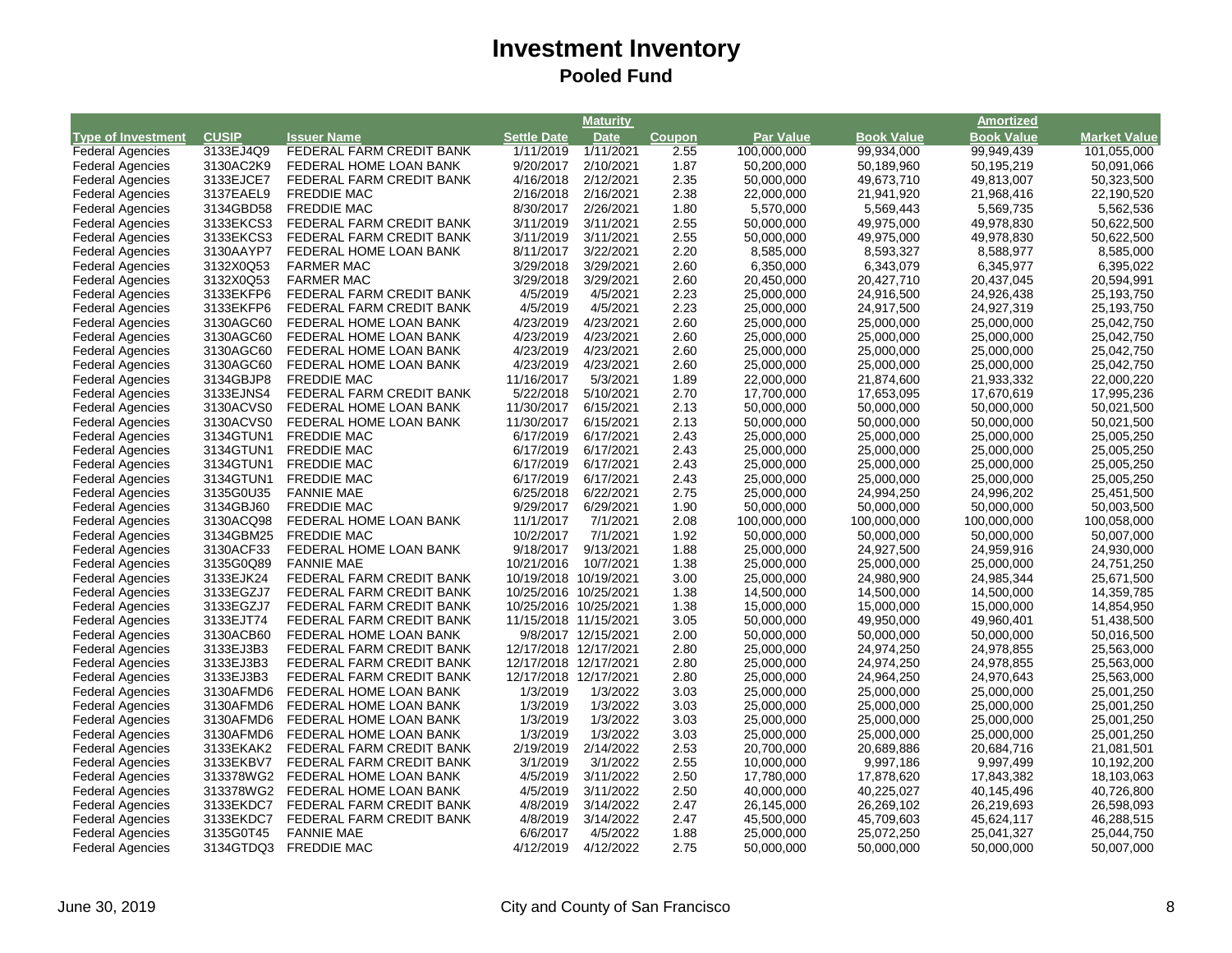|                                                    |                        |                                          |                        | <b>Maturity</b>                              |              |                          |                     | <b>Amortized</b>         |                             |
|----------------------------------------------------|------------------------|------------------------------------------|------------------------|----------------------------------------------|--------------|--------------------------|---------------------|--------------------------|-----------------------------|
| <b>Type of Investment</b>                          | <b>CUSIP</b>           | <b>Issuer Name</b>                       | <b>Settle Date</b>     | <b>Date</b>                                  | Coupon       | <b>Par Value</b>         | <b>Book Value</b>   | <b>Book Value</b>        | <b>Market Value</b>         |
| <b>Federal Agencies</b>                            | 3135G0V59              | <b>FANNIE MAE</b>                        | 4/12/2019              | 4/12/2022                                    | 2.25         | 25,000,000               | 24,918,000          | 24,923,985               | 25,314,000                  |
| <b>Federal Agencies</b>                            | 3135G0V59              | <b>FANNIE MAE</b>                        | 4/12/2019              | 4/12/2022                                    | 2.25         | 50,000,000               | 49,836,000          | 49,847,971               | 50,628,000                  |
| <b>Federal Agencies</b>                            | 3135G0V59              | <b>FANNIE MAE</b>                        | 4/12/2019              | 4/12/2022                                    | 2.25         | 50,000,000               | 49,836,000          | 49,847,971               | 50,628,000                  |
| <b>Federal Agencies</b>                            | 3133EKHB5              | FEDERAL FARM CREDIT BANK                 | 4/18/2019              | 4/18/2022                                    | 2.35         | 50,000,000               | 49,969,500          | 49,971,559               | 50,727,500                  |
| <b>Federal Agencies</b>                            | 3134GTLU5              | <b>FREDDIE MAC</b>                       | 5/9/2019               | 5/9/2022                                     | 2.75         | 25,000,000               | 25,000,000          | 25,000,000               | 25,004,000                  |
| <b>Federal Agencies</b>                            | 3134GTLU5              | <b>FREDDIE MAC</b>                       | 5/9/2019               | 5/9/2022                                     | 2.75         | 25,000,000               | 25,000,000          | 25,000,000               | 25,004,000                  |
| <b>Federal Agencies</b>                            | 3134GTLU5              | <b>FREDDIE MAC</b>                       | 5/9/2019               | 5/9/2022                                     | 2.75         | 50,000,000               | 50,000,000          | 50,000,000               | 50,008,000                  |
| <b>Federal Agencies</b>                            | 3133EKLR5              | FEDERAL FARM CREDIT BANK                 | 5/16/2019              | 5/16/2022                                    | 2.25         | 25,000,000               | 24,949,250          | 24,951,380               | 25,301,750                  |
| <b>Federal Agencies</b>                            | 3133EKLR5              | FEDERAL FARM CREDIT BANK                 | 5/16/2019              | 5/16/2022                                    | 2.25         | 35,000,000               | 34,928,950          | 34,931,932               | 35,422,450                  |
| <b>Federal Agencies</b>                            | 3130AGGK5              | FEDERAL HOME LOAN BANK                   | 5/23/2019              | 5/23/2022                                    | 2.65         | 25,000,000               | 25,000,000          | 25,000,000               | 25,007,250                  |
| <b>Federal Agencies</b>                            | 3130AGGK5              | FEDERAL HOME LOAN BANK                   | 5/23/2019              | 5/23/2022                                    | 2.65         | 25,000,000               | 25,000,000          | 25,000,000               | 25,007,250                  |
| <b>Federal Agencies</b>                            | 3130AGGK5              | FEDERAL HOME LOAN BANK                   | 5/23/2019              | 5/23/2022                                    | 2.65         | 50,000,000               | 50,000,000          | 50,000,000               | 50,014,500                  |
| <b>Federal Agencies</b>                            | 3134GBQG0              | <b>FREDDIE MAC</b>                       | 5/25/2017              | 5/25/2022                                    | 2.18         | 50,000,000               | 50,000,000          | 50,000,000               | 50,022,500                  |
| <b>Federal Agencies</b>                            | 3133EHLY7              | FEDERAL FARM CREDIT BANK                 | 6/6/2017               | 6/2/2022                                     | 1.88         | 50,000,000               | 50,059,250          | 50,034,698               | 50,031,500                  |
| <b>Federal Agencies</b>                            | 3133EHLY7              | FEDERAL FARM CREDIT BANK                 | 6/9/2017               | 6/2/2022                                     | 1.88         | 50,000,000               | 49,997,500          | 49,998,534               | 50,031,500                  |
| <b>Federal Agencies</b>                            | 3134GBF72              | <b>FREDDIE MAC</b>                       | 9/15/2017              | 6/15/2022                                    | 2.01         | 50,000,000               | 50,000,000          | 50,000,000               | 50,019,500                  |
| <b>Federal Agencies</b>                            | 3134GBN73              | <b>FREDDIE MAC</b>                       | 10/2/2017              | 7/1/2022                                     | 2.07         | 50,000,000               | 50,000,000          | 50,000,000               | 50,029,000                  |
| <b>Federal Agencies</b>                            | 3134GBW99              | <b>FREDDIE MAC</b>                       | 11/1/2017              | 7/1/2022                                     | 2.24         | 100,000,000              | 100,000,000         | 100,000,000              | 100,085,000                 |
| <b>Federal Agencies</b>                            | 3134GBXU1              | <b>FREDDIE MAC</b>                       | 7/27/2017              | 7/27/2022                                    | 2.25         | 31,575,000               | 31,575,000          | 31,575,000               | 31,579,421                  |
| <b>Federal Agencies</b>                            | 3130AC7E8              | FEDERAL HOME LOAN BANK                   | 9/1/2017               | 9/1/2022                                     | 2.17         | 50,000,000               | 50,000,000          | 50,000,000               | 50,021,500                  |
| <b>Federal Agencies</b>                            | 3134GTEE9              | <b>FREDDIE MAC</b>                       |                        | 4/24/2019 10/24/2022                         | 2.76         | 25,000,000               | 25,000,000          | 25,000,000               | 25,041,500                  |
| <b>Federal Agencies</b>                            | 3134GTEE9              | <b>FREDDIE MAC</b>                       |                        | 4/24/2019 10/24/2022                         | 2.76         | 25,000,000               | 25,000,000          | 25,000,000               | 25,041,500                  |
| <b>Federal Agencies</b>                            | 3134GTEE9              | <b>FREDDIE MAC</b>                       |                        | 4/24/2019 10/24/2022                         | 2.76         | 25,000,000               | 25,000,000          | 25,000,000               | 25,041,500                  |
| <b>Federal Agencies</b>                            | 3134GTEE9              | <b>FREDDIE MAC</b>                       |                        | 4/24/2019 10/24/2022                         | 2.76         | 25,000,000               | 25,000,000          | 25,000,000               | 25,041,500                  |
| <b>Federal Agencies</b>                            | 3134GSY74              | <b>FREDDIE MAC</b>                       | 2/22/2019              | 8/22/2023                                    | 3.01         | 25,000,000               | 25,000,000          | 25,000,000               | 25,025,500                  |
| <b>Federal Agencies</b>                            | 3134GSY74              | <b>FREDDIE MAC</b>                       | 2/22/2019              | 8/22/2023                                    | 3.01         | 25,000,000               | 25,000,000          | 25,000,000               | 25,025,500                  |
| <b>Federal Agencies</b>                            | 3134GSY74              | <b>FREDDIE MAC</b>                       | 2/22/2019              | 8/22/2023                                    | 3.01         | 25,000,000               | 25,000,000          | 25,000,000               | 25,025,500                  |
| <b>Federal Agencies</b>                            | 3134GSY74              | <b>FREDDIE MAC</b>                       | 2/22/2019              | 8/22/2023                                    | 3.01         | 25,000,000               | 25,000,000          | 25,000,000               | 25,025,500                  |
| <b>Federal Agencies</b>                            | 3134GTHR7              | <b>FREDDIE MAC</b>                       |                        | 4/23/2019 10/23/2023                         | 2.81         | 25,000,000               | 25,000,000          | 25,000,000               | 25,043,750                  |
| <b>Federal Agencies</b>                            | 3134GTHR7              | <b>FREDDIE MAC</b>                       |                        | 4/23/2019 10/23/2023                         | 2.81         | 25,000,000               | 25,000,000          | 25,000,000               | 25,043,750                  |
| <b>Federal Agencies</b>                            | 3134GTHR7              | <b>FREDDIE MAC</b>                       |                        | 4/23/2019 10/23/2023                         | 2.81         | 25,000,000               | 25,000,000          | 25,000,000               | 25,043,750                  |
| <b>Federal Agencies</b>                            | 3134GTHR7              | <b>FREDDIE MAC</b>                       |                        | 4/23/2019 10/23/2023                         | 2.81         | 25,000,000               | 25,000,000          | 25,000,000               | 25,043,750                  |
| <b>Federal Agencies</b>                            | 3134GSY25              | <b>FREDDIE MAC</b>                       | 2/6/2019               | 11/6/2023                                    | 3.00         | 25,000,000               | 25,000,000          | 25,000,000               | 25,017,500                  |
| <b>Federal Agencies</b>                            | 3134GSY25              | <b>FREDDIE MAC</b>                       | 2/6/2019               | 11/6/2023                                    | 3.00         | 25,000,000               | 25,000,000          | 25,000,000               | 25,017,500                  |
| <b>Federal Agencies</b>                            | 3134GSY25              | <b>FREDDIE MAC</b>                       | 2/6/2019               | 11/6/2023                                    | 3.00         | 25,000,000               | 25,000,000          | 25,000,000               | 25,017,500                  |
| <b>Federal Agencies</b>                            | 3134GSY25              | <b>FREDDIE MAC</b>                       | 2/6/2019               | 11/6/2023                                    | 3.00         | 25,000,000               | 25,000,000          | 25,000,000               | 25,017,500                  |
| <b>Federal Agencies</b>                            | 3134GS2F1              | <b>FREDDIE MAC</b>                       |                        | 2/20/2019 11/20/2023                         | 3.00         | 25,000,000               | 25,000,000          | 25,000,000               | 25,024,500                  |
|                                                    | 3134GS2F1              | <b>FREDDIE MAC</b>                       |                        |                                              | 3.00         |                          |                     |                          |                             |
| <b>Federal Agencies</b><br><b>Federal Agencies</b> | 3134GS2F1              | <b>FREDDIE MAC</b>                       |                        | 2/20/2019 11/20/2023<br>2/20/2019 11/20/2023 | 3.00         | 25,000,000<br>25,000,000 | 25,000,000          | 25,000,000<br>25,000,000 | 25,024,500<br>25,024,500    |
|                                                    | 3134GS2F1              |                                          |                        | 2/20/2019 11/20/2023                         | 3.00         |                          | 25,000,000          |                          |                             |
| <b>Federal Agencies</b>                            |                        | FREDDIE MAC                              |                        |                                              |              | 25,000,000               | 25,000,000          | 25,000,000               | 25,024,500                  |
| <b>Federal Agencies</b>                            | 3134GS5P6              | <b>FREDDIE MAC</b>                       |                        | 3/18/2019 12/18/2023                         | 3.00         | 25,000,000               | 25,000,000          | 25,000,000               | 25,040,000                  |
| <b>Federal Agencies</b>                            | 3134GS5P6              | <b>FREDDIE MAC</b>                       |                        | 3/18/2019 12/18/2023                         | 3.00         | 25,000,000               | 25,000,000          | 25,000,000               | 25,040,000                  |
| <b>Federal Agencies</b>                            | 3134GS5P6              | <b>FREDDIE MAC</b>                       |                        | 3/18/2019 12/18/2023                         | 3.00         | 25,000,000               | 25,000,000          | 25,000,000               | 25,040,000                  |
| <b>Federal Agencies</b>                            | 3134GS5P6              | <b>FREDDIE MAC</b>                       |                        | 3/18/2019 12/18/2023                         | 3.00         | 25,000,000               | 25,000,000          | 25,000,000               | 25,040,000                  |
| <b>Federal Agencies</b>                            | 3134GST47              | <b>FREDDIE MAC</b>                       | 1/30/2019              | 1/29/2024                                    | 3.10         | 17,775,000               | 17,765,866          | 17,765,223               | 17,785,310                  |
| <b>Federal Agencies</b>                            | 3134GTMN0              | <b>FREDDIE MAC</b>                       | 5/20/2019              | 5/20/2024                                    | 2.85         | 25,000,000               | 25,000,000          | 25,000,000               | 25,049,000                  |
| <b>Federal Agencies</b>                            | 3134GTMN0<br>3134GTMN0 | <b>FREDDIE MAC</b><br><b>FREDDIE MAC</b> | 5/20/2019<br>5/20/2019 | 5/20/2024                                    | 2.85         | 25,000,000               | 25,000,000          | 25,000,000               | 25,049,000                  |
| <b>Federal Agencies</b><br><b>Federal Agencies</b> | 3134GTMN0              | <b>FREDDIE MAC</b>                       | 5/20/2019              | 5/20/2024<br>5/20/2024                       | 2.85<br>2.85 | 25,000,000<br>25.000.000 | 25,000,000          | 25,000,000               | 25,049,000                  |
|                                                    |                        |                                          |                        |                                              | 2.24         |                          | 25,000,000          | 25,000,000               | 25,049,000<br>5,816,813,977 |
| <b>Subtotals</b>                                   |                        |                                          |                        |                                              | S,           | 5,802,795,000            | 5,798,982,627<br>\$ | 5,801,289,098<br>\$      | \$                          |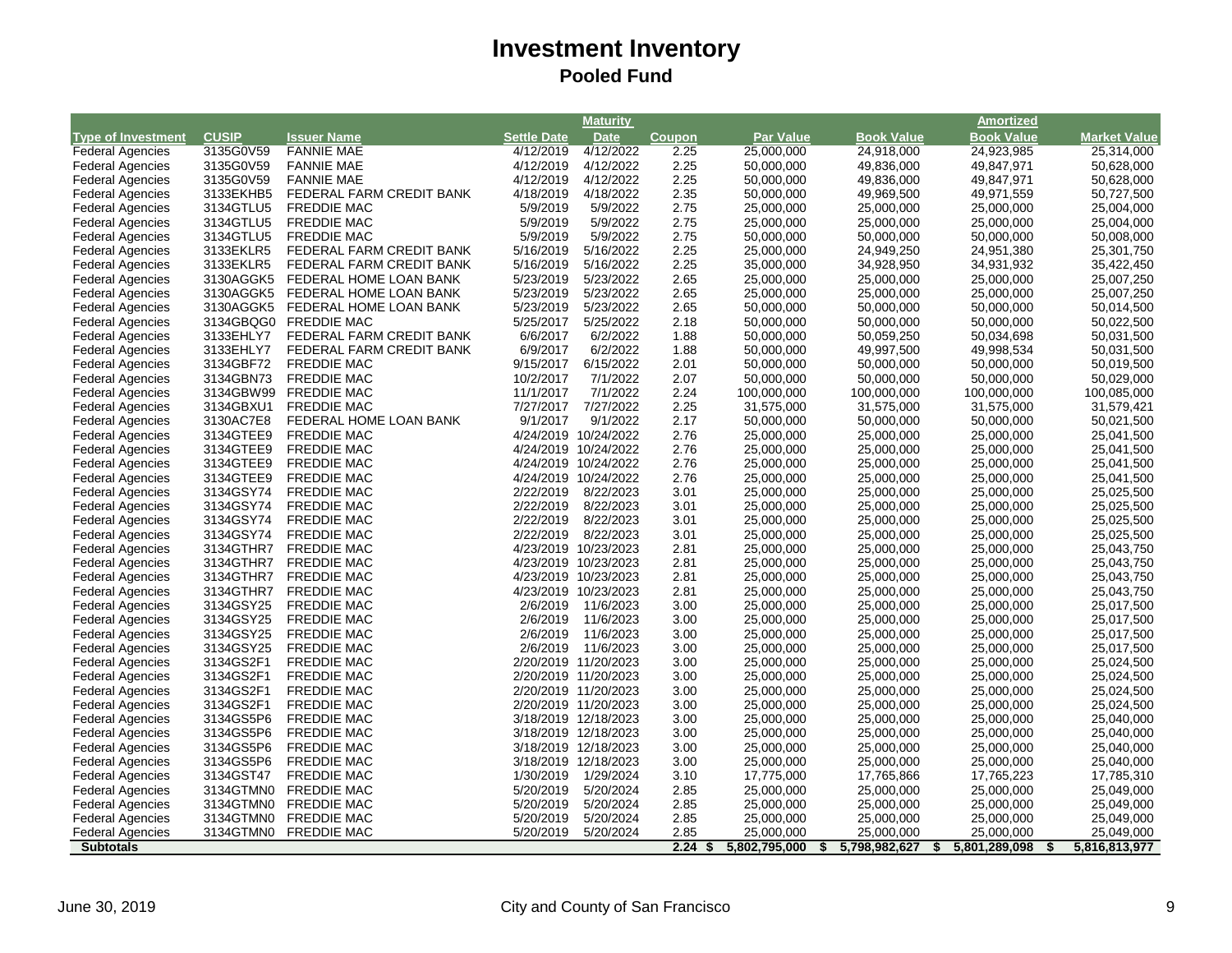|                                                 |                        |                                                    |                       | Maturity                                     |                   |                          |                           | <b>Amortized</b>        |      |                         |
|-------------------------------------------------|------------------------|----------------------------------------------------|-----------------------|----------------------------------------------|-------------------|--------------------------|---------------------------|-------------------------|------|-------------------------|
| <b>Type of Investment</b>                       | <b>CUSIP</b>           | <b>Issuer Name</b>                                 | <b>Settle Date</b>    | <b>Date</b>                                  | Coupon            | <b>Par Value</b>         | <b>Book Value</b>         | <b>Book Value</b>       |      | <b>Market Value</b>     |
|                                                 |                        |                                                    |                       |                                              |                   |                          |                           |                         |      |                         |
| State/Local Agencies                            | 91412GSB2              | UNIV OF CALIFORNIA CA REVENUE                      | 10/5/2015             | 7/1/2019                                     | 1.80 <sup>5</sup> | 4,180,000 \$             | 4,214,443 \$              | 4,180,000 \$            |      | 4,180,000               |
| State/Local Agencies                            | 91412GSB2              | UNIV OF CALIFORNIA CA REVENUE                      | 10/2/2015             | 7/1/2019                                     | 1.80              | 16,325,000               | 16,461,640                | 16,325,000              |      | 16,325,000              |
| State/Local Agencies                            | 6055804W6              | <b>MISSISSIPPI ST</b>                              | 4/23/2015             | 10/1/2019                                    | 6.09              | 8,500,000                | 10,217,510                | 8,597,417               |      | 8,580,325               |
| <b>State/Local Agencies</b>                     | 977100CW4              | WISCONSIN ST GEN FUND ANNUAL                       | 8/16/2016             | 5/1/2020                                     | 1.45              | 18,000,000               | 18,000,000                | 18,000,000              |      | 17,893,800              |
| <b>State/Local Agencies</b>                     | 13063DGA0              | <b>CALIFORNIA ST</b>                               | 4/25/2018             | 4/1/2021                                     | 2.80              | 33,000,000               | 33,001,320                | 33,000,788              |      | 33,515,130              |
| State/Local Agencies                            | 13066YTY5              | CALIFORNIA ST DEPT OF WTR RES                      | 2/6/2017              | 5/1/2021                                     | 1.71              | 27,962,641               | 27,489,513                | 27,757,466              |      | 27,865,610              |
| State/Local Agencies                            | 91412GF59              | UNIV OF CALIFORNIA CA REVENUE                      | 8/9/2016              | 5/15/2021                                    | 1.91              | 1,769,000                | 1,810,695                 | 1,785,391               |      | 1.768.363               |
| <b>Subtotals</b>                                |                        |                                                    |                       |                                              | 2.36              | 109,736,641              | \$<br>111,195,122<br>- \$ | 109,646,062             | \$   | 110,128,229             |
| <b>Public Time Deposits</b>                     | PP9F99QR1              | <b>BRIDGE BANK</b>                                 | 3/26/2019             | 9/26/2019                                    | $2.55$ \$         | 10,000,000 \$            | 10,000,000 \$             | 10,000,000 \$           |      | 10,000,000              |
|                                                 |                        |                                                    |                       |                                              |                   |                          |                           |                         |      |                         |
| <b>Public Time Deposits</b>                     | PP9J6D723              | <b>SAN FRANCISCO CREDIT UNION</b>                  | 6/4/2019              | 12/4/2019                                    | 2.32              | 10,000,000               | 10,000,000                | 10,000,000              |      | 10,000,000              |
| <b>Public Time Deposits</b>                     | PPEQ338W9<br>PPQD3GI13 | <b>BANK OF SAN FRANCISCO</b><br><b>BRIDGE BANK</b> |                       | 6/11/2019 12/11/2019<br>6/24/2019 12/23/2019 | 2.24<br>2.23      | 5,000,000                | 5,000,000<br>10,000,000   | 5,000,000<br>10,000,000 |      | 5,000,000<br>10,000,000 |
| <b>Public Time Deposits</b><br><b>Subtotals</b> |                        |                                                    |                       |                                              | 2.35<br>- \$      | 10,000,000<br>35,000,000 | \$<br>35,000,000<br>\$    | 35,000,000              | \$   | 35,000,000              |
|                                                 |                        |                                                    |                       |                                              |                   |                          |                           |                         |      |                         |
| Negotiable CDs                                  | 06370RMN6              | <b>BANK OF MONTREAL CHICAGO</b>                    | 10/15/2018            | 7/1/2019                                     | $2.76$ \$         | 50.000.000 \$            | 50.000.000<br>- \$        | 50.000.000              | - \$ | 50.000.590              |
| Negotiable CDs                                  | 25215FEF7              | DEXIA CREDIT LOCAL SA NY                           | 11/14/2018            | 7/1/2019                                     | 2.82              | 50,000,000               | 50,000,000                | 50,000,000              |      | 50,000,680              |
| Negotiable CDs                                  | 89114MAY3              | TORONTO DOMINION BANK NY                           | 8/13/2018             | 7/1/2019                                     | 2.63              | 50,000,000               | 50,000,000                | 50,000,000              |      | 50,000,398              |
| Negotiable CDs                                  | 89114MCE5              | <b>TORONTO DOMINION BANK NY</b>                    | 8/21/2018             | 7/1/2019                                     | 2.64              | 50,000,000               | 50,000,000                | 50,000,000              |      | 50,000,413              |
| Negotiable CDs                                  | 89114MKR7              | <b>TORONTO DOMINION BANK NY</b>                    | 11/5/2018             | 7/1/2019                                     | 2.93              | 50,000,000               | 50,000,000                | 50,000,000              |      | 50,000,828              |
| Negotiable CDs                                  | 63873NB67              | <b>NATIXIS NY BRANCH</b>                           | 12/19/2018            | 7/22/2019                                    | 2.98              | 25,000,000               | 25,000,000                | 25,000,000              |      | 25,009,969              |
| Negotiable CDs                                  | 06370RSD2              | <b>BANK OF MONTREAL CHICAGO</b>                    | 12/19/2018            | 7/25/2019                                    | 2.88              | 50,000,000               | 50,000,000                | 50,000,000              |      | 50,019,228              |
| Negotiable CDs                                  | 06370RUD9              | <b>BANK OF MONTREAL CHICAGO</b>                    | 2/5/2019              | 8/5/2019                                     | 2.63              | 50,000,000               | 50,000,000                | 50,000,000              |      | 50,015,751              |
| Negotiable CDs                                  | 78012ULA1              | ROYAL BANK OF CANADA NY                            | 12/12/2018            | 8/30/2019                                    | 2.94              | 50,000,000               | 50,000,000                | 50,000,000              |      | 50,051,700              |
| Negotiable CDs                                  | 06417G4V7              | BANK OF NOVA SCOTIA HOUSTON                        | 2/8/2019              | 9/6/2019                                     | 2.65              | 50,000,000               | 50,000,000                | 50,000,000              |      | 50,031,603              |
| Negotiable CDs                                  | 89114MS99              | TORONTO DOMINION BANK NY                           | 6/20/2019             | 9/16/2019                                    | 2.35              | 50,000,000               | 50,000,000                | 50,000,000              |      | 50,006,307              |
| Negotiable CDs                                  | 89114MWS2              | <b>TORONTO DOMINION BANK NY</b>                    | 3/8/2019              | 9/18/2019                                    | 2.59              | 25,000,000               | 25,000,000                | 25,000,000              |      | 25,015,544              |
| Negotiable CDs                                  | 78012UKW4              | ROYAL BANK OF CANADA NY                            |                       | 12/7/2018 10/25/2019                         | 3.01              | 50,000,000               | 50,000,000                | 50,000,000              |      | 50,118,027              |
| Negotiable CDs                                  | 89114MPG6              | TORONTO DOMINION BANK NY                           |                       | 12/6/2018 10/25/2019                         | 3.06              | 25,000,000               | 25,000,000                | 25,000,000              |      | 25,062,980              |
| Negotiable CDs                                  | 89114MLP0              | <b>TORONTO DOMINION BANK NY</b>                    |                       | 11/9/2018 10/28/2019                         | 3.08              | 50,000,000               | 50,000,000                | 50,000,000              |      | 50,131,576              |
| Negotiable CDs                                  | 06370RNN5              | <b>BANK OF MONTREAL CHICAGO</b>                    | 11/6/2018             | 11/6/2019                                    | 3.10              | 50,000,000               | 50,000,000                | 50,000,000              |      | 50,144,766              |
| Negotiable CDs                                  | 96130AAN8              | <b>WESTPAC BANKING CORP NY</b>                     | 11/8/2018             | 11/8/2019                                    | 3.10              | 50,000,000               | 50,000,000                | 50,000,000              |      | 50,147,062              |
| Negotiable CDs                                  | 96130AAT5              | WESTPAC BANKING CORP NY                            | 11/14/2018 11/14/2019 |                                              | 3.08              | 50,000,000               | 50,000,000                | 50,000,000              |      | 50,150,239              |
| Negotiable CDs                                  | 89114MME4              | <b>TORONTO DOMINION BANK NY</b>                    | 11/19/2018 11/19/2019 |                                              | 3.10              | 25,000,000               | 25,000,000                | 25,000,000              |      | 25,079,858              |
| Negotiable CDs                                  | 78012UKB0              | ROYAL BANK OF CANADA NY                            | 11/26/2018 11/25/2019 |                                              | 3.07              | 50,000,000               | 50,000,000                | 50,000,000              |      | 50,160,651              |
| Negotiable CDs                                  | 96130AAZ1              | <b>WESTPAC BANKING CORP NY</b>                     | 11/29/2018 11/27/2019 |                                              | 3.06              | 50,000,000               | 50,000,000                | 50,000,000              |      | 50,160,883              |
| Negotiable CDs                                  | 06370RPG8              | <b>BANK OF MONTREAL CHICAGO</b>                    | 12/3/2018             | 12/3/2019                                    | 3.12              | 50,000,000               | 50,000,000                | 50,000,000              |      | 50,180,127              |
| Negotiable CDs                                  | 89114MPF8              | <b>TORONTO DOMINION BANK NY</b>                    | 12/6/2018             | 12/6/2019                                    | 3.10              | 50,000,000               | 50,000,000                | 50,000,000              |      | 50,179,368              |
| Negotiable CDs                                  | 96130ABE7              | <b>WESTPAC BANKING CORP NY</b>                     | 12/7/2018             | 12/6/2019                                    | 3.05              | 50,000,000               | 50,000,000                | 50,000,000              |      | 50,168,616              |
| Negotiable CDs                                  | 06370RQD4              | <b>BANK OF MONTREAL CHICAGO</b>                    | 12/6/2018             | 12/9/2019                                    | 3.06              | 50,000,000               | 50,000,000                | 50,000,000              |      | 50,173,922              |
| Negotiable CDs                                  | 06370RQZ5              | <b>BANK OF MONTREAL CHICAGO</b>                    | 12/10/2018 12/11/2019 |                                              | 3.06              | 50,000,000               | 50,000,000                | 50,000,000              |      | 50,176,219              |
| Negotiable CDs                                  | 63873NE49              | NATIXIS NY BRANCH                                  | 1/11/2019             | 1/6/2020                                     | 3.00              | 50,000,000               | 50,000,000                | 50,000,000              |      | 50,203,214              |
| Negotiable CDs                                  | 78012UNB7              | ROYAL BANK OF CANADA NY                            | 4/8/2019              | 1/6/2020                                     | 2.57              | 25,000,000               | 25,000,000                | 25,000,000              |      | 25,047,874              |
| Negotiable CDs                                  | 78012UNC5              | ROYAL BANK OF CANADA NY                            | 4/8/2019              | 1/8/2020                                     | 2.57              | 25,000,000               | 25,000,000                | 25,000,000              |      | 25,048,372              |
| Negotiable CDs                                  | 89114MB30              | <b>TORONTO DOMINION BANK NY</b>                    | 4/8/2019              | 1/17/2020                                    | 2.60              | 50,000,000               | 50,000,000                | 50,000,000              |      | 50,109,455              |
| Negotiable CDs                                  | 06417G6G8              | <b>BANK OF NOVA SCOTIA HOUS</b>                    | 4/25/2019             | 2/3/2020                                     | 2.57              | 50,000,000               | 50,000,000                | 50,000,000              |      | 50,110,467              |
| Negotiable CDs                                  | 89114MF36              | TORONTO DOMINION BANK NY                           | 4/24/2019             | 2/3/2020                                     | 2.56              | 50,000,000               | 50,000,000                | 50,000,000              |      | 50,107,444              |
| Negotiable CDs                                  | 06417G6H6              | <b>BANK OF NOVA SCOTIA HOUS</b>                    | 4/25/2019             | 2/5/2020                                     | 2.57              | 50,000,000               | 50,000,000                | 50,000,000              |      | 50,111,467              |
| Negotiable CDs                                  | 06417G6K9              | <b>BANK OF NOVA SCOTIA HOUSTON</b>                 | 4/29/2019             | 2/6/2020                                     | 2.56              | 50,000,000               | 50,000,000                | 50,000,000              |      | 50,109,139              |
|                                                 |                        |                                                    |                       |                                              |                   |                          |                           |                         |      |                         |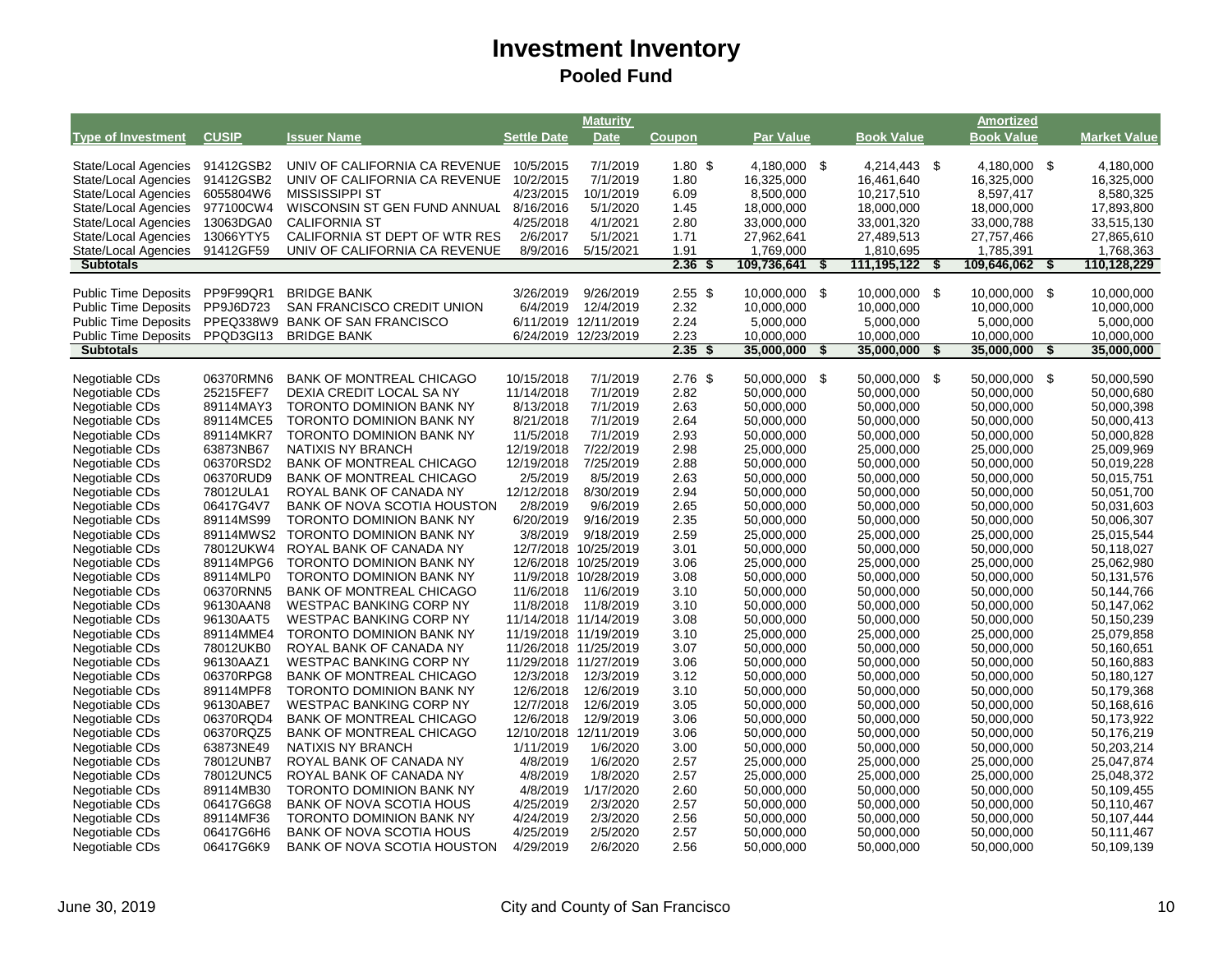|                                                    |                        |                                                      |                         | Maturity               |                    |                          |    |                          |    | Amortized                |    |                          |
|----------------------------------------------------|------------------------|------------------------------------------------------|-------------------------|------------------------|--------------------|--------------------------|----|--------------------------|----|--------------------------|----|--------------------------|
| <b>Type of Investment</b>                          | <b>CUSIP</b>           | <b>Issuer Name</b>                                   | <b>Settle Date</b>      | <b>Date</b>            | <b>Coupon</b>      | <b>Par Value</b>         |    | <b>Book Value</b>        |    | <b>Book Value</b>        |    | <b>Market Value</b>      |
| Negotiable CDs                                     | 96130ABW7              | <b>WESTPAC BANKING CORP NY</b>                       | 2/15/2019               | 2/14/2020              | 2.71               | 50,000,000               |    | 50,000,000               |    | 50,000,000               |    | 50,156,135               |
| Negotiable CDs                                     | 06417G6L7              | <b>BANK OF NOVA SCOTIA HOUSTON</b>                   | 4/29/2019               | 2/19/2020              | 2.57               | 50,000,000               |    | 50,000,000               |    | 50,000,000               |    | 50,118,661               |
| Negotiable CDs                                     | 06417G6V5              | BANK OF NOVA SCOTIA HOUSTON                          | 5/6/2019                | 2/21/2020              | 2.57               | 50,000,000               |    | 50,000,000               |    | 50,000,000               |    | 50,120,014               |
| Negotiable CDs                                     | 96130ACE6              | <b>WESTPAC BANKING CORP NY</b>                       | 3/6/2019                | 2/26/2020              | 2.70               | 50,000,000               |    | 50,000,000               |    | 50,000,000               |    | 50,161,957               |
| Negotiable CDs                                     | 06370RUV9              | <b>BANK OF MONTREAL CHICAGO</b>                      | 3/1/2019                | 3/2/2020               | 2.68               | 50,000,000               |    | 50,000,000               |    | 50,000,000               |    | 50,158,308               |
| Negotiable CDs                                     | 06370RVN6              | <b>BANK OF MONTREAL CHICAGO</b>                      | 3/5/2019                | 3/2/2020               | 2.70               | 50,000,000               |    | 50,000,000               |    | 50,000,000               |    | 50,165,212               |
| Negotiable CDs                                     | 78012UMY8              | ROYAL BANK OF CANADA NY                              | 4/4/2019                | 3/25/2020              | 2.58               | 50,000,000               |    | 50,000,000               |    | 50,000,000               |    | 50,138,343               |
| Negotiable CDs                                     | 78012UMZ5              | ROYAL BANK OF CANADA NY                              | 4/4/2019                | 3/30/2020              | 2.58               | 50,000,000               |    | 50,000,000               |    | 50,000,000               |    | 50,155,985               |
| Negotiable CDs                                     | 06370RYS2              | <b>BANK OF MONTREAL CHICAGO</b>                      | 4/11/2019               | 4/13/2020              | 2.60               | 65,000,000               |    | 65,000,000               |    | 65,000,000               |    | 65,223,693               |
| <b>Subtotals</b>                                   |                        |                                                      |                         |                        | 2.80               | 2,015,000,000            | \$ | 2,015,000,000            | \$ | 2,015,000,000            | \$ | 2,019,433,034            |
|                                                    |                        |                                                      |                         |                        |                    |                          |    |                          |    |                          |    |                          |
| <b>Commercial Paper</b>                            | 62479MU19              | <b>MUFG BANK LTD NY</b>                              | 5/3/2019                | 7/1/2019               | $0.00 \text{ }$ \$ | 30,000,000 \$            |    | 29,876,100 \$            |    | 30.000.000 \$            |    | 30,000,000               |
| <b>Commercial Paper</b>                            | 62479MU19              | MUFG BANK LTD NY                                     | 11/13/2018              | 7/1/2019               | 0.00               | 50,000,000               |    | 49,070,417               |    | 50,000,000               |    | 50,000,000               |
| <b>Commercial Paper</b>                            | 62479MU19              | <b>MUFG BANK LTD NY</b>                              | 11/15/2018              | 7/1/2019               | 0.00               | 50,000,000               |    | 49,081,667               |    | 50,000,000               |    | 50,000,000               |
| <b>Commercial Paper</b>                            | 62479MU19              | <b>MUFG BANK LTD NY</b>                              | 11/19/2018              | 7/1/2019               | 0.00               | 50,000,000               |    | 49,097,778               |    | 50,000,000               |    | 50,000,000               |
| <b>Commercial Paper</b>                            | 63873KU13              | NATIXIS NY BRANCH                                    | 11/26/2018              | 7/1/2019               | 0.00               | 25,000,000               |    | 24,567,507               |    | 25,000,000               |    | 25,000,000               |
| <b>Commercial Paper</b>                            | 89233HU10              | <b>TOYOTA MOTOR CREDIT CORP</b>                      | 10/11/2018              | 7/1/2019               | 0.00               | 50,000,000               |    | 49,013,750               |    | 50,000,000               |    | 50,000,000               |
| <b>Commercial Paper</b>                            | 89233HU10              | <b>TOYOTA MOTOR CREDIT CORP</b>                      | 11/16/2018              | 7/1/2019               | 0.00               | 50,000,000               |    | 49,117,222               |    | 50,000,000               |    | 50,000,000               |
| <b>Commercial Paper</b>                            | 89233HU10              | <b>TOYOTA MOTOR CREDIT CORP</b>                      | 11/26/2018              | 7/1/2019               | 0.00               | 50,000,000               |    | 49,147,069               |    | 50,000,000               |    | 50,000,000               |
| <b>Commercial Paper</b>                            | 62479MU84              | <b>MUFG BANK LTD NY</b>                              | 11/28/2018              | 7/8/2019               | 0.00               | 40,000,000               |    | 39,284,667               |    | 39,977,444               |    | 39,981,489               |
| <b>Commercial Paper</b>                            | 62479MU84              | <b>MUFG BANK LTD NY</b>                              | 11/27/2018              | 7/8/2019               | 0.00               | 50,000,000               |    | 49,101,806               |    | 49,971,806               |    | 49,976,861               |
| <b>Commercial Paper</b>                            | 62479MUA9              | <b>MUFG BANK LTD NY</b>                              | 12/7/2018               | 7/10/2019              | 0.00               | 30,000,000               |    | 29,485,792               |    | 29,978,475               |    | 29,982,150               |
| <b>Commercial Paper</b>                            | 89233HUB8              | <b>TOYOTA MOTOR CREDIT CORP</b>                      | 6/26/2019<br>12/11/2018 | 7/11/2019              | 0.00               | 50,000,000               |    | 49,950,625<br>49,095,611 |    | 49,967,083               |    | 49,966,945<br>49,930,584 |
| <b>Commercial Paper</b><br><b>Commercial Paper</b> | 63873KUN5<br>62479MUQ4 | NATIXIS NY BRANCH                                    | 12/27/2018              | 7/22/2019<br>7/24/2019 | 0.00<br>0.00       | 50,000,000<br>40,000,000 |    |                          |    | 49,914,833               |    | 39,939,178               |
|                                                    | 25214PNB5              | MUFG BANK LTD NY                                     | 1/3/2019                | 8/5/2019               |                    |                          |    | 39,335,844               |    | 39,926,911               |    |                          |
| <b>Commercial Paper</b>                            | 25214PNC3              | DEXIA CREDIT LOCAL SA NY<br>DEXIA CREDIT LOCAL SA NY | 1/3/2019                | 8/6/2019               | 0.00<br>0.00       | 15,000,000               |    | 14,753,900               |    | 14,959,750               |    | 14,965,292               |
| <b>Commercial Paper</b>                            | 62479MV75              | <b>MUFG BANK LTD NY</b>                              | 1/29/2019               | 8/7/2019               | 0.00               | 40,000,000<br>50,000,000 |    | 39,340,667<br>49,287,500 |    | 39,889,600<br>49,861,250 |    | 39,904,800<br>49,877,695 |
| <b>Commercial Paper</b><br><b>Commercial Paper</b> | 62479MVK6              | MUFG BANK LTD NY                                     | 2/25/2019               | 8/19/2019              | 0.00               | 25,000,000               |    | 24,681,597               |    | 24,910,847               |    | 24,919,014               |
| <b>Commercial Paper</b>                            | 62479MVT7              | <b>MUFG BANK LTD NY</b>                              | 6/28/2019               | 8/27/2019              | 0.00               | 25,000,000               |    | 24,902,500               |    | 24,907,375               |    | 24,905,792               |
| <b>Commercial Paper</b>                            | 89233HW42              | <b>TOYOTA MOTOR CREDIT CORP</b>                      | 3/11/2019               | 9/4/2019               | 0.00               | 50,000,000               |    | 49,368,208               |    | 49,767,986               |    | 49,784,236               |
| <b>Commercial Paper</b>                            | 25214PNZ2              | DEXIA CREDIT LOCAL SA NY                             | 2/26/2019               | 9/16/2019              | 0.00               | 50,000,000               |    | 49,284,583               |    | 49,727,292               |    | 49,744,403               |
| <b>Commercial Paper</b>                            | 62479MWJ8              | MUFG BANK LTD NY                                     | 4/4/2019                | 9/18/2019              | 0.00               | 11,000,000               |    | 10,867,838               |    | 10,937,480               |    | 10,942,308               |
| <b>Commercial Paper</b>                            |                        | 62479MWQ2 MUFG BANK LTD NY                           | 4/4/2019                | 9/24/2019              | 0.00               | 12,000,000               |    | 11,850,643               |    | 11,926,617               |    | 11,932,283               |
| <b>Commercial Paper</b>                            |                        | 62479MWQ2 MUFG BANK LTD NY                           | 6/28/2019               | 9/24/2019              | 0.00               | 25,000,000               |    | 24,858,833               |    | 24,863,646               |    | 24,858,924               |
| <b>Commercial Paper</b>                            | 89233HWQ3              | <b>TOYOTA MOTOR CREDIT CORP</b>                      | 3/12/2019               | 9/24/2019              | 0.00               | 50,000,000               |    | 49,300,389               |    | 49,696,597               |    | 49,717,847               |
| <b>Commercial Paper</b>                            | 62479MWS8              | MUFG BANK LTD NY                                     | 6/28/2019               | 9/26/2019              | 0.00               | 30,000,000               |    | 29,826,750               |    | 29,832,525               |    | 29,826,725               |
| <b>Commercial Paper</b>                            | 62479MX40              | <b>MUFG BANK LTD NY</b>                              | 4/4/2019                | 10/4/2019              | 0.00               | 20,000,000               |    | 19,735,667               |    | 19,862,778               |    | 19,874,917               |
| <b>Commercial Paper</b>                            | 25214PNV1              | DEXIA CREDIT LOCAL SA NY                             |                         | 2/5/2019 10/28/2019    | 0.00               | 50.000.000               |    | 49,035,694               |    | 49,566,972               |    | 49.608.292               |
| <b>Subtotals</b>                                   |                        |                                                      |                         |                        | 0.00               | 1,068,000,000            | S  | 1,052,320,624            | S  | 1,065,447,268            | S  | 1,065,639,731            |
|                                                    |                        |                                                      |                         |                        |                    |                          |    |                          |    |                          |    |                          |
| <b>Medium Term Notes</b>                           | 742718EG0              | THE PROCTER & GAMBLE CO                              | 6/20/2018               | 11/1/2019              | 1.90S              | 9,650,000 \$             |    | 9,557,071 \$             |    | 9,627,094 \$             |    | 9,640,640                |
| <b>Medium Term Notes</b>                           | 89236TEJ0              | <b>TOYOTA MOTOR CREDIT CORP</b>                      | 1/11/2018               | 1/10/2020              | 2.20               | 20,000,000               |    | 19,982,200               |    | 19,995,288               |    | 20.006.000               |
| <b>Medium Term Notes</b>                           | 89236TFQ3              | <b>TOYOTA MOTOR CREDIT CORP</b>                      | 1/8/2019                | 1/8/2021               | 3.05               | 5,000,000                |    | 4,997,000                |    | 4,997,714                |    | 5,068,750                |
| <b>Subtotals</b>                                   |                        |                                                      |                         |                        | 2.24 <sup>5</sup>  | 34,650,000               | \$ | 34,536,271               | \$ | 34,620,095               | \$ | 34,715,390               |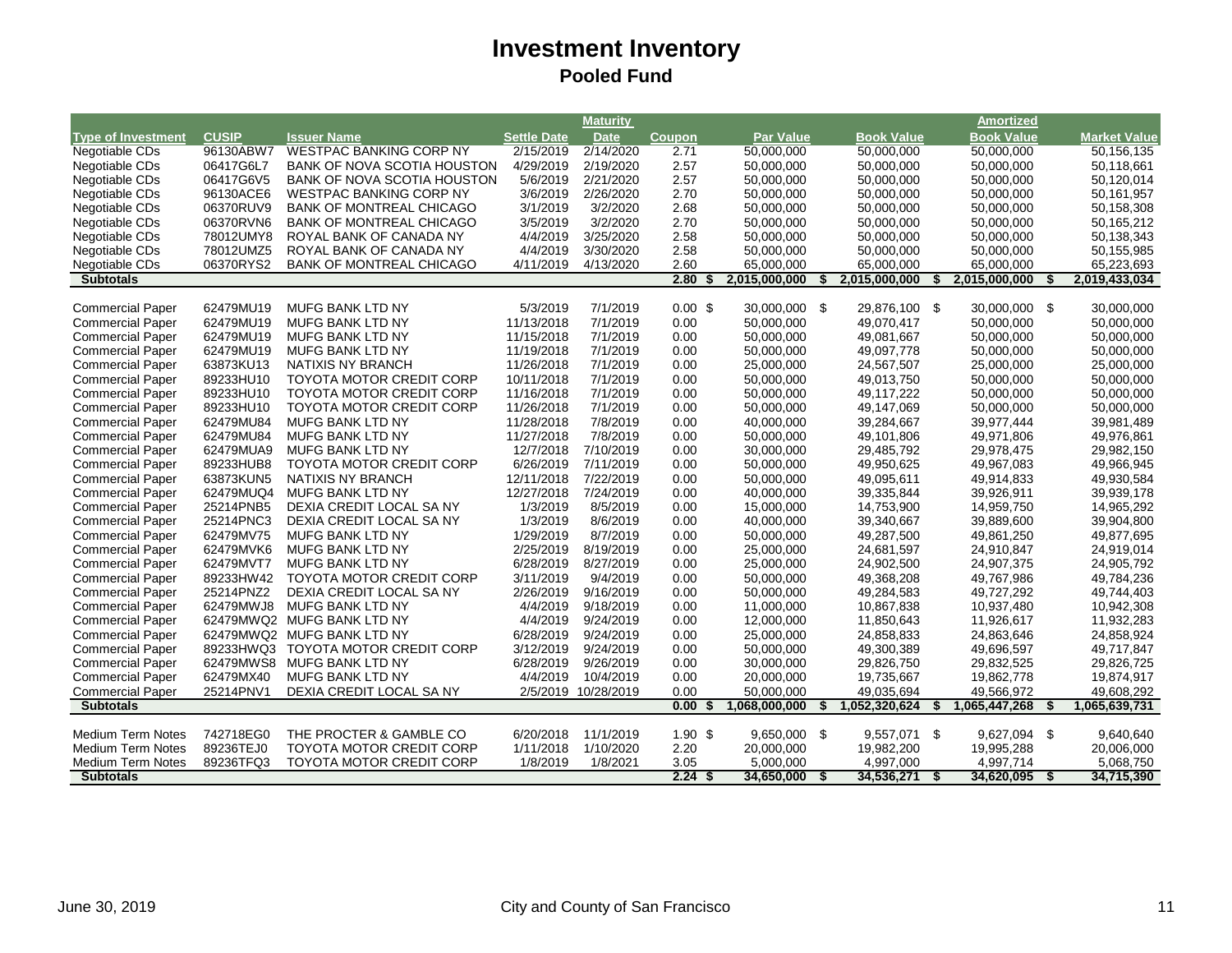|                           |              |                                        |                    | <b>Maturity</b>     |                   |                       |                   |      | <b>Amortized</b>  |      |                     |
|---------------------------|--------------|----------------------------------------|--------------------|---------------------|-------------------|-----------------------|-------------------|------|-------------------|------|---------------------|
| <b>Type of Investment</b> | <b>CUSIP</b> | <b>Issuer Name</b>                     | <b>Settle Date</b> | <b>Date</b>         | <b>Coupon</b>     | <b>Par Value</b>      | <b>Book Value</b> |      | <b>Book Value</b> |      | <b>Market Value</b> |
| Money Market Funds        | 262006208    | <b>DREYFUS GOVERN CASH MGMT-I</b>      | 6/30/2019          | 7/1/2019            | $2.25$ \$         | 60,321,295 \$         | 60,321,295 \$     |      | 60,321,295        | - \$ | 60,321,295          |
| Money Market Funds        | 608919718    | FEDERATED GOVERNMENT OBL-PI            | 6/30/2019          | 7/1/2019            | 2.29              | 217,290,455           | 217,290,455       |      | 217,290,455       |      | 217,290,455         |
| <b>Money Market Funds</b> | 09248U718    | <b>BLACKROCK LIQ INST GOV FUND</b>     | 6/30/2019          | 7/1/2019            | 2.26              | 60,387,150            | 60,387,150        |      | 60,387,150        |      | 60,387,150          |
| Money Market Funds        | 31607A703    | FIDELITY INST GOV FUND                 | 6/30/2019          | 7/1/2019            | 2.30              | 546,724,125           | 546,724,125       |      | 546,724,125       |      | 546,724,125         |
| Money Market Funds        | 61747C707    | MORGAN STANLEY INST GOVT FUN           | 6/30/2019          | 7/1/2019            | 2.27              | 61,195,078            | 61,195,078        |      | 61,195,078        |      | 61,195,078          |
| <b>Subtotals</b>          |              |                                        |                    |                     | 2.29              | 945,918,104           | 945,918,104       | - \$ | 945,918,104       | S.   | 945,918,104         |
|                           |              |                                        |                    |                     |                   |                       |                   |      |                   |      |                     |
| Supranationals            | 459058EV1    | INTL BK RECON & DEVELOP                | 6/28/2018          | 7/26/2019           | $1.25$ \$         | 10,000,000 \$         | 9.870.700 \$      |      | 9,991,775 \$      |      | 9,991,600           |
| Supranationals            | 4581X0BY3    | <b>INTER-AMERICAN DEVEL BK</b>         | 11/5/2018          | 9/12/2019           | 1.13              | 44,716,000            | 44,101,155        |      | 44,571,679        |      | 44,616,730          |
| Supranationals            | 459058FQ1    | <b>INTL BK RECON &amp; DEVELOP</b>     | 11/6/2017          | 9/30/2019           | 1.20              | 50,000,000            | 49,483,894        |      | 49,932,229        |      | 49,879,000          |
| Supranationals            | 45905UZJ6    | INTL BK RECON & DEVELOP                |                    | 6/2/2017 10/25/2019 | 1.30              | 25,000,000            | 24,845,000        |      | 24,979,451        |      | 24,918,750          |
| Supranationals            | 45905UZJ6    | <b>INTL BK RECON &amp; DEVELOP</b>     | 6/2/2017           | 10/25/2019          | 1.30              | 29,300,000            | 29,118,340        |      | 29,275,917        |      | 29,204,775          |
| Supranationals            | 459052RX6    | <b>IBRD DISCOUNT NOTE</b>              | 4/24/2019          | 1/17/2020           | 0.00              | 20,000,000            | 19,645,644        |      | 19,735,556        |      | 19,773,400          |
| Supranationals            | 459052SC1    | <b>IBRD DISCOUNT NOTE</b>              | 4/24/2019          | 1/22/2020           | 0.00              | 40,000,000            | 39,278,067        |      | 39,457,889        |      | 39,535,200          |
| Supranationals            | 459058FZ1    | <b>INTL BK RECON &amp; DEVELOP</b>     | 3/21/2017          | 4/21/2020           | 1.88              | 50,000,000            | 49,956,500        |      | 49,988,614        |      | 49,903,000          |
| Supranationals            | 4581X0CX4    | INTER-AMERICAN DEVEL BK                | 5/17/2018          | 5/12/2020           | 1.63              | 10,000,000            | 9,789,360         |      | 9,908,316         |      | 9,961,600           |
| Supranationals            | 4581X0CX4    | <b>INTER-AMERICAN DEVEL BK</b>         | 4/12/2017          | 5/12/2020           | 1.63              | 25,000,000            | 24,940,750        |      | 24,983,372        |      | 24,904,000          |
| Supranationals            | 459058GA5    | <b>INTL BK RECON &amp; DEVELOP</b>     | 8/29/2017          | 9/4/2020            | 1.63              | 50.000.000            | 49,989,500        |      | 49.995.893        |      | 49,810,000          |
| Supranationals            | 45905UQ80    | <b>INTL BK RECON &amp; DEVELOP</b>     | 11/9/2017          | 11/9/2020           | 1.95              | 50,000,000            | 49,965,000        |      | 49,984,129        |      | 49,971,000          |
| Supranationals            | 45905UQ80    | INTL BK RECON & DEVELOP                | 12/20/2017         | 11/9/2020           | 1.95              | 50,000,000            | 49,718,500        |      | 49,867,388        |      | 49,971,000          |
| Supranationals            | 45950KCM0    | INTERNATIONAL FINANCE CORP             | 1/25/2018          | 1/25/2021           | 2.25              | 50,000,000            | 49,853,000        |      | 49,923,013        |      | 50,264,500          |
| Supranationals            | 4581X0DB1    | <b>INTER-AMERICAN DEVEL BK</b>         | 4/19/2018          | 4/19/2021           | 2.63              | 45,000,000            | 44,901,000        |      | 44,940,564        |      | 45,585,450          |
| Supranationals            | 4581X0DB1    | INTER-AMERICAN DEVEL BK                | 5/16/2018          | 4/19/2021           | 2.63              | 50,000,000            | 49,693,972        |      | 49,811,631        |      | 50,650,500          |
| Supranationals            | 45950KCJ7    | <b>INTERNATIONAL FINANCE CORP</b>      | 5/23/2018          | 7/20/2021           | 1.13              | 12,135,000            | 11,496,942        |      | 11,720,317        |      | 11,960,499          |
| Supranationals            | 459058GH0    | <b>INTL BK RECON &amp; DEVELOP</b>     | 7/25/2018          | 7/23/2021           | 2.75              | 50,000,000            | 49,883,000        |      | 49,919,469        |      | 50,924,000          |
| Supranationals            | 459058GY3    | <b>INTL BK RECON &amp; DEVELOPMENT</b> | 6/28/2019          | 6/28/2024           | 2.60              | 25,000,000            | 25,000,000        |      | 25,000,000        |      | 24,968,500          |
| Supranationals            | 459058GY3    | <b>INTL BK RECON &amp; DEVELOPMENT</b> | 6/28/2019          | 6/28/2024           | 2.60              | 25,000,000            | 25,000,000        |      | 25,000,000        |      | 24,968,500          |
| Supranationals            | 459058GY3    | INTL BK RECON & DEVELOPMENT            | 6/28/2019          | 6/28/2024           | 2.60              | 25,000,000            | 25,000,000        |      | 25,000,000        |      | 24,968,500          |
| Supranationals            | 459058GY3    | INTL BK RECON & DEVELOPMENT            | 6/28/2019          | 6/28/2024           | 2.60              | 25,000,000            | 25,000,000        |      | 25,000,000        |      | 24,968,500          |
| Supranationals            | 459058GY3    | <b>INTL BK RECON &amp; DEVELOP</b>     | 6/28/2019          | 6/28/2024           | 2.60              | 100.000.000           | 100,000,000       |      | 100,000,000       |      | 99,874,000          |
| <b>Subtotals</b>          |              |                                        |                    |                     | 1.92 <sup>5</sup> | 861,151,000           | 856,530,323       |      | 858,987,202       | S.   | 861,573,004         |
|                           |              |                                        |                    |                     |                   |                       |                   |      |                   |      |                     |
| <b>Grand Totals</b>       |              |                                        |                    |                     |                   | 2.08 \$11.597.250.745 | \$11.568.750.641  | S.   | 11.587.771.813    | - S  | 11.613.540.469      |

**2.08 \$ 11,597,250,745 \$ 11,568,750,641 \$ 11,587,771,813 \$ 11,613,540,469**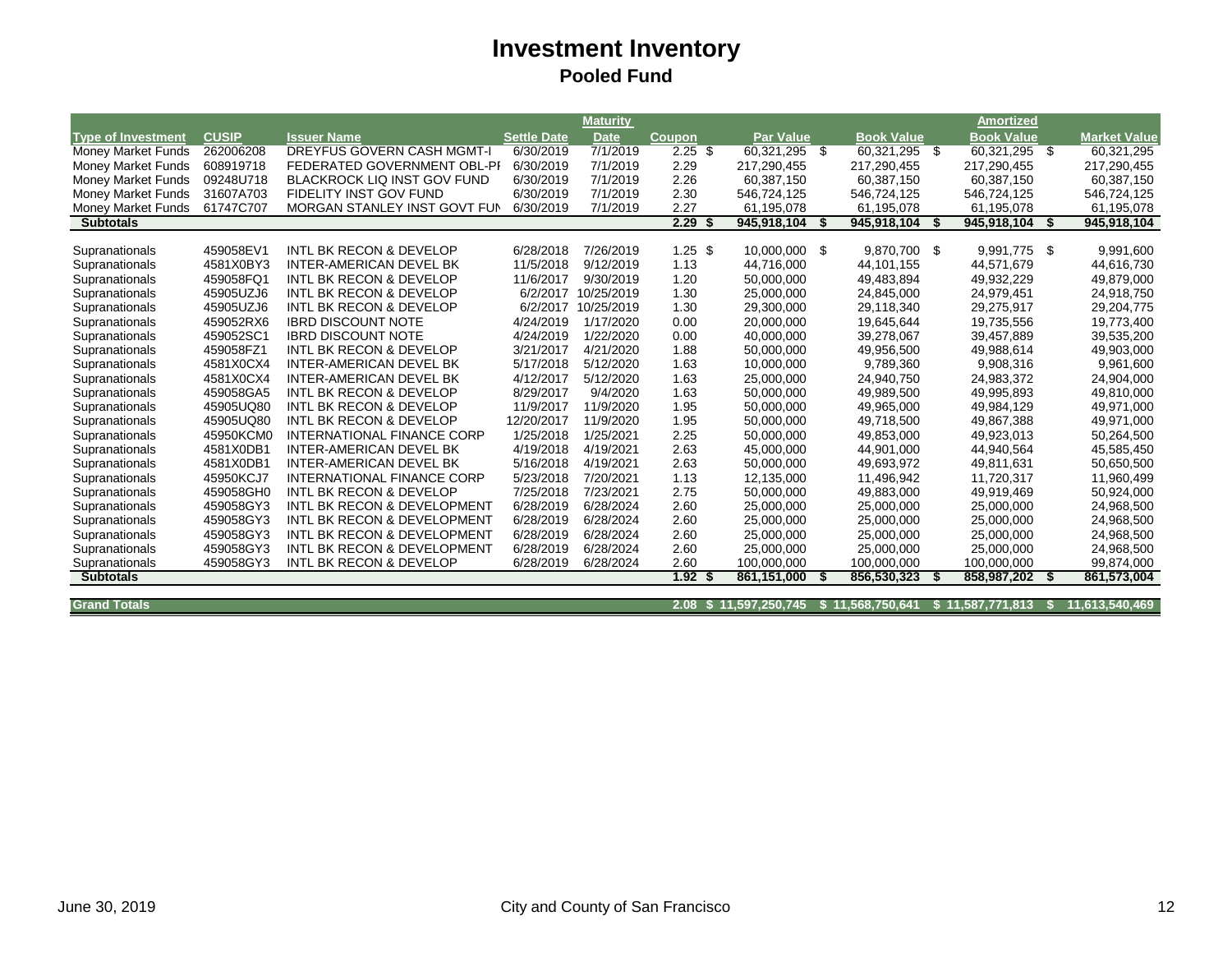| For month ended June 30, 2019                      |                        |                                                    |                         |                           |              |                                |                     |                     |                      |                          |                |                                |                      |
|----------------------------------------------------|------------------------|----------------------------------------------------|-------------------------|---------------------------|--------------|--------------------------------|---------------------|---------------------|----------------------|--------------------------|----------------|--------------------------------|----------------------|
|                                                    |                        |                                                    |                         |                           |              |                                |                     | <b>Maturity</b>     |                      |                          | Amort.         | Realized                       | <b>Earned Income</b> |
| <b>Type of Investment</b>                          | <b>CUSIP</b>           | <b>Issuer Name</b>                                 |                         | Par Value Coupon          |              | $\overline{Y}$ TM <sup>1</sup> | <b>Settle Date</b>  |                     | Date Earned Interest | <u>Expense</u>           |                | Gain/(Loss)                    | /Net Earnings        |
| U.S. Treasuries                                    | 912796VE6              | <b>TREASURY BILL</b>                               | $\overline{\mathbb{S}}$ |                           | 0.00         | 2.39                           | 5/7/19              | $6/4/19$ \$         | $\sim$               | $\overline{\mathcal{S}}$ | 9,948          | \$<br>$\overline{\phantom{a}}$ | \$<br>9,948          |
| U.S. Treasuries                                    | 912796VE6              | <b>TREASURY BILL</b>                               |                         |                           | 0.00         | 2.39                           | 5/7/19              | 6/4/19              |                      |                          | 9,929          |                                | 9,929                |
| U.S. Treasuries                                    | 912796VE6              | <b>TREASURY BILL</b>                               |                         |                           | 0.00         | 2.38                           | 5/8/19              | 6/4/19              |                      |                          | 9,885          |                                | 9,885                |
| U.S. Treasuries                                    | 912796VF3              | <b>TREASURY BILL</b>                               |                         |                           | 0.00<br>0.00 | 2.38                           | 5/14/19             | 6/11/19             |                      | 33,028<br>33,007         |                |                                | 33,028               |
| U.S. Treasuries<br>U.S. Treasuries                 | 912796VF3<br>912796QM4 | <b>TREASURY BILL</b><br><b>TREASURY BILL</b>       |                         |                           | 0.00         | 2.38<br>2.45                   | 5/14/19<br>10/1/18  | 6/11/19<br>6/20/19  |                      | 50,719                   |                |                                | 33,007<br>50,719     |
| U.S. Treasuries                                    | 912796VH9              | <b>TREASURY BILL</b>                               |                         |                           | 0.00         | 2.27                           | 6/6/19              | 6/25/19             |                      | 59,956                   |                |                                | 59,956               |
| U.S. Treasuries                                    | 912828T59              | <b>US TREASURY</b>                                 |                         | 25,000,000                | 1.00         | 2.47                           | 5/18/18             | 10/15/19            | 20,492               | 29,581                   |                |                                | 50,073               |
| U.S. Treasuries                                    | 912828T59              | <b>US TREASURY</b>                                 |                         | 50,000,000                | 1.00         | 2.51                           | 8/15/18             | 10/15/19            | 40,984               | 60,932                   |                |                                | 101,916              |
| U.S. Treasuries                                    | 9128283N8              | <b>US TREASURY</b>                                 |                         | 50,000,000                | 1.88         | 2.01                           | 1/16/18             | 12/31/19            | 77,651               |                          | 5,416          |                                | 83,067               |
| U.S. Treasuries                                    | 912828XU9              | <b>US TREASURY</b>                                 |                         | 50,000,000                | 1.50         | 1.51                           | 6/20/17             | 6/15/20             | 61,633               |                          | 483            |                                | 62,116               |
| U.S. Treasuries                                    | 912828XU9              | <b>US TREASURY</b>                                 |                         | 50,000,000                | 1.50         | 2.39                           | 4/3/19              | 6/15/20             | 61,633               | 35,637                   |                |                                | 97,270               |
| U.S. Treasuries                                    | 912828XU9              | <b>US TREASURY</b>                                 |                         | 100,000,000               | 1.50         | 2.67                           | 12/20/18            | 6/15/20             | 123,266              | 93,232                   |                |                                | 216,498              |
| U.S. Treasuries                                    | 912828XY1              | <b>US TREASURY</b>                                 |                         | 50,000,000                | 2.50         | 2.38                           | 4/3/19              | 6/30/20             | 103,535              |                          | (4,646)        |                                | 98,889               |
| U.S. Treasuries                                    | 9128283Q1              | <b>US TREASURY</b>                                 |                         | 50,000,000                | 2.00         | 2.57                           | 3/4/19              | 1/15/21             | 82,873               | 22,562                   |                |                                | 105,435              |
| U.S. Treasuries                                    | 912828C57              | <b>US TREASURY</b>                                 |                         | 50,000,000                | 2.25         | 2.39                           | 4/15/19             | 3/31/21             | 92,213               |                          | 5,728          |                                | 97,942               |
| U.S. Treasuries                                    | 9128284G2              | <b>US TREASURY</b>                                 |                         | 50,000,000                | 2.38         | 2.36                           | 4/9/19              | 4/15/21             | 97,336               |                          | (557)          |                                | 96,780               |
| U.S. Treasuries                                    | 912828S27              | <b>US TREASURY</b>                                 |                         | 25,000,000                | 1.13         | 1.64                           | 8/15/17             | 6/30/21             | 23,295               | 10,187                   |                |                                | 33,482               |
| U.S. Treasuries                                    | 912828T67              | <b>US TREASURY</b>                                 |                         | 50,000,000                | 1.25         | 1.43                           | 11/10/16            | 10/31/21            | 50,951               |                          | 7,034          |                                | 57,985               |
| U.S. Treasuries<br>U.S. Treasuries                 | 912828U65              | <b>US TREASURY</b><br>912828XW5 US TREASURY        |                         | 100,000,000<br>25,000,000 | 1.75<br>1.75 | 1.90<br>1.77                   | 12/13/16<br>8/15/17 | 11/30/21<br>6/30/22 | 143,443<br>36,237    | 11,376                   | 379            | $\overline{\phantom{a}}$       | 154,819<br>36,616    |
| <b>Subtotals</b>                                   |                        |                                                    | \$                      | 725,000,000               |              |                                |                     | S                   | 1,015,542            | 483,817<br>S             |                | \$<br>$\sim$                   | 1,499,359<br>\$      |
|                                                    |                        |                                                    |                         |                           |              |                                |                     |                     |                      |                          |                |                                |                      |
| <b>Federal Agencies</b>                            | 3130AEFB1              | FEDERAL HOME LOAN BANK                             | \$                      | ÷,                        | 2.25         | 2.34                           | 6/6/18              | $6/6/19$ \$         | $3,891$ \$           |                          | 148            | \$<br>$\overline{\phantom{a}}$ | \$<br>4,039          |
| <b>Federal Agencies</b>                            | 3133EHMR1              | FEDERAL FARM CREDIT BANK                           |                         |                           | 1.38         | 1.38                           | 6/12/17             | 6/12/19             | 21,007               |                          |                |                                | 21,007               |
| <b>Federal Agencies</b>                            | 313379EE5              | FEDERAL HOME LOAN BANK                             |                         |                           | 1.63         | 1.41                           | 6/9/17              | 6/14/19             | 14,670               |                          | (1,870)        |                                | 12,800               |
| <b>Federal Agencies</b>                            | 313379EE5              | FEDERAL HOME LOAN BANK                             |                         |                           | 1.63         | 1.43                           | 8/9/17              | 6/14/19             | 20,978               |                          | (2, 427)       |                                | 18,551               |
| <b>Federal Agencies</b>                            | 313379EE5              | FEDERAL HOME LOAN BANK                             |                         |                           | 1.63         | 1.38                           | 8/23/17             | 6/14/19             | 14,670               |                          | (2, 142)       |                                | 12,528               |
| <b>Federal Agencies</b>                            |                        | 3134G9QW0 FREDDIE MAC                              |                         |                           | 1.28         | 1.28                           | 6/14/16             | 6/14/19             | 23,111               |                          |                |                                | 23,111               |
| <b>Federal Agencies</b>                            | 313384HH5              | FED HOME LN DISCOUNT NT<br>FED HOME LN DISCOUNT NT |                         | $\overline{\phantom{a}}$  | 0.00<br>0.00 | 2.25                           | 6/24/19             | 6/25/19             |                      |                          | 1,563<br>1,563 |                                | 1,563                |
| <b>Federal Agencies</b><br><b>Federal Agencies</b> | 313384HH5<br>313384HJ1 | FED HOME LN DISCOUNT NT                            |                         |                           | 0.00         | 2.25<br>2.28                   | 6/24/19<br>6/25/19  | 6/25/19<br>6/26/19  |                      |                          | 3,167          |                                | 1,563<br>3,167       |
| <b>Federal Agencies</b>                            | 313384HJ1              | FED HOME LN DISCOUNT NT                            |                         |                           | 0.00         | 2.28                           | 6/25/19             | 6/26/19             |                      |                          | 3,167          |                                | 3,167                |
| <b>Federal Agencies</b>                            | 313384HJ1              | FED HOME LN DISCOUNT NT                            |                         |                           | 0.00         | 2.28                           | 6/25/19             | 6/26/19             |                      |                          | 3,167          |                                | 3,167                |
| <b>Federal Agencies</b>                            | 313384HJ1              | FED HOME LN DISCOUNT NT                            |                         |                           | 0.00         | 2.28                           | 6/25/19             | 6/26/19             |                      |                          | 3,167          |                                | 3,167                |
| <b>Federal Agencies</b>                            | 313384HJ1              | FED HOME LN DISCOUNT NT                            |                         |                           | 0.00         | 2.28                           | 6/25/19             | 6/26/19             |                      |                          | 3,167          |                                | 3,167                |
| <b>Federal Agencies</b>                            | 313384HK8              | FED HOME LN DISCOUNT NT                            |                         |                           | 0.00         | 2.25                           | 6/26/19             | 6/27/19             |                      |                          | 3,125          |                                | 3,125                |
| <b>Federal Agencies</b>                            | 313384HK8              | FED HOME LN DISCOUNT NT                            |                         |                           | 0.00         | 2.25                           | 6/26/19             | 6/27/19             |                      |                          | 3,125          |                                | 3,125                |
| <b>Federal Agencies</b>                            | 313384HK8              | FED HOME LN DISCOUNT NT                            |                         |                           | 0.00         | 2.25                           | 6/26/19             | 6/27/19             |                      |                          | 3,125          |                                | 3,125                |
| <b>Federal Agencies</b>                            | 313384HK8              | FED HOME LN DISCOUNT NT                            |                         |                           | 0.00         | 2.25                           | 6/26/19             | 6/27/19             |                      |                          | 3,125          |                                | 3,125                |
| <b>Federal Agencies</b>                            | 3130AC7C2              | FEDERAL HOME LOAN BANK                             |                         | 15,000,000                | 1.40         | 1.37                           | 8/23/17             | 7/1/19              | 17,500               |                          | (239)          |                                | 17,261               |
| <b>Federal Agencies</b>                            | 3133EGJX4              | FEDERAL FARM CREDIT BANK                           |                         | 35,370,000                | 1.08         | 2.46                           | 5/23/18             | 7/5/19              | 31,833               | 39,245                   |                |                                | 71,078               |
| <b>Federal Agencies</b>                            |                        | 3134G9YR2 FREDDIE MAC                              |                         | 50,000,000                | 2.25         | 2.25                           | 7/12/16             | 7/12/19             | 93,750               |                          |                |                                | 93,750               |
| <b>Federal Agencies</b>                            | 3130A8Y72              | FEDERAL HOME LOAN BANK                             |                         | 5,000,000                 | 0.88         | 2.37                           | 4/19/18             | 8/5/19              | 3,646                |                          | 6,020          |                                | 9,666                |
| <b>Federal Agencies</b>                            | 3130A8Y72<br>3130A8Y72 | FEDERAL HOME LOAN BANK<br>FEDERAL HOME LOAN BANK   |                         | 6,000,000<br>24,000,000   | 0.88<br>0.88 | 2.44<br>2.37                   | 5/10/18<br>4/19/18  | 8/5/19<br>8/5/19    | 4,375                | 28,815                   | 7,527          |                                | 11,902<br>46,315     |
| <b>Federal Agencies</b><br><b>Federal Agencies</b> | 3130A8Y72              | FEDERAL HOME LOAN BANK                             |                         | 36,010,000                | 0.88         | 2.61                           | 9/27/18             | 8/5/19              | 17,500<br>26,257     | 50,414                   |                |                                | 76,671               |
| <b>Federal Agencies</b>                            | 3133EGED3              | FEDERAL FARM CREDIT BANK                           |                         | 25,000,000                | 2.60         | 2.60                           | 6/9/16              | 8/9/19              | 54,380               |                          |                |                                | 54,380               |
| <b>Federal Agencies</b>                            |                        | 3133EGED3 FEDERAL FARM CREDIT BANK                 |                         | 25,000,000                | 2.60         | 2.60                           | 6/9/16              | 8/9/19              | 54,380               |                          |                |                                | 54,380               |
| <b>Federal Agencies</b>                            | 3134G94F1              | <b>FREDDIE MAC</b>                                 |                         | 25,000,000                | 2.00         | 2.00                           | 8/15/16             | 8/15/19             | 41,667               |                          |                |                                | 41,667               |
| <b>Federal Agencies</b>                            | 3133EGX67              | FEDERAL FARM CREDIT BANK                           |                         | 50,000,000                | 2.50         | 2.50                           | 12/20/16            | 8/20/19             | 105,811              |                          |                |                                | 105,811              |
| <b>Federal Agencies</b>                            | 3135G0P23              | <b>FANNIE MAE</b>                                  |                         | 20,000,000                | 1.25         | 1.25                           | 8/30/16             | 8/23/19             | 20,833               |                          |                |                                | 20,833               |
| <b>Federal Agencies</b>                            | 3136G3X59              | <b>FANNIE MAE</b>                                  |                         | 25,000,000                | 1.10         | 1.10                           | 8/23/16             | 8/23/19             | 22,917               |                          |                |                                | 22,917               |
| <b>Federal Agencies</b>                            |                        | 3134G9GS0 FREDDIE MAC                              |                         | 25,000,000                | 1.25         | 1.25                           | 5/26/16             | 8/26/19             | 26,042               |                          |                |                                | 26,042               |
| <b>Federal Agencies</b>                            |                        | 3134GAFY5 FREDDIE MAC                              |                         | 8,450,000                 | 1.30         | 1.82                           | 11/28/17            | 8/28/19             | 9,154                |                          | 3,536          |                                | 12,690               |
| <b>Federal Agencies</b>                            | 313384LB3              | FED HOME LN DISCOUNT NT                            |                         | 40,000,000                | 0.00         | 2.36                           | 5/31/19             | 8/30/19             |                      | 78,300                   |                |                                | 78,300               |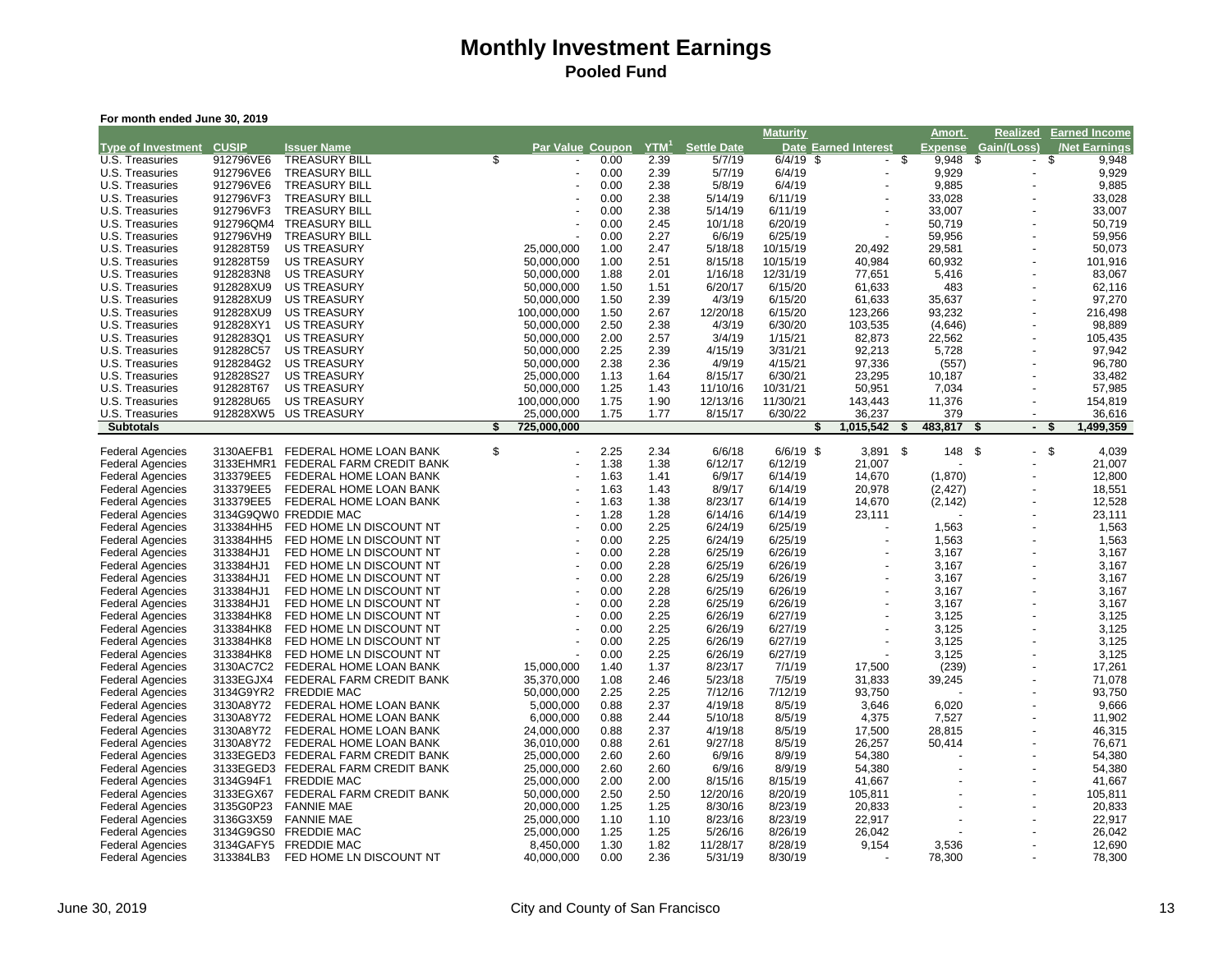|                                 |           |                                    |                         |              |              |                              | <b>Maturity</b> |                             | Amort.         | <b>Realized</b>          | <b>Earned Income</b> |
|---------------------------------|-----------|------------------------------------|-------------------------|--------------|--------------|------------------------------|-----------------|-----------------------------|----------------|--------------------------|----------------------|
| <b>Type of Investment</b> CUSIP |           | <b>Issuer Name</b>                 | <b>Par Value Coupon</b> |              |              | YTM <sup>1</sup> Settle Date |                 | <b>Date Earned Interest</b> | <b>Expense</b> | Gain/(Loss)              | <b>Net Earnings</b>  |
| <b>Federal Agencies</b>         |           | 3134GAHR8 FREDDIE MAC              |                         | 2.50         | 2.50         | 9/23/16                      | 9/23/19         | 38,194                      |                | $\overline{\phantom{a}}$ | 38,194               |
| <b>Federal Agencies</b>         | 3135G0Q30 | <b>FANNIE MAE</b>                  | 50,000,000              | 1.18         | 1.18         | 10/21/16                     | 9/27/19         | 49,167                      |                |                          | 49,167               |
| <b>Federal Agencies</b>         | 3132X0KH3 | <b>FARMER MAC</b>                  | 50,000,000              | 2.60         | 2.60         | 10/6/16                      | 10/1/19         | 108,406                     |                |                          | 108,406              |
| <b>Federal Agencies</b>         | 3133EJF79 | FEDERAL FARM CREDIT BANK           | 36,000,000              | 2.65         | 2.68         | 10/10/18                     | 10/10/19        | 79,500                      | 1,006          |                          | 80,506               |
| <b>Federal Agencies</b>         |           | 3133EGXK6 FEDERAL FARM CREDIT BANK | 20,000,000              | 1.12         | 1.86         | 12/1/17                      | 10/11/19        | 18,667                      | 11,841         |                          | 30,508               |
| <b>Federal Agencies</b>         |           | 3134G8TG4 FREDDIE MAC              | 15,000,000              | 1.50         | 1.50         | 4/11/16                      | 10/11/19        | 18,750                      |                |                          | 18,750               |
| <b>Federal Agencies</b>         |           | 3130ACM92 FEDERAL HOME LOAN BANK   | 21,500,000              | 1.50         | 1.59         | 10/13/17                     | 10/21/19        | 26,875                      | 1,547          |                          | 28,422               |
| <b>Federal Agencies</b>         | 3136G0T68 | <b>FANNIE MAE</b>                  | 14,000,000              | 1.33         | 1.44         | 8/28/17                      | 10/24/19        | 15,517                      | 1,211          |                          | 16,728               |
| <b>Federal Agencies</b>         |           | 3134GBHT2 FREDDIE MAC              | 50,000,000              | 1.63         | 1.60         | 9/12/17                      | 10/25/19        | 67,708                      | (951)          | $\overline{a}$           | 66,757               |
| <b>Federal Agencies</b>         | 3136G4FJ7 | <b>FANNIE MAE</b>                  | 25,000,000              | 1.20         | 1.20         | 10/25/16                     | 10/25/19        | 25,000                      |                |                          | 25,000               |
| <b>Federal Agencies</b>         | 3136G4EZ2 | <b>FANNIE MAE</b>                  | 50,000,000              | 1.13         | 1.16         | 10/28/16                     | 10/30/19        | 46,875                      | 1,367          |                          | 48,242               |
| <b>Federal Agencies</b>         | 3134GAVL5 | <b>FREDDIE MAC</b>                 | 100,000,000             | 1.17         | 1.17         | 11/4/16                      | 11/4/19         | 97,500                      |                |                          | 97,500               |
| <b>Federal Agencies</b>         | 3133EJRU5 | FEDERAL FARM CREDIT BANK           | 50,000,000              | 2.45         | 2.47         | 6/14/18                      | 11/14/19        | 102,083                     | 724            |                          | 102,807              |
| <b>Federal Agencies</b>         | 3136G3LV5 | <b>FANNIE MAE</b>                  | 8,950,000               | 1.35         | 1.35         | 5/26/16                      | 11/26/19        | 10,069                      |                |                          | 10,069               |
| <b>Federal Agencies</b>         | 3133EGN43 | FEDERAL FARM CREDIT BANK           | 50,000,000              | 2.60         | 2.60         | 12/2/16                      | 12/2/19         | 108,390                     |                | ÷,                       | 108,390              |
| <b>Federal Agencies</b>         | 3130A0JR2 | FEDERAL HOME LOAN BANK             | 11,360,000              | 2.38         | 1.90         | 12/15/17                     | 12/13/19        | 22,483                      | (4,322)        |                          | 18,161               |
| <b>Federal Agencies</b>         | 3130A0JR2 | FEDERAL HOME LOAN BANK             | 20,000,000              | 2.38         | 1.90         | 12/12/17                     | 12/13/19        | 39,583                      | (7,638)        | $\overline{\phantom{a}}$ | 31,945               |
| <b>Federal Agencies</b>         | 3130A0JR2 | FEDERAL HOME LOAN BANK             | 40,000,000              | 2.38         | 1.90         | 12/15/17                     | 12/13/19        | 79,167                      | (15, 214)      | $\overline{\phantom{a}}$ | 63,952               |
| <b>Federal Agencies</b>         |           | 3134G9VR5 FREDDIE MAC              | 25,000,000              | 2.00         | 2.00         | 7/6/16                       | 1/6/20          | 41,667                      |                | $\overline{\phantom{a}}$ | 41,667               |
| <b>Federal Agencies</b>         |           | 3136G4KQ5 FANNIE MAE               | 1,000,000               | 1.65         | 1.84         | 11/17/17                     | 1/17/20         | 1,375                       | 149            | $\overline{\phantom{a}}$ | 1,524                |
| <b>Federal Agencies</b>         |           | 3136G4KQ5 FANNIE MAE               | 31,295,000              | 1.65         | 1.84         | 11/17/17                     | 1/17/20         | 43,031                      | 4,665          |                          | 47,695               |
| <b>Federal Agencies</b>         | 3133EJLU1 | FEDERAL FARM CREDIT BANK           | 25,000,000              | 2.42         | 2.43         | 4/24/18                      | 1/24/20         | 50,417                      | 164            | $\overline{\phantom{a}}$ | 50,581               |
| <b>Federal Agencies</b>         | 3133EJLU1 | FEDERAL FARM CREDIT BANK           | 25,000,000              | 2.42         | 2.43         | 4/24/18                      | 1/24/20         | 50,417                      | 202            | $\overline{\phantom{a}}$ | 50,618               |
| <b>Federal Agencies</b>         |           | 3130ADN32 FEDERAL HOME LOAN BANK   | 50,000,000              | 2.13         | 2.22         | 2/9/18                       | 2/11/20         | 88,542                      | 3,750          | ÷,                       | 92,292               |
| <b>Federal Agencies</b>         | 313378J77 | FEDERAL HOME LOAN BANK             | 15,710,000              | 1.88         | 1.56         | 5/17/17                      | 3/13/20         | 24,547                      | (3,895)        | $\overline{\phantom{a}}$ | 20,652               |
| <b>Federal Agencies</b>         | 3133EHZN6 | FEDERAL FARM CREDIT BANK           | 20,000,000              | 1.45         | 1.49         | 9/20/17                      | 3/20/20         | 24,167                      | 678            |                          | 24,844               |
| <b>Federal Agencies</b>         | 3133EJHL6 | FEDERAL FARM CREDIT BANK           | 50,000,000              | 2.38         | 2.41         | 3/27/18                      | 3/27/20         | 98,958                      | 1,477          | $\overline{a}$           | 100,436              |
| <b>Federal Agencies</b>         |           | 3136G3TK1 FANNIE MAE               | 25,000,000              | 2.00         | 2.00         | 7/6/16                       | 4/6/20          | 41,667                      |                | ÷,                       | 41,667               |
| <b>Federal Agencies</b>         |           | 3134GBET5 FREDDIE MAC              | 10,000,000              | 1.80         | 2.68         | 5/22/18                      | 4/13/20         | 15,000                      | 6,962          |                          | 21,962               |
| <b>Federal Agencies</b>         | 3133EJG37 | FEDERAL FARM CREDIT BANK           | 25,000,000              | 2.85         | 2.87         | 10/15/18                     | 4/15/20         | 59,375                      | 411            |                          | 59,786               |
| <b>Federal Agencies</b>         | 3136G4BL6 | <b>FANNIE MAE</b>                  | 15,000,000              | 1.25         | 1.25         | 10/17/16                     | 4/17/20         | 15,625                      |                | $\overline{a}$           | 15,625               |
| <b>Federal Agencies</b>         | 3134GTJN4 | <b>FREDDIE MAC</b>                 | 25,000,000              | 2.54         | 2.54         | 4/22/19                      | 4/22/20         | 52,917                      |                |                          | 52,917               |
| <b>Federal Agencies</b>         | 3134GTJN4 | <b>FREDDIE MAC</b>                 | 25,000,000              | 2.54         | 2.54         | 4/22/19                      | 4/22/20         | 52,917                      |                |                          | 52,917               |
| <b>Federal Agencies</b>         | 3137EAEM7 | <b>FREDDIE MAC</b>                 | 35,000,000              | 2.50         | 2.51         | 4/19/18                      | 4/23/20         | 72,917                      | 314            |                          | 73,231               |
| <b>Federal Agencies</b>         |           | 3134GBPB2 FREDDIE MAC              | 15,750,000              | 1.70         | 1.70         | 5/30/17                      | 5/22/20         | 22,313                      |                |                          | 22,313               |
| <b>Federal Agencies</b>         |           | 3134GTTV5 FREDDIE MAC              | 100,000,000             | 2.40         | 2.40         | 6/12/19                      | 6/12/20         | 126,667                     |                | $\overline{a}$           | 126,667              |
| <b>Federal Agencies</b>         |           | 3133EHNK5 FEDERAL FARM CREDIT BANK | 25,000,000              | 1.54         | 1.54         | 6/15/17                      | 6/15/20         | 32,083                      | 68             |                          | 32,152               |
| <b>Federal Agencies</b>         |           | 3133EHNK5 FEDERAL FARM CREDIT BANK | 26,900,000              | 1.54         | 1.55         | 6/15/17                      | 6/15/20         | 34,522                      | 147            |                          | 34,669               |
| <b>Federal Agencies</b>         |           | 3134GBST0 FREDDIE MAC              | 14,675,000              | 1.65         | 1.65         | 6/22/17                      | 6/22/20         | 20,178                      |                |                          | 20,178               |
| <b>Federal Agencies</b>         |           | 3134GBTX0 FREDDIE MAC              | 50,000,000              | 1.75         | 1.76         | 6/29/17                      | 6/29/20         | 72,917                      | 274            |                          | 73,190               |
| <b>Federal Agencies</b>         |           | 3136G3TG0 FANNIE MAE               | 15,000,000              | 1.75         | 1.75         | 6/30/16                      | 6/30/20         | 18,854                      |                |                          | 18,854               |
| <b>Federal Agencies</b>         |           | 3134GB5M0 FREDDIE MAC              | 50,000,000              | 1.96         | 1.96         | 12/1/17                      | 7/1/20          | 81,667                      |                |                          | 81,667               |
| <b>Federal Agencies</b>         |           | 3133EHQB2 FEDERAL FARM CREDIT BANK | 25,000,000              | 1.55         | 1.56         | 7/6/17                       | 7/6/20          | 32,292                      | 275            |                          | 32,566               |
| <b>Federal Agencies</b>         |           | 3130ABNV4 FEDERAL HOME LOAN BANK   | 50,000,000              | 1.75         | 1.75         | 7/13/17                      | 7/13/20         | 72,917                      |                |                          | 72,917               |
| <b>Federal Agencies</b>         |           | 3134GBXV9 FREDDIE MAC              | 50,000,000              | 1.85         | 1.85         | 7/13/17                      | 7/13/20         | 77,083                      |                |                          | 77,083               |
| <b>Federal Agencies</b>         | 3135G0T60 | <b>FANNIE MAE</b>                  | 50,000,000              | 1.50         | 1.60         | 8/1/17                       | 7/30/20         | 62,500                      | 4,154          |                          | 66,654               |
| <b>Federal Agencies</b>         | 3130ABZE9 | FEDERAL HOME LOAN BANK             | 6,700,000               | 1.65         | 1.65         | 8/28/17                      | 8/28/20         | 9,213                       | 18             |                          | 9,231                |
| <b>Federal Agencies</b>         | 3130ABZN9 | FEDERAL HOME LOAN BANK             | 25,000,000              | 1.80         | 1.80         | 8/28/17                      | 8/28/20         | 37,500                      |                |                          | 37,500               |
| <b>Federal Agencies</b>         | 3130ABZN9 | FEDERAL HOME LOAN BANK             | 50,000,000              | 1.80         | 1.80         | 8/28/17                      | 8/28/20         | 75,000                      |                |                          | 75,000               |
| <b>Federal Agencies</b>         | 3130ADT93 | FEDERAL HOME LOAN BANK             | 25,000,000              | 2.40         | 2.43         | 3/14/18                      | 9/14/20         | 50,000                      | 510            | ÷,                       | 50,510               |
| <b>Federal Agencies</b>         | 3133EJ3N7 | FEDERAL FARM CREDIT BANK           | 25,000,000              | 2.77         | 2.79         | 12/21/18                     | 9/21/20         | 57,708                      | 434            |                          | 58,142               |
|                                 | 3130ACE26 | FEDERAL HOME LOAN BANK             |                         | 1.38         | 1.48         | 9/8/17                       | 9/28/20         | 20,625                      | 1,553          |                          | 22,178               |
| <b>Federal Agencies</b>         | 3130ACE26 |                                    | 18,000,000              | 1.38         | 1.48         | 9/8/17                       |                 | 34,375                      | 2,589          |                          | 36,964               |
| <b>Federal Agencies</b>         |           | FEDERAL HOME LOAN BANK             | 30,000,000              | 1.70         | 2.48         |                              | 9/28/20         | 36,168                      | 15,828         |                          | 51,996               |
| <b>Federal Agencies</b>         | 3130ACK52 | FEDERAL HOME LOAN BANK             | 25,530,000              |              |              | 3/12/18                      | 10/5/20         |                             |                |                          |                      |
| <b>Federal Agencies</b>         | 3132X0KR1 | <b>FARMER MAC</b>                  | 25,000,000              | 2.64<br>1.93 | 2.64<br>2.02 | 11/2/16                      | 11/2/20         | 55,028                      | 824            |                          | 55,028               |
| <b>Federal Agencies</b>         | 3132X0ZF1 | <b>FARMER MAC</b>                  | 12,000,000              |              |              | 11/13/17                     | 11/9/20         | 19,300                      |                |                          | 20,124               |
| <b>Federal Agencies</b>         | 3133EJT90 | FEDERAL FARM CREDIT BANK           | 50,000,000              | 2.95         | 3.00         | 11/16/18                     | 11/16/20        | 122,917                     | 2,141          |                          | 125,058              |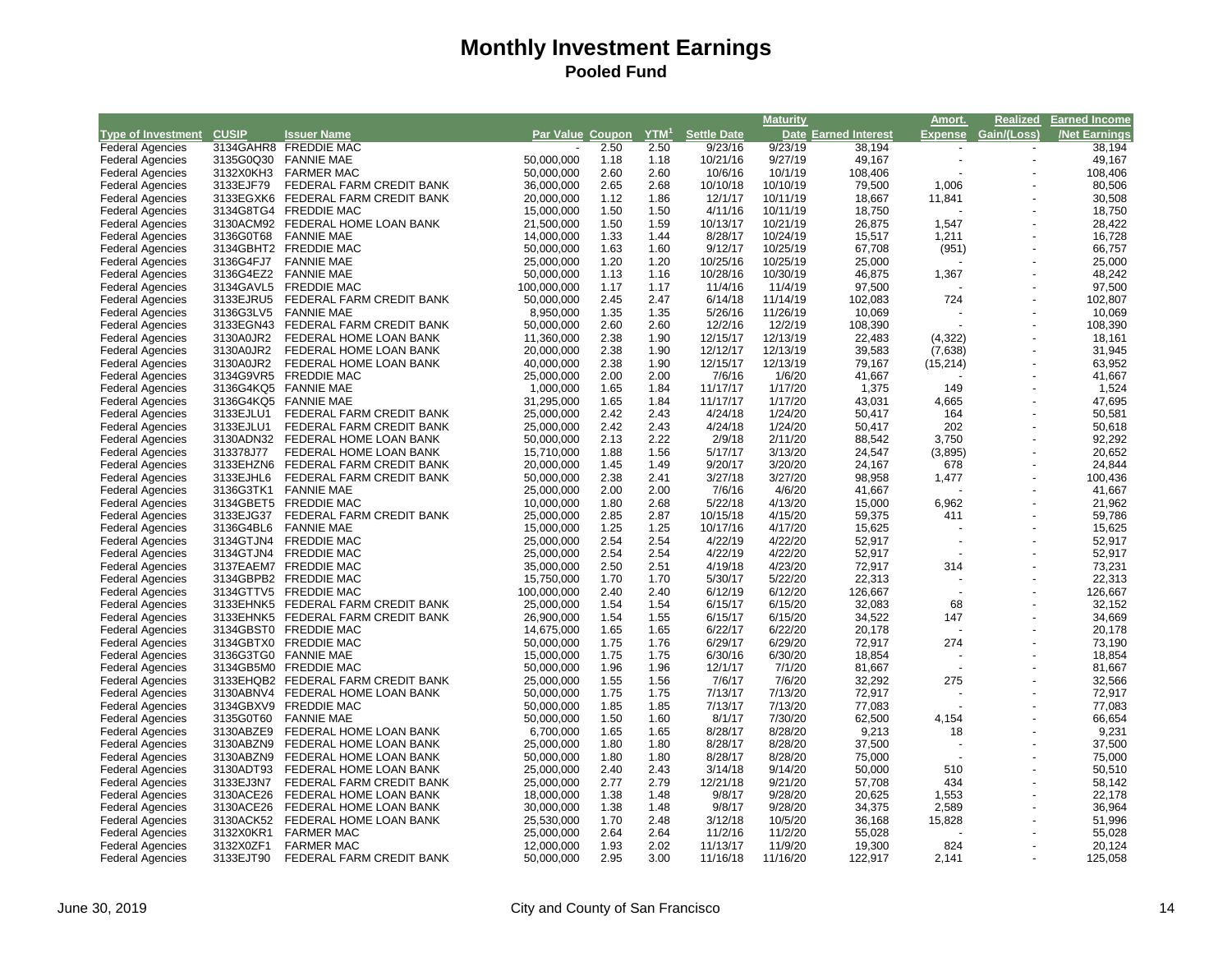|                                                    |                        |                                                  |                  |              |              |                    | <b>Maturity</b>    |                      | Amort.         | <b>Realized</b>          | <b>Earned Income</b> |
|----------------------------------------------------|------------------------|--------------------------------------------------|------------------|--------------|--------------|--------------------|--------------------|----------------------|----------------|--------------------------|----------------------|
| <b>Type of Investment CUSIP</b>                    |                        | <b>Issuer Name</b>                               | Par Value Coupon |              | $YTM^1$      | <b>Settle Date</b> |                    | Date Earned Interest | <b>Expense</b> | Gain/(Loss)              | <b>Net Earnings</b>  |
| <b>Federal Agencies</b>                            | 3137EAEK1              | <b>FREDDIE MAC</b>                               | 50,000,000       | 1.88         | 1.91         | 11/15/17           | 11/17/20           | 78,125               | 1,311          | $\overline{\phantom{a}}$ | 79,436               |
| <b>Federal Agencies</b>                            | 3134GBX56              | <b>FREDDIE MAC</b>                               | 60,000,000       | 2.25         | 2.12         | 11/24/17           | 11/24/20           | 112,500              | (6, 109)       |                          | 106,391              |
| <b>Federal Agencies</b>                            | 3134GBLR1              | <b>FREDDIE MAC</b>                               | 24,715,000       | 1.75         | 1.75         | 5/25/17            | 11/25/20           | 36,043               | 58             |                          | 36,101               |
| <b>Federal Agencies</b>                            |                        | 3133EHW58 FEDERAL FARM CREDIT BANK               | 25,000,000       | 1.90         | 1.91         | 11/27/17           | 11/27/20           | 39,583               | 202            |                          | 39,785               |
| <b>Federal Agencies</b>                            |                        | 3133EHW58 FEDERAL FARM CREDIT BANK               | 25,000,000       | 1.90         | 1.91         | 11/27/17           | 11/27/20           | 39,583               | 202            |                          | 39,785               |
| <b>Federal Agencies</b>                            |                        | 3130A3UQ5 FEDERAL HOME LOAN BANK                 | 10,000,000       | 1.88         | 2.02         | 12/13/17           | 12/11/20           | 15,625               | 1,163          |                          | 16,788               |
| <b>Federal Agencies</b>                            | 3132X0ZY0              | <b>FARMER MAC</b>                                | 12,750,000       | 2.05         | 2.07         | 12/15/17           | 12/15/20           | 21,781               | 234            |                          | 22,015               |
| <b>Federal Agencies</b>                            |                        | 3130AG2H7 FEDERAL HOME LOAN BANK                 | 34,300,000       | 2.65         | 2.65         | 3/18/19            | 12/18/20           | 75,746               |                |                          | 75,746               |
| <b>Federal Agencies</b>                            |                        | 3130AG2H7 FEDERAL HOME LOAN BANK                 | 40,000,000       | 2.65         | 2.65         | 3/18/19            | 12/18/20           | 88,333               |                |                          | 88,333               |
| <b>Federal Agencies</b>                            | 3133EGX75              | FEDERAL FARM CREDIT BANK                         | 50,000,000       | 2.57         | 2.57         | 12/21/16           | 12/21/20           | 108,849              |                |                          | 108,849              |
| <b>Federal Agencies</b>                            | 3133EFTX5              | FEDERAL FARM CREDIT BANK                         | 100,000,000      | 2.73         | 2.73         | 12/24/15           | 12/24/20           | 229,934              |                |                          | 229,934              |
| <b>Federal Agencies</b>                            | 3133EJ4Q9              | FEDERAL FARM CREDIT BANK                         | 100,000,000      | 2.55         | 2.58         | 1/11/19            | 1/11/21            | 212,500              | 2,709          |                          | 215,209              |
| <b>Federal Agencies</b>                            | 3130AC2K9              | FEDERAL HOME LOAN BANK                           | 50,200,000       | 1.87         | 1.88         | 9/20/17            | 2/10/21            | 78,228               | 243            |                          | 78,471               |
| <b>Federal Agencies</b>                            | 3133EJCE7              | FEDERAL FARM CREDIT BANK                         | 50,000,000       | 2.35         | 2.59         | 4/16/18            | 2/12/21            | 97,917               | 9,476          |                          | 107,393              |
| <b>Federal Agencies</b>                            | 3137EAEL9              | <b>FREDDIE MAC</b>                               | 22,000,000       | 2.38         | 2.47         | 2/16/18            | 2/16/21            | 43,542               | 1,590          |                          | 45,131               |
| <b>Federal Agencies</b>                            |                        | 3134GBD58 FREDDIE MAC                            | 5,570,000        | 1.80         | 1.80         | 8/30/17            | 2/26/21            | 8,355                | 13             |                          | 8,368                |
| <b>Federal Agencies</b>                            | 3133EKCS3              | FEDERAL FARM CREDIT BANK                         | 50,000,000       | 2.55         | 2.58         | 3/11/19            | 3/11/21            | 106,250              | 1,026          |                          | 107,276              |
| <b>Federal Agencies</b>                            | 3133EKCS3              | FEDERAL FARM CREDIT BANK                         | 50,000,000       | 2.55         | 2.58         | 3/11/19            | 3/11/21            | 106,250              | 1,026          |                          | 107,276              |
| <b>Federal Agencies</b>                            | 3130AAYP7              | FEDERAL HOME LOAN BANK                           | 8,585,000        | 2.20         | 2.17         | 8/11/17            | 3/22/21            | 15,739               | (189)          |                          | 15,550               |
| <b>Federal Agencies</b>                            | 3132X0Q53              | <b>FARMER MAC</b>                                | 6,350,000        | 2.60         | 2.64         | 3/29/18            | 3/29/21            | 13,758               | 189            |                          | 13,948               |
|                                                    | 3132X0Q53              | <b>FARMER MAC</b>                                | 20,450,000       | 2.60         | 2.64         | 3/29/18            | 3/29/21            | 44,308               | 610            | J.                       | 44,918               |
| <b>Federal Agencies</b><br><b>Federal Agencies</b> | 3133EKFP6              | FEDERAL FARM CREDIT BANK                         | 25,000,000       | 2.23         | 2.40         | 4/5/19             | 4/5/21             | 46,458               | 3,427          |                          | 49,885               |
|                                                    | 3133EKFP6              | FEDERAL FARM CREDIT BANK                         | 25,000,000       | 2.23         | 2.40         | 4/5/19             | 4/5/21             | 46,458               | 3,386          |                          | 49,844               |
| <b>Federal Agencies</b>                            |                        | 3130AGC60 FEDERAL HOME LOAN BANK                 | 25,000,000       | 2.60         | 2.60         | 4/23/19            | 4/23/21            | 54,167               |                |                          |                      |
| <b>Federal Agencies</b>                            |                        |                                                  |                  | 2.60         | 2.60         | 4/23/19            |                    |                      |                |                          | 54,167               |
| <b>Federal Agencies</b>                            |                        | 3130AGC60 FEDERAL HOME LOAN BANK                 | 25,000,000       |              |              |                    | 4/23/21            | 54,167               |                |                          | 54,167               |
| <b>Federal Agencies</b>                            | 3130AGC60<br>3130AGC60 | FEDERAL HOME LOAN BANK<br>FEDERAL HOME LOAN BANK | 25,000,000       | 2.60<br>2.60 | 2.60<br>2.60 | 4/23/19<br>4/23/19 | 4/23/21<br>4/23/21 | 54,167               |                |                          | 54,167               |
| <b>Federal Agencies</b>                            |                        |                                                  | 25,000,000       | 1.89         |              |                    | 5/3/21             | 54,167               |                |                          | 54,167               |
| <b>Federal Agencies</b>                            | 3134GBJP8              | <b>FREDDIE MAC</b>                               | 22,000,000       |              | 2.06         | 11/16/17           |                    | 34,650               | 2,976          |                          | 37,626<br>41,123     |
| <b>Federal Agencies</b>                            | 3133EJNS4              | FEDERAL FARM CREDIT BANK                         | 17,700,000       | 2.70         | 2.79         | 5/22/18            | 5/10/21            | 39,825               | 1,298          |                          |                      |
| <b>Federal Agencies</b>                            | 3130ACVS0              | FEDERAL HOME LOAN BANK                           | 50,000,000       | 2.13         | 2.13<br>2.13 | 11/30/17           | 6/15/21            | 88,750               |                |                          | 88,750               |
| <b>Federal Agencies</b>                            |                        | 3130ACVS0 FEDERAL HOME LOAN BANK                 | 50,000,000       | 2.13         |              | 11/30/17           | 6/15/21            | 88,750               |                |                          | 88,750               |
| <b>Federal Agencies</b>                            |                        | 3134GTUN1 FREDDIE MAC                            | 25,000,000       | 2.43         | 2.43         | 6/17/19            | 6/17/21            | 23,625               |                |                          | 23,625               |
| <b>Federal Agencies</b>                            |                        | 3134GTUN1 FREDDIE MAC                            | 25,000,000       | 2.43         | 2.43         | 6/17/19            | 6/17/21            | 23,625               |                |                          | 23,625               |
| <b>Federal Agencies</b>                            |                        | 3134GTUN1 FREDDIE MAC                            | 25,000,000       | 2.43         | 2.43         | 6/17/19            | 6/17/21            | 23,625               |                |                          | 23,625               |
| <b>Federal Agencies</b>                            |                        | 3134GTUN1 FREDDIE MAC                            | 25,000,000       | 2.43         | 2.43         | 6/17/19            | 6/17/21            | 23,625               |                |                          | 23,625               |
| <b>Federal Agencies</b>                            | 3135G0U35              | <b>FANNIE MAE</b>                                | 25,000,000       | 2.75         | 2.76         | 6/25/18            | 6/22/21            | 57,292               | 158            |                          | 57,449               |
| <b>Federal Agencies</b>                            | 3134GBJ60              | <b>FREDDIE MAC</b>                               | 50,000,000       | 1.90         | 1.90         | 9/29/17            | 6/29/21            | 79,167               |                |                          | 79,167               |
| <b>Federal Agencies</b>                            | 3134G9H26              | <b>FREDDIE MAC</b>                               |                  | 1.50         | 1.86         | 1/25/18            | 6/30/21            | 4,733                | 1,126          | 27,406                   | 33,266               |
| <b>Federal Agencies</b>                            | 3134G9H26              | <b>FREDDIE MAC</b>                               |                  | 1.50         | 1.92         | 1/29/18            | 6/30/21            | 1,473                | 410            | 9,983                    | 11,866               |
| <b>Federal Agencies</b>                            |                        | 3130ACQ98 FEDERAL HOME LOAN BANK                 | 100,000,000      | 2.08         | 2.08         | 11/1/17            | 7/1/21             | 173,333              |                |                          | 173,333              |
| <b>Federal Agencies</b>                            |                        | 3134GBM25 FREDDIE MAC                            | 50,000,000       | 1.92         | 1.92         | 10/2/17            | 7/1/21             | 80,000               |                |                          | 80,000               |
| <b>Federal Agencies</b>                            | 3130ACF33              | FEDERAL HOME LOAN BANK                           | 25,000,000       | 1.88         | 1.95         | 9/18/17            | 9/13/21            | 39,063               | 1,494          |                          | 40,556               |
| <b>Federal Agencies</b>                            | 3135G0Q89              | <b>FANNIE MAE</b>                                | 25,000,000       | 1.38         | 1.38         | 10/21/16           | 10/7/21            | 28,646               |                |                          | 28,646               |
| <b>Federal Agencies</b>                            | 3133EJK24              | FEDERAL FARM CREDIT BANK                         | 25,000,000       | 3.00         | 3.03         | 10/19/18           | 10/19/21           | 62,500               | 523            |                          | 63,023               |
| <b>Federal Agencies</b>                            | 3133EGZJ7              | FEDERAL FARM CREDIT BANK                         | 14,500,000       | 1.38         | 1.38         | 10/25/16           | 10/25/21           | 16,615               |                |                          | 16,615               |
| <b>Federal Agencies</b>                            | 3133EGZJ7              | FEDERAL FARM CREDIT BANK                         | 15,000,000       | 1.38         | 1.38         | 10/25/16           | 10/25/21           | 17,188               |                |                          | 17,188               |
| <b>Federal Agencies</b>                            | 3133EJT74              | FEDERAL FARM CREDIT BANK                         | 50,000,000       | 3.05         | 3.09         | 11/15/18           | 11/15/21           | 127,083              | 1,369          |                          | 128,452              |
| <b>Federal Agencies</b>                            | 3130ACB60              | FEDERAL HOME LOAN BANK                           | 50,000,000       | 2.00         | 2.00         | 9/8/17             | 12/15/21           | 83,333               |                |                          | 83,333               |
| <b>Federal Agencies</b>                            | 3133EJ3B3              | FEDERAL FARM CREDIT BANK                         | 25,000,000       | 2.80         | 2.84         | 12/17/18           | 12/17/21           | 58,333               | 705            |                          | 59,038               |
| <b>Federal Agencies</b>                            | 3133EJ3B3              | FEDERAL FARM CREDIT BANK                         | 25,000,000       | 2.80         | 2.84         | 12/17/18           | 12/17/21           | 58,333               | 705            |                          | 59,038               |
| <b>Federal Agencies</b>                            | 3133EJ3B3              | FEDERAL FARM CREDIT BANK                         | 25,000,000       | 2.80         | 2.85         | 12/17/18           | 12/17/21           | 58,333               | 979            |                          | 59,312               |
| <b>Federal Agencies</b>                            | 3134GSK38              | <b>FREDDIE MAC</b>                               |                  | 3.17         | 3.17         | 12/20/18           | 12/20/21           | 41,826               |                |                          | 41,826               |
| <b>Federal Agencies</b>                            | 3134GSK46              | <b>FREDDIE MAC</b>                               |                  | 3.17         | 3.17         | 12/20/18           | 12/20/21           | 41,826               |                |                          | 41,826               |
| <b>Federal Agencies</b>                            | 3134GSN27              | <b>FREDDIE MAC</b>                               |                  | 3.13         | 3.13         | 12/21/18           | 12/21/21           | 43,472               |                |                          | 43,472               |
| <b>Federal Agencies</b>                            |                        | 3134GSN43 FREDDIE MAC                            |                  | 3.13         | 3.13         | 12/21/18           | 12/21/21           | 43,472               |                |                          | 43,472               |
| <b>Federal Agencies</b>                            |                        | 3130AFMD6 FEDERAL HOME LOAN BANK                 | 25,000,000       | 3.03         | 3.03         | 1/3/19             | 1/3/22             | 63,021               |                |                          | 63,021               |
| <b>Federal Agencies</b>                            |                        | 3130AFMD6 FEDERAL HOME LOAN BANK                 | 25,000,000       | 3.03         | 3.03         | 1/3/19             | 1/3/22             | 63,021               |                |                          | 63,021               |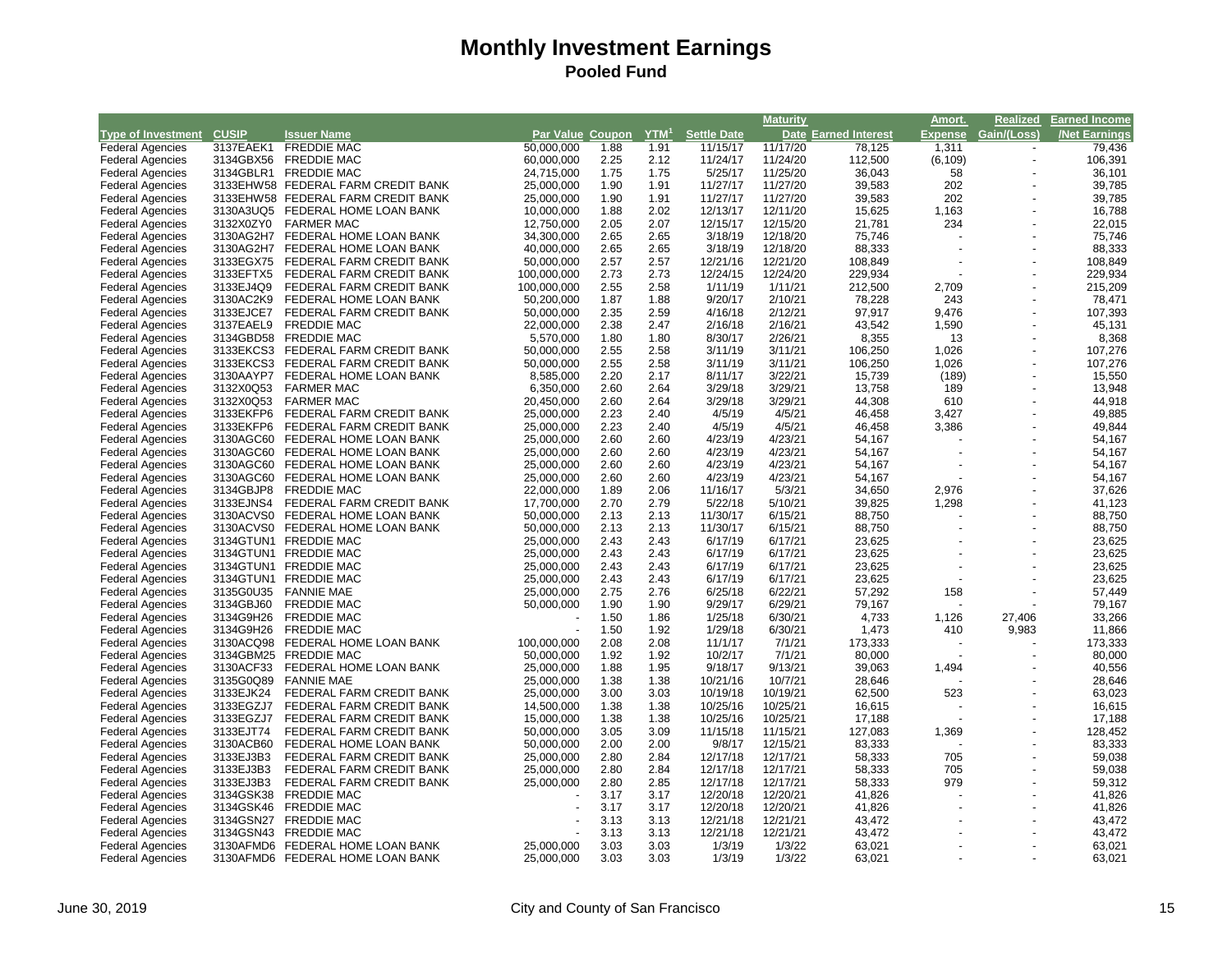|                                 |           |                                    |                  |      |         |                    | <b>Maturity</b> |                             | Amort.                   | <b>Realized</b>          | <b>Earned Income</b> |
|---------------------------------|-----------|------------------------------------|------------------|------|---------|--------------------|-----------------|-----------------------------|--------------------------|--------------------------|----------------------|
| <b>Type of Investment CUSIP</b> |           | <b>Issuer Name</b>                 | Par Value Coupon |      | $YTM^1$ | <b>Settle Date</b> |                 | <b>Date Earned Interest</b> | <b>Expense</b>           | Gain/(Loss)              | <b>Net Earnings</b>  |
| <b>Federal Agencies</b>         |           | 3130AFMD6 FEDERAL HOME LOAN BANK   | 25,000,000       | 3.03 | 3.03    | 1/3/19             | 1/3/22          | 63,021                      | $\overline{\phantom{a}}$ | $\overline{\phantom{a}}$ | 63,021               |
| <b>Federal Agencies</b>         |           | 3130AFMD6 FEDERAL HOME LOAN BANK   | 25,000,000       | 3.03 | 3.03    | 1/3/19             | 1/3/22          | 63,021                      |                          |                          | 63,021               |
| <b>Federal Agencies</b>         |           | 3133EKAK2 FEDERAL FARM CREDIT BANK | 20,700,000       | 2.53 | 2.56    | 2/19/19            | 2/14/22         | 43,643                      | 478                      |                          | 44,121               |
| <b>Federal Agencies</b>         |           | 3133EKBV7 FEDERAL FARM CREDIT BANK | 10,000,000       | 2.55 | 2.56    | 3/1/19             | 3/1/22          | 21,250                      | 77                       |                          | 21,327               |
| <b>Federal Agencies</b>         |           | 313378WG2 FEDERAL HOME LOAN BANK   | 17,780,000       | 2.50 | 2.36    | 4/5/19             | 3/11/22         | 37,042                      | (1, 932)                 |                          | 35,109               |
| <b>Federal Agencies</b>         |           | 313378WG2 FEDERAL HOME LOAN BANK   | 40,000,000       | 2.50 | 2.36    | 4/5/19             | 3/11/22         | 83,333                      | (4, 436)                 |                          | 78,897               |
| <b>Federal Agencies</b>         |           | 3133EKDC7 FEDERAL FARM CREDIT BANK | 26,145,000       | 2.47 | 2.36    | 4/8/19             | 3/14/22         | 53,815                      | (2, 270)                 | ÷,                       | 51,545               |
| <b>Federal Agencies</b>         |           | 3133EKDC7 FEDERAL FARM CREDIT BANK | 45,500,000       | 2.47 | 2.36    | 4/8/19             | 3/14/22         | 93,654                      | (3, 773)                 |                          | 89,882               |
| <b>Federal Agencies</b>         | 3130AFZK6 | FEDERAL HOME LOAN BANK             |                  | 2.90 | 2.90    | 3/28/19            | 3/28/22         | 108,750                     |                          |                          | 108,750              |
| <b>Federal Agencies</b>         | 3130AFZK6 | FEDERAL HOME LOAN BANK             |                  | 2.90 | 2.90    | 3/28/19            | 3/28/22         | 108,750                     |                          |                          | 108,750              |
| <b>Federal Agencies</b>         | 3130AG3E3 | FEDERAL HOME LOAN BANK             |                  | 2.85 | 2.85    | 3/28/19            | 3/28/22         | 106,875                     |                          |                          | 106,875              |
| <b>Federal Agencies</b>         | 3135G0T45 | <b>FANNIE MAE</b>                  | 25,000,000       | 1.88 | 1.81    | 6/6/17             | 4/5/22          | 39,063                      | (1,229)                  |                          | 37,834               |
| <b>Federal Agencies</b>         |           | 3134GTDQ3 FREDDIE MAC              | 50,000,000       | 2.75 | 2.75    | 4/12/19            | 4/12/22         | 114,583                     |                          |                          | 114,583              |
| <b>Federal Agencies</b>         | 3135G0V59 | <b>FANNIE MAE</b>                  | 25,000,000       | 2.25 | 2.36    | 4/12/19            | 4/12/22         | 46,875                      | 2,245                    |                          | 49,120               |
| <b>Federal Agencies</b>         | 3135G0V59 | <b>FANNIE MAE</b>                  | 50,000,000       | 2.25 | 2.36    | 4/12/19            | 4/12/22         | 93,750                      | 4,489                    | ÷,                       | 98,239               |
| <b>Federal Agencies</b>         | 3135G0V59 | <b>FANNIE MAE</b>                  | 50,000,000       | 2.25 | 2.36    | 4/12/19            | 4/12/22         | 93,750                      | 4,489                    |                          | 98,239               |
| <b>Federal Agencies</b>         | 3133EKHB5 | FEDERAL FARM CREDIT BANK           | 50,000,000       | 2.35 | 2.37    | 4/18/19            | 4/18/22         | 97,917                      | 835                      |                          | 98,752               |
| <b>Federal Agencies</b>         | 3134GTLU5 | <b>FREDDIE MAC</b>                 | 25,000,000       | 2.75 | 2.75    | 5/9/19             | 5/9/22          | 57,292                      |                          |                          | 57,292               |
| <b>Federal Agencies</b>         | 3134GTLU5 | <b>FREDDIE MAC</b>                 | 25,000,000       | 2.75 | 2.75    | 5/9/19             | 5/9/22          | 57,292                      |                          |                          | 57,292               |
| <b>Federal Agencies</b>         |           | 3134GTLU5 FREDDIE MAC              | 50,000,000       | 2.75 | 2.75    | 5/9/19             | 5/9/22          | 114,583                     |                          |                          | 114,583              |
| <b>Federal Agencies</b>         | 3133EKLR5 | FEDERAL FARM CREDIT BANK           | 25,000,000       | 2.25 | 2.32    | 5/16/19            | 5/16/22         | 46,875                      | 1,389                    | $\overline{\phantom{a}}$ | 48,264               |
| <b>Federal Agencies</b>         | 3133EKLR5 | FEDERAL FARM CREDIT BANK           | 35,000,000       | 2.25 | 2.32    | 5/16/19            | 5/16/22         | 65,625                      | 1,945                    |                          | 67,570               |
| <b>Federal Agencies</b>         |           | 3130AGGK5 FEDERAL HOME LOAN BANK   | 25,000,000       | 2.65 | 2.65    | 5/23/19            | 5/23/22         | 55,208                      |                          |                          | 55,208               |
|                                 |           | 3130AGGK5 FEDERAL HOME LOAN BANK   | 25,000,000       | 2.65 | 2.65    | 5/23/19            | 5/23/22         | 55,208                      |                          |                          | 55,208               |
| <b>Federal Agencies</b>         |           |                                    |                  |      |         |                    |                 |                             |                          |                          |                      |
| <b>Federal Agencies</b>         |           | 3130AGGK5 FEDERAL HOME LOAN BANK   | 50,000,000       | 2.65 | 2.65    | 5/23/19            | 5/23/22         | 110,417                     |                          |                          | 110,417              |
| <b>Federal Agencies</b>         |           | 3134GBQG0 FREDDIE MAC              | 50,000,000       | 2.18 | 2.18    | 5/25/17            | 5/25/22         | 90,833                      |                          |                          | 90,833               |
| <b>Federal Agencies</b>         |           | 3133EHLY7 FEDERAL FARM CREDIT BANK | 50,000,000       | 1.88 | 1.85    | 6/6/17             | 6/2/22          | 78,125                      | (976)                    |                          | 77,149               |
| <b>Federal Agencies</b>         |           | 3133EHLY7 FEDERAL FARM CREDIT BANK | 50,000,000       | 1.88 | 1.88    | 6/9/17             | 6/2/22          | 78,125                      | 41                       |                          | 78,166               |
| <b>Federal Agencies</b>         | 3133EJRN1 | FEDERAL FARM CREDIT BANK           |                  | 3.00 | 3.05    | 6/13/18            | 6/13/22         | 25,000                      | (10, 269)                | 42,500                   | 57,231               |
| <b>Federal Agencies</b>         | 3134GBF72 | <b>FREDDIE MAC</b>                 | 50,000,000       | 2.01 | 2.01    | 9/15/17            | 6/15/22         | 83,750                      |                          |                          | 83,750               |
| <b>Federal Agencies</b>         |           | 3134GBN73 FREDDIE MAC              | 50,000,000       | 2.07 | 2.07    | 10/2/17            | 7/1/22          | 86,250                      |                          | $\overline{\phantom{a}}$ | 86,250               |
| <b>Federal Agencies</b>         |           | 3134GBW99 FREDDIE MAC              | 100,000,000      | 2.24 | 2.24    | 11/1/17            | 7/1/22          | 186,667                     |                          | $\overline{\phantom{a}}$ | 186,667              |
| <b>Federal Agencies</b>         |           | 3134GBXU1 FREDDIE MAC              | 31,575,000       | 2.25 | 2.25    | 7/27/17            | 7/27/22         | 59,203                      |                          | $\overline{\phantom{a}}$ | 59,203               |
| <b>Federal Agencies</b>         | 3130AC7E8 | FEDERAL HOME LOAN BANK             | 50,000,000       | 2.17 | 2.17    | 9/1/17             | 9/1/22          | 90,417                      |                          | ÷,                       | 90,417               |
| <b>Federal Agencies</b>         |           | 3134GTEE9 FREDDIE MAC              | 25,000,000       | 2.76 | 2.76    | 4/24/19            | 10/24/22        | 57,500                      |                          | $\overline{a}$           | 57,500               |
| <b>Federal Agencies</b>         |           | 3134GTEE9 FREDDIE MAC              | 25,000,000       | 2.76 | 2.76    | 4/24/19            | 10/24/22        | 57,500                      |                          | ÷,                       | 57,500               |
| <b>Federal Agencies</b>         |           | 3134GTEE9 FREDDIE MAC              | 25,000,000       | 2.76 | 2.76    | 4/24/19            | 10/24/22        | 57,500                      |                          | $\overline{a}$           | 57,500               |
| <b>Federal Agencies</b>         | 3134GTEE9 | <b>FREDDIE MAC</b>                 | 25,000,000       | 2.76 | 2.76    | 4/24/19            | 10/24/22        | 57,500                      |                          |                          | 57,500               |
| <b>Federal Agencies</b>         | 3134GS5J0 | <b>FREDDIE MAC</b>                 |                  | 3.00 | 3.00    | 3/28/19            | 6/28/23         | 225,000                     |                          | ÷,                       | 225,000              |
| <b>Federal Agencies</b>         |           | 3134GSY74 FREDDIE MAC              | 25,000,000       | 3.01 | 3.01    | 2/22/19            | 8/22/23         | 62,604                      |                          | ÷,                       | 62,604               |
| <b>Federal Agencies</b>         |           | 3134GSY74 FREDDIE MAC              | 25,000,000       | 3.01 | 3.01    | 2/22/19            | 8/22/23         | 62,604                      |                          |                          | 62,604               |
| <b>Federal Agencies</b>         | 3134GSY74 | <b>FREDDIE MAC</b>                 | 25,000,000       | 3.01 | 3.01    | 2/22/19            | 8/22/23         | 62,604                      |                          | ÷,                       | 62,604               |
| <b>Federal Agencies</b>         |           | 3134GSY74 FREDDIE MAC              | 25,000,000       | 3.01 | 3.01    | 2/22/19            | 8/22/23         | 62,604                      |                          | $\overline{a}$           | 62,604               |
| <b>Federal Agencies</b>         |           | 3134GTHR7 FREDDIE MAC              | 25,000,000       | 2.81 | 2.81    | 4/23/19            | 10/23/23        | 58,542                      |                          | $\overline{a}$           | 58,542               |
| <b>Federal Agencies</b>         |           | 3134GTHR7 FREDDIE MAC              | 25,000,000       | 2.81 | 2.81    | 4/23/19            | 10/23/23        | 58,542                      |                          |                          | 58,542               |
| <b>Federal Agencies</b>         |           | 3134GTHR7 FREDDIE MAC              | 25,000,000       | 2.81 | 2.81    | 4/23/19            | 10/23/23        | 58,542                      |                          | $\overline{a}$           | 58,542               |
| <b>Federal Agencies</b>         |           | 3134GTHR7 FREDDIE MAC              | 25,000,000       | 2.81 | 2.81    | 4/23/19            | 10/23/23        | 58,542                      |                          |                          | 58,542               |
| <b>Federal Agencies</b>         |           | 3134GSY25 FREDDIE MAC              | 25,000,000       | 3.00 | 3.00    | 2/6/19             | 11/6/23         | 62,500                      |                          | ÷,                       | 62,500               |
| <b>Federal Agencies</b>         |           | 3134GSY25 FREDDIE MAC              | 25,000,000       | 3.00 | 3.00    | 2/6/19             | 11/6/23         | 62,500                      |                          |                          | 62,500               |
| <b>Federal Agencies</b>         | 3134GSY25 | <b>FREDDIE MAC</b>                 | 25,000,000       | 3.00 | 3.00    | 2/6/19             | 11/6/23         | 62,500                      |                          | $\overline{a}$           | 62,500               |
| <b>Federal Agencies</b>         | 3134GSY25 | <b>FREDDIE MAC</b>                 | 25,000,000       | 3.00 | 3.00    | 2/6/19             | 11/6/23         | 62,500                      |                          |                          | 62,500               |
| <b>Federal Agencies</b>         | 3134GS2F1 | <b>FREDDIE MAC</b>                 | 25,000,000       | 3.00 | 3.00    | 2/20/19            | 11/20/23        | 62,500                      |                          | $\overline{a}$           | 62,500               |
| <b>Federal Agencies</b>         | 3134GS2F1 | <b>FREDDIE MAC</b>                 | 25,000,000       | 3.00 | 3.00    | 2/20/19            | 11/20/23        | 62,500                      |                          |                          | 62,500               |
| <b>Federal Agencies</b>         | 3134GS2F1 | <b>FREDDIE MAC</b>                 | 25,000,000       | 3.00 | 3.00    | 2/20/19            | 11/20/23        | 62,500                      |                          | $\overline{a}$           | 62,500               |
| <b>Federal Agencies</b>         | 3134GS2F1 | <b>FREDDIE MAC</b>                 | 25,000,000       | 3.00 | 3.00    | 2/20/19            | 11/20/23        | 62,500                      |                          |                          | 62,500               |
| <b>Federal Agencies</b>         |           | 3134GS5P6 FREDDIE MAC              | 25,000,000       | 3.00 | 3.00    | 3/18/19            | 12/18/23        | 62,500                      |                          |                          | 62,500               |
| <b>Federal Agencies</b>         |           | 3134GS5P6 FREDDIE MAC              | 25,000,000       | 3.00 | 3.00    | 3/18/19            | 12/18/23        | 62,500                      |                          |                          | 62,500               |
|                                 |           |                                    |                  |      |         |                    |                 |                             |                          |                          |                      |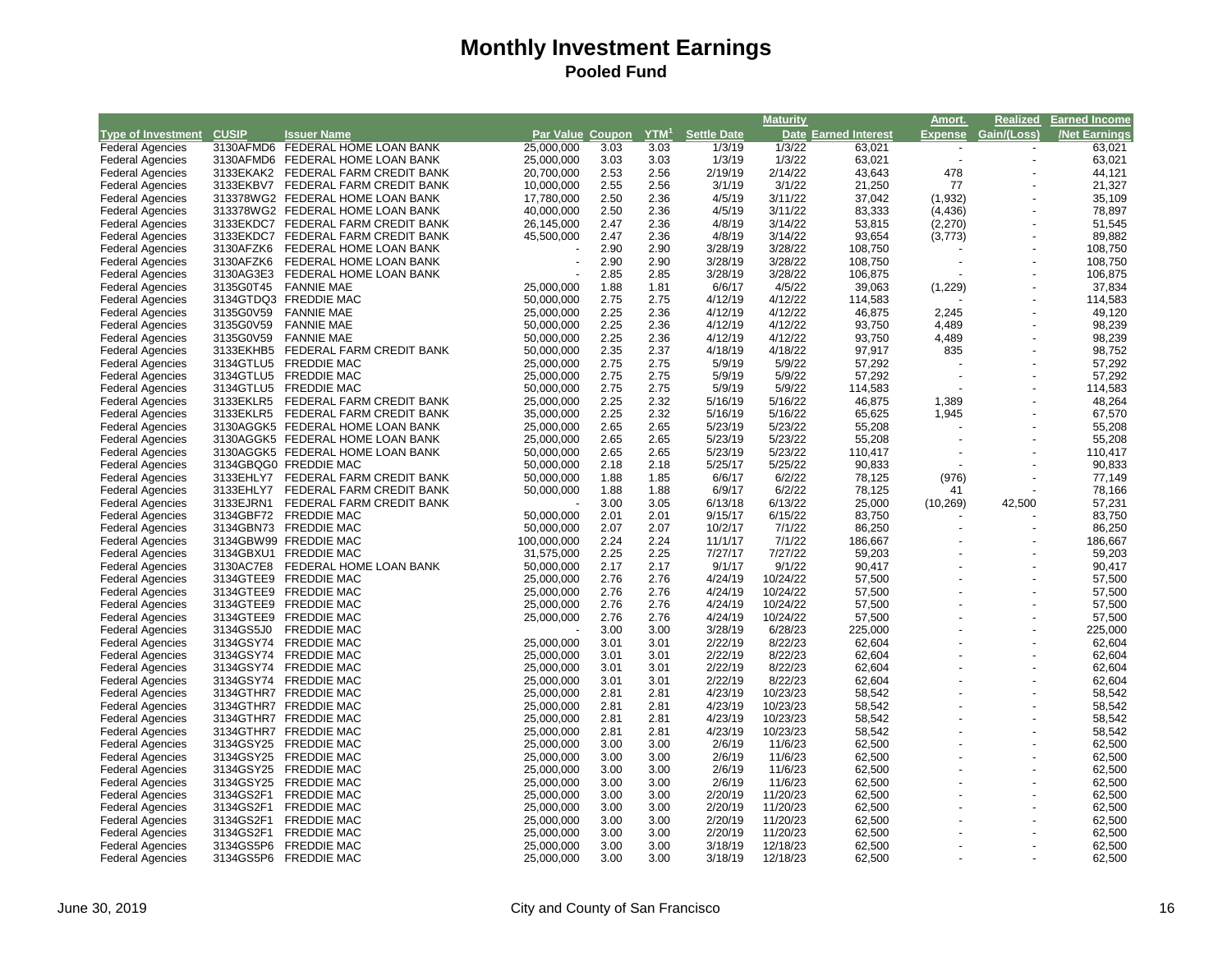|                                            |                        |                                                                  |    |                          |              |                  |                      | <b>Maturity</b>      |                      |    | Amort.                   | <b>Realized</b>                | <b>Earned Income</b> |
|--------------------------------------------|------------------------|------------------------------------------------------------------|----|--------------------------|--------------|------------------|----------------------|----------------------|----------------------|----|--------------------------|--------------------------------|----------------------|
| <b>Type of Investment</b>                  | <b>CUSIP</b>           | <b>Issuer Name</b>                                               |    | Par Value Coupon         |              | YTM <sup>1</sup> | <b>Settle Date</b>   |                      | Date Earned Interest |    | <b>Expense</b>           | Gain/(Loss)                    | <b>/Net Earnings</b> |
| <b>Federal Agencies</b>                    | 3134GS5P6              | <b>FREDDIE MAC</b>                                               |    | 25,000,000               | 3.00         | 3.00             | 3/18/19              | 12/18/23             | 62,500               |    |                          |                                | 62,500               |
| <b>Federal Agencies</b>                    | 3134GS5P6              | <b>FREDDIE MAC</b>                                               |    | 25,000,000               | 3.00         | 3.00             | 3/18/19              | 12/18/23             | 62,500               |    |                          |                                | 62,500               |
| <b>Federal Agencies</b>                    | 3134GST47              | <b>FREDDIE MAC</b>                                               |    | 17,775,000               | 3.10         | 3.11             | 1/30/19              | 1/29/24              | 45,919               |    | 175                      |                                | 46,094               |
| <b>Federal Agencies</b>                    |                        | 3134GTMN0 FREDDIE MAC                                            |    | 25,000,000               | 2.85         | 2.85             | 5/20/19              | 5/20/24              | 59,375               |    |                          |                                | 59,375               |
| <b>Federal Agencies</b>                    |                        | 3134GTMN0 FREDDIE MAC                                            |    | 25,000,000               | 2.85         | 2.85             | 5/20/19              | 5/20/24              | 59,375               |    |                          |                                | 59,375               |
| <b>Federal Agencies</b>                    |                        | 3134GTMN0 FREDDIE MAC                                            |    | 25,000,000               | 2.85         | 2.85             | 5/20/19              | 5/20/24              | 59,375               |    |                          |                                | 59,375               |
| <b>Federal Agencies</b>                    |                        | 3134GTMN0 FREDDIE MAC                                            |    | 25,000,000               | 2.85         | 2.85             | 5/20/19              | 5/20/24              | 59,375               |    |                          |                                | 59,375               |
| <b>Subtotals</b>                           |                        |                                                                  |    | \$5,802,795,000          |              |                  |                      |                      | 11,541,703<br>\$     | S  | 295,635                  | 79,889<br>-S                   | 11,917,226           |
|                                            |                        |                                                                  |    |                          |              |                  |                      |                      |                      |    |                          |                                |                      |
|                                            |                        | State/Local Agencies 91412GSB2 UNIV OF CALIFORNIA CA REVENUES \$ |    | 4,180,000                | 1.80         | 1.57             | 10/5/15              | $7/1/19$ \$          | $6,256$ \$           |    | $(757)$ \$               | $-5$                           | 5,499                |
| State/Local Agencies 91412GSB2             |                        | UNIV OF CALIFORNIA CA REVENUES                                   |    | 16,325,000               | 1.80         | 1.56             | 10/2/15              | 7/1/19               | 24,433               |    | (2,997)                  |                                | 21,437               |
| State/Local Agencies 6055804W6             |                        | <b>MISSISSIPPI ST</b>                                            |    | 8,500,000                | 6.09         | 1.38             | 4/23/15              | 10/1/19              | 43,130               |    | (31, 767)                |                                | 11,364               |
|                                            |                        | State/Local Agencies 977100CW4 WISCONSIN ST GEN FUND ANNUAL A    |    | 18,000,000               | 1.45         | 1.45             | 8/16/16              | 5/1/20               | 21,690               |    |                          |                                | 21,690               |
| State/Local Agencies 13063DGA0             |                        | <b>CALIFORNIA ST</b>                                             |    | 33,000,000               | 2.80         | 2.80             | 4/25/18              | 4/1/21               | 77,000               |    | (37)                     |                                | 76,963               |
| State/Local Agencies 13066YTY5             |                        | CALIFORNIA ST DEPT OF WTR RESO                                   |    | 27,962,641               | 1.71         | 2.30             | 2/6/17               | 5/1/21               | 39,917               |    | 9,187                    |                                | 49,104               |
| State/Local Agencies 91412GF59             |                        | UNIV OF CALIFORNIA CA REVENUES                                   |    | 1,769,000                | 1.91         | 1.40             | 8/9/16               | 5/15/21              | 2,816                |    | (719)                    |                                | 2,097                |
| <b>Subtotals</b>                           |                        |                                                                  | S  | 109,736,641              |              |                  |                      |                      | 215,242<br>S         | s. | (27, 089)                | $\sim$                         | 188,153<br>S         |
|                                            |                        | Public Time Deposits PP9N2NML7 SAN FRANCISCO CREDIT UNION        | \$ |                          | 2.42         | 2.42             | 12/5/18              | $6/4/19$ \$          | 1,991                | \$ |                          | \$<br>$\overline{\phantom{a}}$ | - \$<br>1,991        |
|                                            |                        | Public Time Deposits PP041MX54 BANK OF SAN FRANCISCO             |    |                          | 2.58         | 2.58             | 12/11/18             | 6/11/19              | 3,583                |    |                          |                                | 3,583                |
| Public Time Deposits PP9N20S31 BRIDGE BANK |                        |                                                                  |    |                          | 2.41         | 2.41             | 12/24/18             | 6/24/19              | 15,188               |    |                          |                                | 15,188               |
| Public Time Deposits PP9F99QR1 BRIDGE BANK |                        |                                                                  |    | 10,000,000               | 2.55         | 2.55             | 3/26/19              | 9/26/19              | 20,959               |    |                          |                                | 20,959               |
| Public Time Deposits PP9J6D723             |                        | SAN FRANCISCO CREDIT UNION                                       |    | 10,000,000               | 2.32         | 2.32             | 6/4/19               | 12/4/19              | 17,162               |    |                          |                                | 17,162               |
|                                            |                        | Public Time Deposits PPEQ338W9 BANK OF SAN FRANCISCO             |    | 5,000,000                | 2.24         | 2.24             | 6/11/19              | 12/11/19             | 6,137                |    |                          |                                | 6,137                |
| Public Time Deposits PPQD3GI13 BRIDGE BANK |                        |                                                                  |    | 10,000,000               | 2.23         | 2.23             | 6/24/19              | 12/23/19             | 4.277                |    |                          |                                | 4,277                |
| <b>Subtotals</b>                           |                        |                                                                  | \$ | 35,000,000               |              |                  |                      |                      | 69,296<br>S          | \$ | $\sim$                   | - \$<br>$\blacksquare$         | 69,296<br>- \$       |
|                                            |                        |                                                                  |    |                          |              |                  |                      |                      |                      |    |                          |                                |                      |
| Negotiable CDs                             | 78012UDX0              | ROYAL BANK OF CANADA NY                                          | \$ |                          | 2.77         | 2.77             | 6/4/18               | $6/4/19$ \$          | 11,530 \$            |    | $\overline{\phantom{a}}$ | \$                             | - \$<br>11,530       |
| Negotiable CDs                             | 25215FDL5              | DEXIA CREDIT LOCAL SA NY                                         |    |                          | 2.75         | 2.75             | 6/7/18               | 6/7/19               | 18,314               |    |                          |                                | 18,314               |
| Negotiable CDs                             | 89114MJ81              | TORONTO DOMINION BANK NY                                         |    |                          | 2.46         | 2.46             | 5/17/19              | 6/10/19              | 30,750               |    |                          |                                | 30,750               |
| Negotiable CDs                             |                        |                                                                  |    |                          |              |                  |                      |                      |                      |    |                          |                                |                      |
|                                            | 25215FDY7              | DEXIA CREDIT LOCAL SA NY                                         |    |                          | 2.62         | 2.62             | 8/10/18              | 6/14/19              | 47,306               |    |                          |                                | 47,306               |
| Negotiable CDs                             | 89114MAX5              | <b>TORONTO DOMINION BANK NY</b>                                  |    |                          | 2.61         | 2.61             | 8/13/18              | 6/14/19              | 47,125               |    |                          |                                | 47,125               |
| Negotiable CDs                             | 06370RHT9              | <b>BANK OF MONTREAL CHICAGO</b>                                  |    |                          | 2.64         | 2.64             | 9/7/18               | 6/24/19              | 67,467               |    |                          |                                | 67,467               |
| Negotiable CDs                             | 78012UGS8              | ROYAL BANK OF CANADA NY                                          |    |                          | 2.65         | 2.65             | 8/31/18              | 6/24/19              | 84,653               |    |                          |                                | 84,653               |
| Negotiable CDs                             | 62478TW54              | <b>MUFG UNION BANK NA</b>                                        |    |                          | 2.61         | 2.61             | 2/27/19              | 6/25/19              | 69.600               |    |                          |                                | 69.600               |
| Negotiable CDs                             | 89114MF85              | TORONTO DOMINION BANK NY                                         |    |                          | 2.50         | 2.50             | 5/1/19               | 6/28/19              | 93,750               |    |                          |                                | 93,750               |
| Negotiable CDs                             | 06370RMN6              | <b>BANK OF MONTREAL CHICAGO</b>                                  |    | 50.000.000               | 2.76         | 2.76             | 10/15/18             | 7/1/19               | 115,000              |    |                          |                                | 115.000              |
| Negotiable CDs                             | 25215FEF7              | DEXIA CREDIT LOCAL SA NY                                         |    | 50,000,000               | 2.82         | 2.82             | 11/14/18             | 7/1/19               | 117,500              |    |                          |                                | 117,500              |
| Negotiable CDs                             | 89114MAY3              | <b>TORONTO DOMINION BANK NY</b>                                  |    | 50,000,000               | 2.63         | 2.63             | 8/13/18              | 7/1/19               | 109,583              |    |                          |                                | 109,583              |
| Negotiable CDs                             | 89114MCE5              | TORONTO DOMINION BANK NY                                         |    | 50,000,000               | 2.64         | 2.64             | 8/21/18              | 7/1/19               | 110,000              |    |                          |                                | 110,000              |
| Negotiable CDs                             | 89114MKR7              | TORONTO DOMINION BANK NY                                         |    | 50,000,000               | 2.93         | 2.93             | 11/5/18              | 7/1/19               | 122,083              |    |                          |                                | 122,083              |
| Negotiable CDs                             | 63873NB67              | NATIXIS NY BRANCH                                                |    | 25,000,000               | 2.98         | 2.98             | 12/19/18             | 7/22/19              | 62,083               |    |                          |                                | 62,083               |
| Negotiable CDs                             | 06370RSD2              | <b>BANK OF MONTREAL CHICAGO</b>                                  |    | 50,000,000               | 2.88         | 2.88             | 12/19/18             | 7/25/19              | 120,000              |    |                          |                                | 120,000              |
| Negotiable CDs                             | 06370RUD9              | <b>BANK OF MONTREAL CHICAGO</b>                                  |    | 50,000,000               | 2.63         | 2.63             | 2/5/19               | 8/5/19               | 109,583              |    |                          |                                | 109,583              |
| Negotiable CDs                             | 78012ULA1              | ROYAL BANK OF CANADA NY                                          |    | 50,000,000               | 2.94         | 2.94             | 12/12/18             | 8/30/19              | 122,500              |    |                          |                                | 122,500              |
| Negotiable CDs                             | 06417G4V7              | BANK OF NOVA SCOTIA HOUSTON                                      |    | 50,000,000               | 2.65         | 2.65             | 2/8/19               | 9/6/19               | 110,417              |    |                          |                                | 110,417              |
| Negotiable CDs                             | 89114MS99              | <b>TORONTO DOMINION BANK NY</b>                                  |    | 50,000,000               | 2.35         | 2.35             | 6/20/19              | 9/16/19              | 35,903               |    |                          |                                | 35,903               |
| Negotiable CDs                             |                        | 89114MWS2 TORONTO DOMINION BANK NY                               |    | 25,000,000               | 2.59         | 2.59             | 3/8/19               | 9/18/19              | 53,958               |    |                          |                                | 53,958               |
| Negotiable CDs                             |                        | 78012UKW4 ROYAL BANK OF CANADA NY                                |    | 50,000,000               | 3.01         | 3.01             | 12/7/18              | 10/25/19             | 125,417              |    |                          |                                | 125,417              |
| Negotiable CDs                             | 89114MPG6              | <b>TORONTO DOMINION BANK NY</b>                                  |    | 25,000,000               | 3.06         | 3.06             | 12/6/18              | 10/25/19             | 63,750               |    |                          |                                | 63,750               |
| Negotiable CDs                             | 89114MLP0              | TORONTO DOMINION BANK NY                                         |    | 50,000,000               | 3.08         | 3.08             | 11/9/18              | 10/28/19             | 128,333              |    |                          |                                | 128,333              |
| Negotiable CDs                             | 06370RNN5              | <b>BANK OF MONTREAL CHICAGO</b>                                  |    | 50,000,000               | 3.10         | 3.10             | 11/6/18              | 11/6/19              | 129,167              |    |                          |                                | 129,167              |
| Negotiable CDs                             | 96130AAN8              | WESTPAC BANKING CORP NY                                          |    | 50,000,000               | 3.10         | 3.10             | 11/8/18              | 11/8/19              | 129,167              |    |                          |                                | 129,167              |
| Negotiable CDs                             | 96130AAT5              | <b>WESTPAC BANKING CORP NY</b>                                   |    | 50,000,000               | 3.08         | 3.08             | 11/14/18             | 11/14/19             | 128,333              |    |                          |                                | 128,333              |
| Negotiable CDs                             |                        | 89114MME4 TORONTO DOMINION BANK NY                               |    | 25,000,000               | 3.10         | 3.10             | 11/19/18             | 11/19/19             | 64,583               |    |                          |                                | 64,583               |
| Negotiable CDs<br>Negotiable CDs           | 78012UKB0<br>96130AAZ1 | ROYAL BANK OF CANADA NY<br>WESTPAC BANKING CORP NY               |    | 50,000,000<br>50,000,000 | 3.07<br>3.06 | 3.07<br>3.06     | 11/26/18<br>11/29/18 | 11/25/19<br>11/27/19 | 127,917<br>127,500   |    |                          |                                | 127,917<br>127,500   |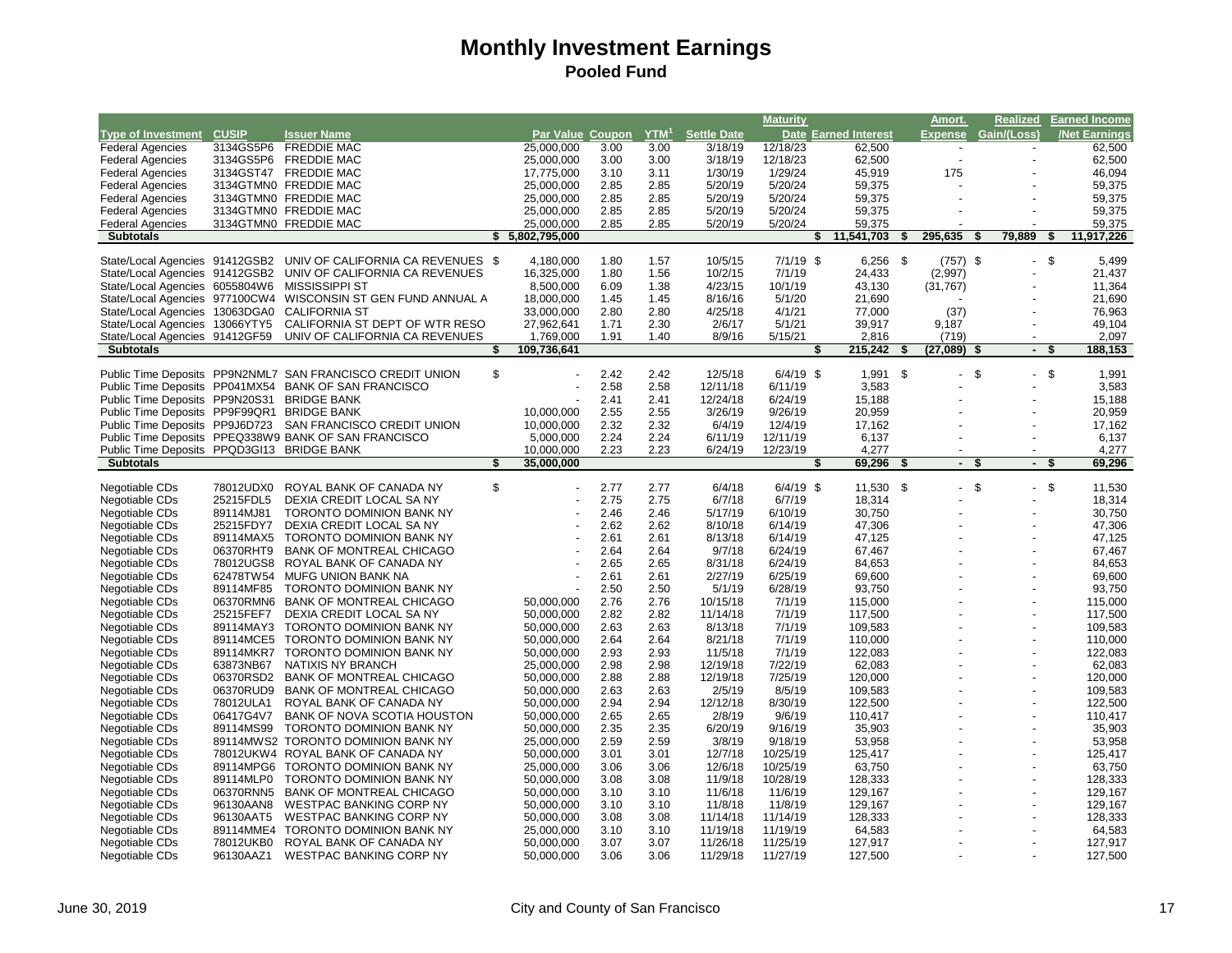|                           |              |                                    |                         |      |                  |                    | <b>Maturity</b> |                             | Amort.         | <b>Realized</b>          | <b>Earned Income</b> |
|---------------------------|--------------|------------------------------------|-------------------------|------|------------------|--------------------|-----------------|-----------------------------|----------------|--------------------------|----------------------|
| <b>Type of Investment</b> | <b>CUSIP</b> | <b>Issuer Name</b>                 | <b>Par Value Coupon</b> |      | YTM <sup>1</sup> | <b>Settle Date</b> |                 | <b>Date Earned Interest</b> | <b>Expense</b> | Gain/(Loss)              | <b>Net Earnings</b>  |
| Negotiable CDs            | 06370RPG8    | <b>BANK OF MONTREAL CHICAGO</b>    | 50,000,000              | 3.12 | 3.12             | 12/3/18            | 12/3/19         | 130,000                     |                |                          | 130,000              |
| Negotiable CDs            | 89114MPF8    | <b>TORONTO DOMINION BANK NY</b>    | 50,000,000              | 3.10 | 3.10             | 12/6/18            | 12/6/19         | 129,167                     |                |                          | 129,167              |
| Negotiable CDs            | 96130ABE7    | <b>WESTPAC BANKING CORP NY</b>     | 50,000,000              | 3.05 | 3.05             | 12/7/18            | 12/6/19         | 127,083                     |                |                          | 127,083              |
| Negotiable CDs            | 06370RQD4    | <b>BANK OF MONTREAL CHICAGO</b>    | 50,000,000              | 3.06 | 3.06             | 12/6/18            | 12/9/19         | 127,500                     |                | $\overline{\phantom{a}}$ | 127,500              |
| Negotiable CDs            | 06370RQZ5    | <b>BANK OF MONTREAL CHICAGO</b>    | 50,000,000              | 3.06 | 3.06             | 12/10/18           | 12/11/19        | 127,500                     |                |                          | 127,500              |
| Negotiable CDs            | 63873NE49    | NATIXIS NY BRANCH                  | 50,000,000              | 3.00 | 3.00             | 1/11/19            | 1/6/20          | 125,000                     |                |                          | 125,000              |
| Negotiable CDs            | 78012UNB7    | ROYAL BANK OF CANADA NY            | 25,000,000              | 2.57 | 2.57             | 4/8/19             | 1/6/20          | 53,542                      |                | $\overline{\phantom{a}}$ | 53,542               |
| Negotiable CDs            | 78012UNC5    | ROYAL BANK OF CANADA NY            | 25,000,000              | 2.57 | 2.57             | 4/8/19             | 1/8/20          | 53,542                      |                |                          | 53,542               |
| Negotiable CDs            | 89114MB30    | <b>TORONTO DOMINION BANK NY</b>    | 50.000.000              | 2.60 | 2.60             | 4/8/19             | 1/17/20         | 108.333                     |                | $\overline{\phantom{a}}$ | 108,333              |
| Negotiable CDs            | 06417G6G8    | <b>BANK OF NOVA SCOTIA HOUS</b>    | 50,000,000              | 2.57 | 2.57             | 4/25/19            | 2/3/20          | 107,083                     |                |                          | 107,083              |
| Negotiable CDs            | 89114MF36    | <b>TORONTO DOMINION BANK NY</b>    | 50,000,000              | 2.56 | 2.56             | 4/24/19            | 2/3/20          | 106.667                     |                | $\overline{\phantom{a}}$ | 106,667              |
| Negotiable CDs            | 06417G6H6    | <b>BANK OF NOVA SCOTIA HOUS</b>    | 50,000,000              | 2.57 | 2.57             | 4/25/19            | 2/5/20          | 107,083                     |                |                          | 107,083              |
| Negotiable CDs            | 06417G6K9    | <b>BANK OF NOVA SCOTIA HOUSTON</b> | 50,000,000              | 2.56 | 2.56             | 4/29/19            | 2/6/20          | 106,667                     |                |                          | 106,667              |
| Negotiable CDs            | 96130ABW7    | <b>WESTPAC BANKING CORP NY</b>     | 50,000,000              | 2.71 | 2.71             | 2/15/19            | 2/14/20         | 112,917                     |                |                          | 112,917              |
| Negotiable CDs            | 06417G6L7    | <b>BANK OF NOVA SCOTIA HOUSTON</b> | 50,000,000              | 2.57 | 2.57             | 4/29/19            | 2/19/20         | 107,083                     |                |                          | 107,083              |
| Negotiable CDs            | 06417G6V5    | <b>BANK OF NOVA SCOTIA HOUSTON</b> | 50,000,000              | 2.57 | 2.57             | 5/6/19             | 2/21/20         | 107,083                     |                |                          | 107,083              |
| Negotiable CDs            | 96130ACE6    | <b>WESTPAC BANKING CORP NY</b>     | 50,000,000              | 2.70 | 2.70             | 3/6/19             | 2/26/20         | 112,500                     |                | $\overline{\phantom{a}}$ | 112,500              |
| Negotiable CDs            | 06370RUV9    | <b>BANK OF MONTREAL CHICAGO</b>    | 50,000,000              | 2.68 | 2.68             | 3/1/19             | 3/2/20          | 111.667                     |                | $\overline{\phantom{a}}$ | 111,667              |
| Negotiable CDs            | 06370RVN6    | <b>BANK OF MONTREAL CHICAGO</b>    | 50,000,000              | 2.70 | 2.70             | 3/5/19             | 3/2/20          | 112,500                     |                |                          | 112,500              |
| Negotiable CDs            | 78012UMY8    | ROYAL BANK OF CANADA NY            | 50,000,000              | 2.58 | 2.58             | 4/4/19             | 3/25/20         | 107,500                     |                |                          | 107,500              |
| Negotiable CDs            | 78012UMZ5    | ROYAL BANK OF CANADA NY            | 50,000,000              | 2.58 | 2.58             | 4/4/19             | 3/30/20         | 107,500                     |                |                          | 107,500              |
| Negotiable CDs            | 06370RYS2    | <b>BANK OF MONTREAL CHICAGO</b>    | 65,000,000              | 2.60 | 2.60             | 4/11/19            | 4/13/20         | 140,833                     |                |                          | 140,833              |
| <b>Subtotals</b>          |              |                                    | \$2,015,000,000         |      |                  |                    | \$              | 5,112,022<br>- \$           | - \$<br>$\sim$ | - S                      | 5,112,022            |
| <b>Commercial Paper</b>   | 62479MTR4    | <b>MUFG BANK LTD NY</b>            | \$                      | 0.00 | 2.76             | 10/15/18           | $6/25/19$ \$    | - \$                        | 72,267 \$      | $\overline{\phantom{a}}$ | <b>S</b><br>72,267   |
| <b>Commercial Paper</b>   | 89233HTR5    | <b>TOYOTA MOTOR CREDIT CORP</b>    |                         | 0.00 | 2.74             | 10/15/18           | 6/25/19         |                             | 89,667         |                          | 89,667               |
| <b>Commercial Paper</b>   | 62479MTS2    | MUFG BANK LTD NY                   |                         | 0.00 | 2.92             | 11/6/18            | 6/26/19         |                             | 99,653         |                          | 99,653               |
| <b>Commercial Paper</b>   | 62479MU19    | MUFG BANK LTD NY                   | 30,000,000              | 0.00 | 2.53             | 5/3/19             | 7/1/19          | $\overline{\phantom{a}}$    | 63,000         |                          | 63,000               |
| <b>Commercial Paper</b>   | 62479MU19    | <b>MUFG BANK LTD NY</b>            | 50,000,000              | 0.00 | 2.97             | 11/13/18           | 7/1/19          | $\overline{\phantom{a}}$    | 121,250        |                          | 121,250              |
| <b>Commercial Paper</b>   | 62479MU19    | MUFG BANK LTD NY                   | 50,000,000              | 0.00 | 2.95             | 11/15/18           | 7/1/19          |                             | 120,833        |                          | 120,833              |
| <b>Commercial Paper</b>   | 62479MU19    | <b>MUFG BANK LTD NY</b>            | 50,000,000              | 0.00 | 2.95             | 11/19/18           | 7/1/19          |                             | 120,833        |                          | 120,833              |
| <b>Commercial Paper</b>   | 63873KU13    | NATIXIS NY BRANCH                  | 25,000,000              | 0.00 | 2.92             | 11/26/18           | 7/1/19          | $\blacksquare$              | 59,792         |                          | 59,792               |
| <b>Commercial Paper</b>   | 89233HU10    | <b>TOYOTA MOTOR CREDIT CORP</b>    | 50,000,000              | 0.00 | 2.75             | 10/11/18           | 7/1/19          | $\overline{\phantom{a}}$    | 112,500        |                          | 112,500              |
| <b>Commercial Paper</b>   | 89233HU10    | <b>TOYOTA MOTOR CREDIT CORP</b>    | 50,000,000              | 0.00 | 2.85             | 11/16/18           | 7/1/19          |                             | 116,667        |                          | 116,667              |
| <b>Commercial Paper</b>   | 89233HU10    | <b>TOYOTA MOTOR CREDIT CORP</b>    | 50,000,000              | 0.00 | 2.88             | 11/26/18           | 7/1/19          | $\overline{\phantom{a}}$    | 117,917        | $\overline{\phantom{a}}$ | 117,917              |
| <b>Commercial Paper</b>   | 62479MU84    | <b>MUFG BANK LTD NY</b>            | 40,000,000              | 0.00 | 2.95             | 11/28/18           | 7/8/19          |                             | 96,667         |                          | 96,667               |
| <b>Commercial Paper</b>   | 62479MU84    | MUFG BANK LTD NY                   | 50,000,000              | 0.00 | 2.95             | 11/27/18           | 7/8/19          |                             | 120,833        |                          | 120,833              |
| <b>Commercial Paper</b>   | 62479MUA9    | MUFG BANK LTD NY                   | 30,000,000              | 0.00 | 2.92             | 12/7/18            | 7/10/19         |                             | 71,750         |                          | 71,750               |
| <b>Commercial Paper</b>   | 89233HUB8    | <b>TOYOTA MOTOR CREDIT CORP</b>    | 50,000,000              | 0.00 | 2.37             | 6/26/19            | 7/11/19         |                             | 16,458         |                          | 16,458               |
|                           |              |                                    |                         |      |                  |                    |                 |                             |                |                          |                      |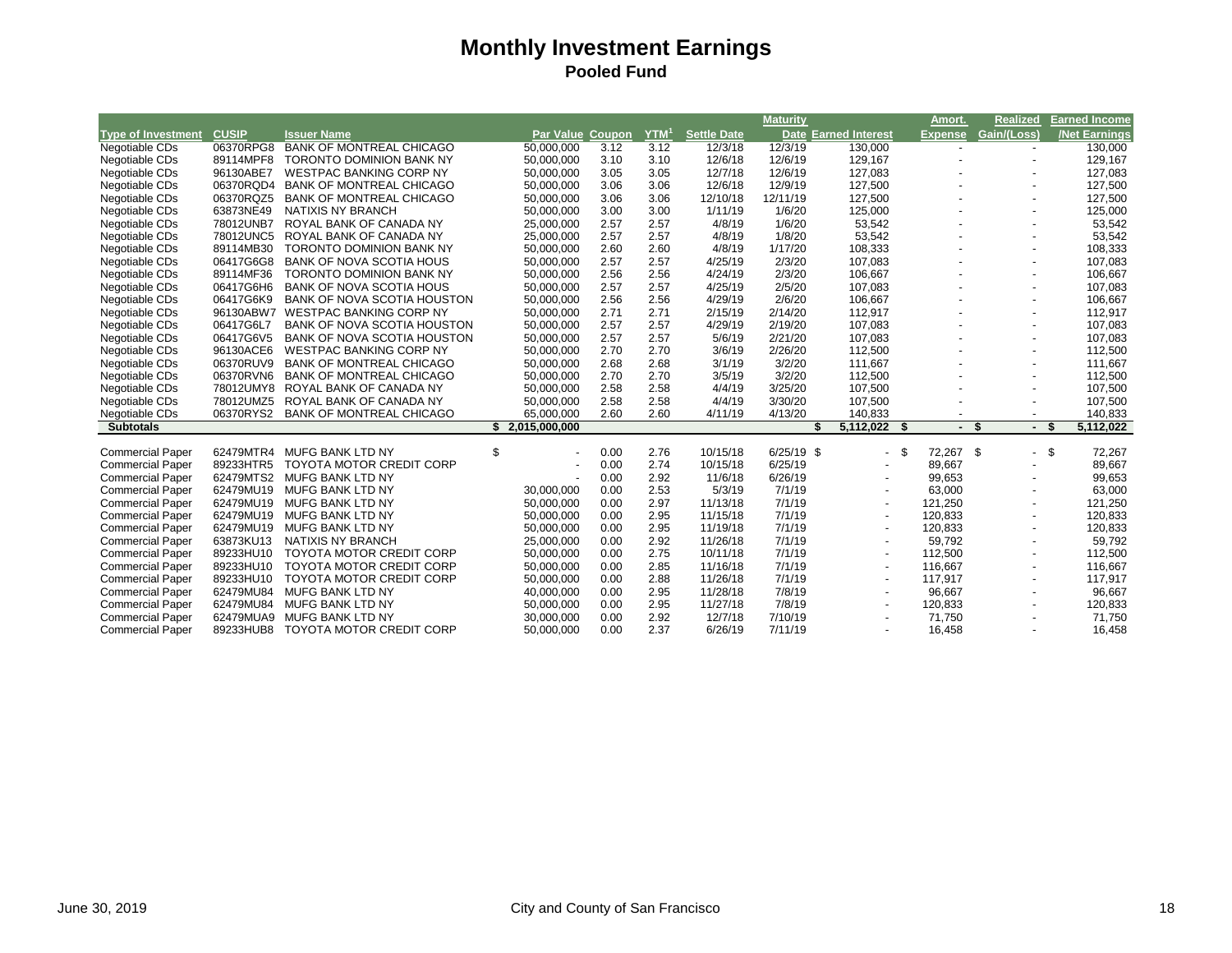|                                  |                        |                                                        |     |                           |              |                  |                    | <b>Maturity</b>    |                                |    | Amort.      | Realized                             |      | <b>Earned Income</b> |
|----------------------------------|------------------------|--------------------------------------------------------|-----|---------------------------|--------------|------------------|--------------------|--------------------|--------------------------------|----|-------------|--------------------------------------|------|----------------------|
| <b>Type of Investment</b>        | <b>CUSIP</b>           | <b>Issuer Name</b>                                     |     | Par Value Coupon          |              | YTM <sup>1</sup> | <b>Settle Date</b> |                    | <b>Date Earned Interest</b>    |    | Expense     | Gain/(Loss)                          |      | <b>Net Earnings</b>  |
| <b>Commercial Paper</b>          | 63873KUN5              | NATIXIS NY BRANCH                                      |     | 50.000.000                | 0.00         | 2.97             | 12/11/18           | 7/22/19            |                                |    | 121,667     |                                      |      | 121,667              |
| <b>Commercial Paper</b>          |                        | 62479MUQ4 MUFG BANK LTD NY                             |     | 40,000,000                | 0.00         | 2.91             | 12/27/18           | 7/24/19            |                                |    | 95,333      |                                      |      | 95,333               |
| <b>Commercial Paper</b>          | 25214PNB5              | DEXIA CREDIT LOCAL SA NY                               |     | 15,000,000                | 0.00         | 2.81             | 1/3/19             | 8/5/19             |                                |    | 34,500      |                                      |      | 34,500               |
| <b>Commercial Paper</b>          | 25214PNC3              | DEXIA CREDIT LOCAL SA NY                               |     | 40,000,000                | 0.00         | 2.81             | 1/3/19             | 8/6/19             |                                |    | 92,000      |                                      |      | 92,000               |
| <b>Commercial Paper</b>          | 62479MV75              | MUFG BANK LTD NY                                       |     | 50,000,000                | 0.00         | 2.74             | 1/29/19            | 8/7/19             |                                |    | 112,500     |                                      |      | 112,500              |
| <b>Commercial Paper</b>          |                        | 62479MVK6 MUFG BANK LTD NY                             |     | 25,000,000                | 0.00         | 2.65             | 2/25/19            | 8/19/19            |                                |    | 54,583      |                                      |      | 54,583               |
|                                  |                        | MUFG BANK LTD NY                                       |     |                           | 0.00         |                  |                    |                    |                                |    |             |                                      |      | 4,875                |
| <b>Commercial Paper</b>          | 62479MVT7              |                                                        |     | 25,000,000                |              | 2.35             | 6/28/19            | 8/27/19            |                                |    | 4,875       |                                      |      |                      |
| <b>Commercial Paper</b>          | 89233HW42              | <b>TOYOTA MOTOR CREDIT CORP</b>                        |     | 50,000,000                | 0.00         | 2.60             | 3/11/19            | 9/4/19             |                                |    | 107,083     |                                      |      | 107,083              |
| <b>Commercial Paper</b>          | 25214PNZ2              | DEXIA CREDIT LOCAL SA NY                               |     | 50,000,000                | 0.00         | 2.59             | 2/26/19            | 9/16/19            | $\overline{\phantom{a}}$       |    | 106,250     |                                      |      | 106,250              |
| <b>Commercial Paper</b>          |                        | 62479MWJ8 MUFG BANK LTD NY                             |     | 11,000,000                | 0.00         | 2.62             | 4/4/19             | 9/18/19            |                                |    | 23,742      |                                      |      | 23,742               |
| <b>Commercial Paper</b>          |                        | 62479MWQ2 MUFG BANK LTD NY                             |     | 12,000,000                | 0.00         | 2.62             | 4/4/19             | 9/24/19            |                                |    | 25,900      |                                      |      | 25,900               |
| <b>Commercial Paper</b>          |                        | 62479MWQ2 MUFG BANK LTD NY                             |     | 25,000,000                | 0.00         | 2.32             | 6/28/19            | 9/24/19            |                                |    | 4,813       |                                      |      | 4,813                |
| <b>Commercial Paper</b>          |                        | 89233HWQ3 TOYOTA MOTOR CREDIT CORP                     |     | 50,000,000                | 0.00         | 2.61             | 3/12/19            | 9/24/19            |                                |    | 107,083     |                                      |      | 107,083              |
| <b>Commercial Paper</b>          |                        | 62479MWS8 MUFG BANK LTD NY                             |     | 30,000,000                | 0.00         | 2.32             | 6/28/19            | 9/26/19            |                                |    | 5,775       |                                      |      | 5,775                |
| <b>Commercial Paper</b>          | 62479MX40              | MUFG BANK LTD NY                                       |     | 20,000,000                | 0.00         | 2.63             | 4/4/19             | 10/4/19            |                                |    | 43,333      |                                      |      | 43,333               |
| <b>Commercial Paper</b>          | 25214PNV1              | DEXIA CREDIT LOCAL SA NY                               |     | 50,000,000                | 0.00         | 2.67             | 2/5/19             | 10/28/19           |                                |    | 109.167     |                                      |      | 109,167              |
| <b>Subtotals</b>                 |                        |                                                        |     | \$1,068,000,000           |              |                  |                    |                    |                                |    | \$2,448,690 | -S                                   |      | 2,448,690            |
|                                  |                        |                                                        |     |                           |              |                  |                    |                    |                                |    |             |                                      |      |                      |
| Medium Term Notes                | 742718EG0              | THE PROCTER & GAMBLE CO                                | \$  | 9,650,000                 | 1.90         | 2.62             | 6/20/18            | $11/1/19$ \$       | 15,279 \$                      |    | 5,587 \$    | $-$ \$                               |      | 20,866               |
| <b>Medium Term Notes</b>         | 89236TEJ0              | <b>TOYOTA MOTOR CREDIT CORP</b>                        |     | 20,000,000                | 2.20         | 2.25             | 1/11/18            | 1/10/20            | 36,667                         |    | 733         |                                      |      | 37,399               |
| Medium Term Notes                | 89236TFQ3              | <b>TOYOTA MOTOR CREDIT CORP</b>                        |     | 5,000,000                 | 3.05         | 3.08             | 1/8/19             | 1/8/21             | 12,708                         |    | 123         |                                      |      | 12,831               |
| <b>Subtotals</b>                 |                        |                                                        | S   | 34,650,000                |              |                  |                    |                    | 64,654<br>S                    | -S | 6,443       | - \$                                 |      | 71,097               |
|                                  |                        |                                                        |     |                           |              |                  |                    |                    |                                |    |             |                                      |      |                      |
| Money Market Funds 262006208     |                        | DREYFUS GOVERN CASH MGMT-I                             | \$  | 60,321,295                | 2.25         | 2.25             | 6/30/19            | $7/1/19$ \$        | 37,504 \$                      |    |             | \$<br>$\blacksquare$                 | - \$ | 37,504               |
| Money Market Funds 608919718     |                        | FEDERATED GOVERNMENT OBL-PRN                           |     | 217,290,455               | 2.29         | 2.29             | 6/30/19            | 7/1/19             | 200,518                        |    |             |                                      |      | 200,518              |
| Money Market Funds 09248U718     |                        | <b>BLACKROCK LIQ INST GOV FUND</b>                     |     | 60,387,150                | 2.26         | 2.26             | 6/30/19            | 7/1/19             | 37,168                         |    |             |                                      |      | 37,168               |
| Money Market Funds 31607A703     |                        | FIDELITY INST GOV FUND                                 |     | 546,724,125               | 2.30         | 2.30             | 6/30/19            | 7/1/19             | 934,381                        |    |             |                                      |      | 934,381              |
| Money Market Funds 61747C707     |                        | MORGAN STANLEY INST GOVT FUND                          |     | 61,195,078                | 2.27         | 2.27             | 6/30/19            | 7/1/19             | 86,473                         |    |             |                                      |      | 86,473               |
| <b>Subtotals</b>                 |                        |                                                        | S   | 945,918,104               |              |                  |                    |                    | 1,296,044<br>\$                | \$ | ٠.          | \$<br>$\blacksquare$                 | Ŝ.   | 1,296,044            |
|                                  |                        |                                                        |     |                           |              |                  |                    |                    |                                |    |             |                                      |      |                      |
| Supranationals                   | 459058EV1              | INTL BK RECON & DEVELOP                                | \$. | 10,000,000                | 1.25         | 2.47             | 6/28/18            | $7/26/19$ \$       | 10,417 \$                      |    | 9,870       | <b>S</b><br>$\overline{\phantom{a}}$ | - \$ | 20,287               |
| Supranationals                   | 4581X0BY3              | INTER-AMERICAN DEVEL BK                                |     | 44,716,000                | 1.13         | 3.93             | 11/5/18            | 9/12/19            | 41,959                         |    | 59,310      |                                      |      | 101,268              |
| Supranationals                   | 459058FQ1              | INTL BK RECON & DEVELOP                                |     | 50,000,000                | 1.20         | 1.75             | 11/6/17            | 9/30/19            | 50,000                         |    | 22,342      |                                      |      | 72,342               |
| Supranationals                   | 45905UZJ6              | INTL BK RECON & DEVELOP                                |     | 25,000,000                | 1.30         | 1.56             | 6/2/17             | 10/25/19           | 27,083                         |    | 5,314       |                                      |      | 32,398               |
| Supranationals                   | 45905UZJ6              | INTL BK RECON & DEVELOP                                |     | 29,300,000                | 1.30         | 1.56             | 6/2/17             | 10/25/19           | 31,742                         |    | 6,228       |                                      |      | 37,970               |
| Supranationals                   | 459052RX6              | <b>IBRD DISCOUNT NOTE</b>                              |     | 20,000,000                | 0.00         | 2.42             | 4/24/19            | 1/17/20            |                                |    | 39,667      |                                      |      | 39,667               |
| Supranationals                   | 459052SC1              | <b>IBRD DISCOUNT NOTE</b>                              |     | 40,000,000                | 0.00         | 2.42             | 4/24/19            | 1/22/20            |                                |    | 79,333      |                                      |      | 79,333               |
| Supranationals                   | 459058FZ1              | INTL BK RECON & DEVELOP                                |     | 50,000,000                | 1.88         | 1.94             | 3/21/17            | 4/21/20            | 78,167                         |    | 1.158       |                                      |      | 79,325               |
| Supranationals                   | 4581X0CX4              | INTER-AMERICAN DEVEL BK                                |     | 10,000,000                | 1.63         | 2.72             | 5/17/18            | 5/12/20            | 13,542                         |    | 8,704       |                                      |      | 22,246               |
| Supranationals                   | 4581X0CX4              |                                                        |     |                           |              |                  |                    |                    |                                |    | 1,579       |                                      |      | 35,433               |
| Supranationals                   |                        |                                                        |     |                           |              |                  |                    |                    |                                |    |             |                                      |      |                      |
|                                  |                        | <b>INTER-AMERICAN DEVEL BK</b>                         |     | 25,000,000                | 1.63         | 1.72             | 4/12/17            | 5/12/20            | 33,854                         |    |             |                                      |      |                      |
|                                  | 459058GA5              | INTL BK RECON & DEVELOP                                |     | 50,000,000                | 1.63         | 1.64             | 8/29/17            | 9/4/20             | 67,750                         |    | 286         |                                      |      | 68,036               |
| Supranationals                   | 45905UQ80              | INTL BK RECON & DEVELOP                                |     | 50,000,000                | 1.95         | 1.97             | 11/9/17            | 11/9/20            | 81,250                         |    | 958         |                                      |      | 82,208               |
| Supranationals                   | 45905UQ80              | INTL BK RECON & DEVELOP                                |     | 50,000,000                | 1.95         | 2.15             | 12/20/17           | 11/9/20            | 81,250                         |    | 8,005       |                                      |      | 89,255               |
| Supranationals                   | 45950KCM0              | INTERNATIONAL FINANCE CORP                             |     | 50,000,000                | 2.25         | 2.35             | 1/25/18            | 1/25/21            | 93,750                         |    | 4,024       |                                      |      | 97,774               |
| Supranationals                   | 4581X0DB1              | INTER-AMERICAN DEVEL BK                                |     | 45,000,000                | 2.63         | 2.70             | 4/19/18            | 4/19/21            | 98,438                         |    | 2,710       |                                      |      | 101,147              |
| Supranationals                   | 4581X0DB1              | <b>INTER-AMERICAN DEVEL BK</b>                         |     | 50,000,000                | 2.63         | 2.84             | 5/16/18            | 4/19/21            | 109,375                        |    | 8,588       |                                      |      | 117,963              |
| Supranationals                   | 45950KCJ7              | INTERNATIONAL FINANCE CORP                             |     | 12,135,000                | 1.13         | 2.97             | 5/23/18            | 7/20/21            | 11,387                         |    | 16,587      |                                      |      | 27,974               |
| Supranationals                   | 459058GH0              | INTL BK RECON & DEVELOP                                |     | 50,000,000                | 2.75<br>2.60 | 2.85<br>2.60     | 7/25/18            | 7/23/21<br>6/28/24 | 114,583                        |    | 3,208       |                                      |      | 117,792              |
| Supranationals                   | 459058GY3              | INTL BK RECON & DEVELOPMENT                            |     | 25,000,000                |              |                  | 6/28/19            |                    | 5,417                          |    |             |                                      |      | 5,417                |
| Supranationals                   | 459058GY3              | INTL BK RECON & DEVELOPMENT                            |     | 25,000,000                | 2.60         | 2.60             | 6/28/19            | 6/28/24            | 5,417                          |    |             |                                      |      | 5,417                |
| Supranationals                   | 459058GY3              | INTL BK RECON & DEVELOPMENT                            |     | 25,000,000                | 2.60         | 2.60             | 6/28/19            | 6/28/24            | 5,417                          |    |             |                                      |      | 5,417                |
| Supranationals<br>Supranationals | 459058GY3<br>459058GY3 | INTL BK RECON & DEVELOPMENT<br>INTL BK RECON & DEVELOP |     | 25,000,000<br>100,000,000 | 2.60<br>2.60 | 2.60<br>2.60     | 6/28/19<br>6/28/19 | 6/28/24<br>6/28/24 | 5,417<br>21,667                |    |             |                                      |      | 5,417<br>21,667      |
| <b>Subtotals</b>                 |                        |                                                        | \$  | 861,151,000               |              |                  |                    |                    | 987,879<br>S                   | S  | 277,872     | S                                    |      | 1,265,750            |
|                                  |                        |                                                        |     |                           |              |                  |                    |                    |                                |    |             |                                      |      |                      |
| <b>Grand Totals</b>              |                        |                                                        |     | \$11,597,250,745          |              |                  |                    |                    | $$20,302,381$ $$3,485,368$ $$$ |    |             | 79,889 \$                            |      | 23.867.638           |

<sup>1</sup> Yield to maturity is calculated at purchase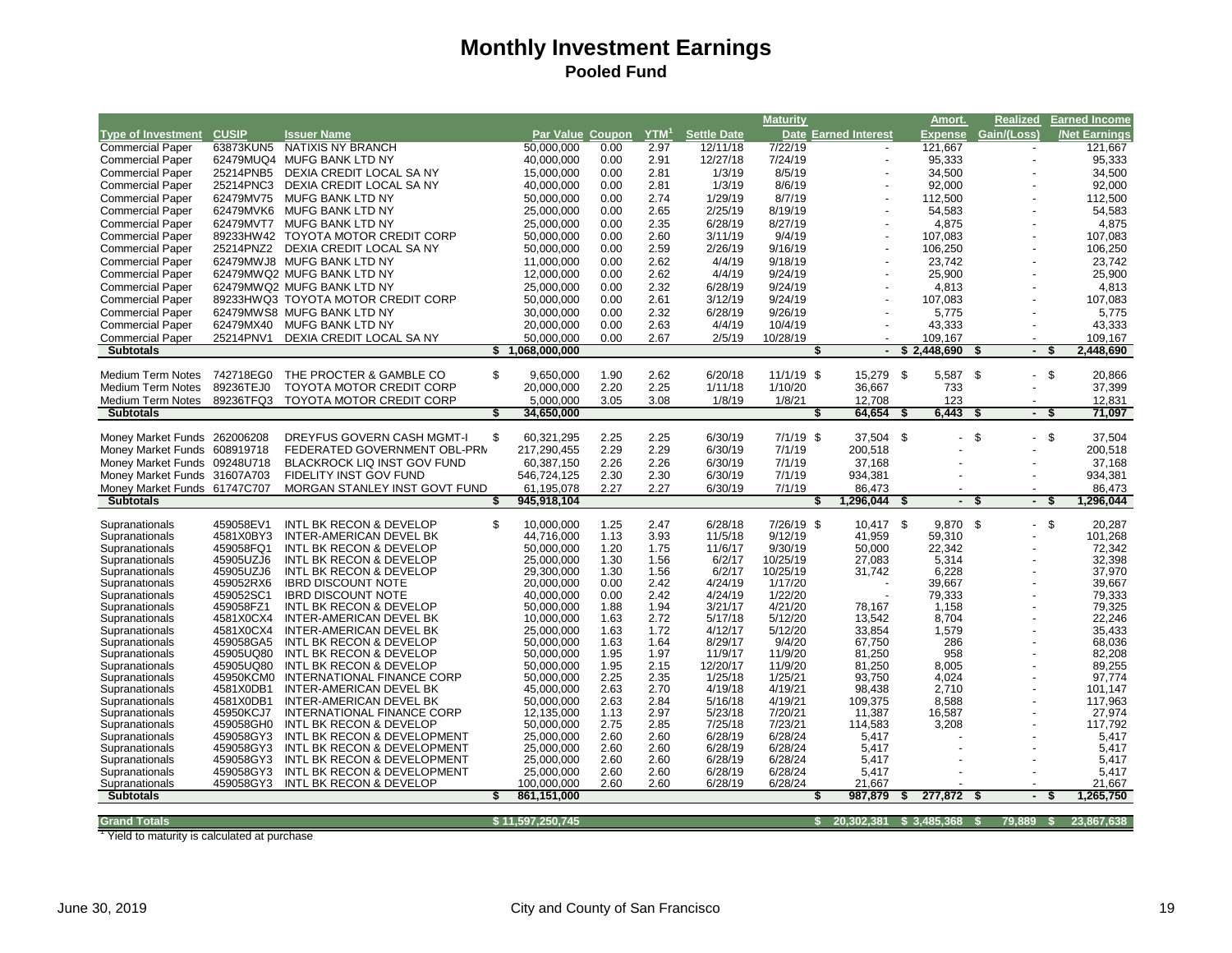|                                | For month ended June 30, 2019 |                       |                                       |                                               |              |               |        |            |              |                          |                    |
|--------------------------------|-------------------------------|-----------------------|---------------------------------------|-----------------------------------------------|--------------|---------------|--------|------------|--------------|--------------------------|--------------------|
| <b>Transaction Settle Date</b> |                               | <b>Maturity</b>       | <b>Type of Investment Issuer Name</b> |                                               | <b>CUSIP</b> | Par Value     | Coupon | <b>YTM</b> | <b>Price</b> | <b>Interest</b>          | <b>Transaction</b> |
| Purchase                       | 6/4/2019                      | 7/1/2019              |                                       | Money Market Funds FEDERATED GOVERNMENT OBL   | 608919718    | \$100,000,000 | 2.29   | $2.29$ \$  | 100.00 \$    |                          | \$100,000,000      |
| Purchase                       | 6/4/2019                      | 7/1/2019              |                                       | Money Market Funds FIDELITY INST GOV FUND     | 31607A703    | 83,000,000    | 2.30   | 2.30       | 100.00       | $\blacksquare$           | 83,000,000         |
| Purchase                       | 6/4/2019                      | 7/1/2019              |                                       | Money Market Funds MORGAN STANLEY INST GOVT   | 61747C707    | 50,000,000    | 2.27   | 2.27       | 100.00       | $\blacksquare$           | 50,000,000         |
| Purchase                       | 6/4/2019                      | 12/4/2019             |                                       | Public Time Deposits SAN FRANCISCO CREDIT UNI | PP9J6D723    | 10,000,000    | 2.32   | 2.32       | 100.00       | $\blacksquare$           | 10,000,000         |
| Purchase                       | 6/6/2019                      | 6/25/2019             | U.S. Treasuries                       | <b>TREASURY BILL</b>                          | 912796VH9    | 50,000,000    | 0.00   | 2.27       | 99.88        | $\overline{\phantom{a}}$ | 49,940,044         |
| Purchase                       | 6/7/2019                      | 7/1/2019              |                                       | Money Market Funds FEDERATED GOVERNMENT OBL   | 608919718    | 80,000,000    | 2.29   | 2.29       | 100.00       |                          | 80,000,000         |
| Purchase                       | 6/11/2019                     | 7/1/2019              |                                       | Money Market Funds MORGAN STANLEY INST GOVT   | 61747C707    | 60.000.000    | 2.27   | 2.27       | 100.00       | $\overline{\phantom{a}}$ | 60,000,000         |
| Purchase                       |                               | 6/11/2019 12/11/2019  |                                       | Public Time Deposits BANK OF SAN FRANCISCO    | PPEQ338W9    | 5,000,000     | 2.24   | 2.24       | 100.00       | $\overline{a}$           | 5,000,000          |
| Purchase                       | 6/12/2019                     | 6/12/2020             | <b>Federal Agencies</b>               | <b>FREDDIE MAC</b>                            | 3134GTTV5    | 100,000,000   | 2.40   | 2.40       | 100.00       | $\overline{a}$           | 100,000,000        |
| Purchase                       | 6/13/2019                     | 7/1/2019              |                                       | Money Market Funds FEDERATED GOVERNMENT OBL   | 608919718    | 40,000,000    | 2.29   | 2.29       | 100.00       | $\blacksquare$           | 40,000,000         |
| Purchase                       | 6/14/2019                     | 7/1/2019              |                                       | Money Market Funds DREYFUS GOVERN CASH MGMT   | 262006208    | 50.000.000    | 2.25   | 2.25       | 100.00       | $\overline{\phantom{a}}$ | 50,000,000         |
| Purchase                       | 6/14/2019                     | 7/1/2019              |                                       | Money Market Funds FEDERATED GOVERNMENT OBL   | 608919718    | 50,000,000    | 2.29   | 2.29       | 100.00       |                          | 50,000,000         |
| Purchase                       | 6/14/2019                     | 7/1/2019              |                                       | Money Market Funds BLACKROCK LIQ INST GOV F   | 09248U718    | 47,000,000    | 2.26   | 2.26       | 100.00       | $\overline{\phantom{a}}$ | 47,000,000         |
| Purchase                       | 6/14/2019                     | 7/1/2019              |                                       | Money Market Funds MORGAN STANLEY INST GOVT   | 61747C707    | 50,000,000    | 2.27   | 2.27       | 100.00       | $\blacksquare$           | 50,000,000         |
| Purchase                       | 6/17/2019                     | 6/17/2021             | <b>Federal Agencies</b>               | <b>FREDDIE MAC</b>                            | 3134GTUN1    | 25,000,000    | 2.43   | 2.43       | 100.00       | $\blacksquare$           | 25,000,000         |
| Purchase                       | 6/17/2019                     | 6/17/2021             | <b>Federal Agencies</b>               | <b>FREDDIE MAC</b>                            | 3134GTUN1    | 25,000,000    | 2.43   | 2.43       | 100.00       | $\blacksquare$           | 25,000,000         |
| Purchase                       | 6/17/2019                     | 6/17/2021             | <b>Federal Agencies</b>               | <b>FREDDIE MAC</b>                            | 3134GTUN1    | 25,000,000    | 2.43   | 2.43       | 100.00       | $\blacksquare$           | 25,000,000         |
| Purchase                       | 6/17/2019                     | 6/17/2021             | <b>Federal Agencies</b>               | <b>FREDDIE MAC</b>                            | 3134GTUN1    | 25,000,000    | 2.43   | 2.43       | 100.00       | $\blacksquare$           | 25,000,000         |
| Purchase                       | 6/20/2019                     | 7/1/2019              |                                       | Money Market Funds FIDELITY INST GOV FUND     | 31607A703    | 50,000,000    | 2.30   | 2.30       | 100.00       | $\overline{a}$           | 50,000,000         |
| Purchase                       | 6/20/2019                     | 9/16/2019             | Negotiable CDs                        | TORONTO DOMINION BANK NY                      | 89114MS99    | 50,000,000    | 2.35   | 2.35       | 100.00       | $\blacksquare$           | 50,000,000         |
| Purchase                       | 6/24/2019                     | 6/25/2019             | <b>Federal Agencies</b>               | FED HOME LN DISCOUNT NT                       | 313384HH5    | 25,000,000    | 0.00   | 2.25       | 99.99        | $\overline{a}$           | 24,998,438         |
| Purchase                       | 6/24/2019                     | 6/25/2019             | <b>Federal Agencies</b>               | FED HOME LN DISCOUNT NT                       | 313384HH5    | 25,000,000    | 0.00   | 2.25       | 99.99        | $\blacksquare$           | 24,998,438         |
| Purchase                       |                               | 6/24/2019 12/23/2019  | <b>Public Time Deposits</b>           | <b>BRIDGE BANK</b>                            | PPQD3GI13    | 10,000,000    | 2.23   | 2.23       | 100.00       | $\blacksquare$           | 10,000,000         |
| Purchase                       | 6/25/2019                     | 6/26/2019             | <b>Federal Agencies</b>               | FED HOME LN DISCOUNT NT                       | 313384HJ1    | 50,000,000    | 0.00   | 2.28       | 99.99        | $\blacksquare$           | 49,996,833         |
| Purchase                       | 6/25/2019                     | 6/26/2019             | <b>Federal Agencies</b>               | FED HOME LN DISCOUNT NT                       | 313384HJ1    | 50,000,000    | 0.00   | 2.28       | 99.99        | $\overline{a}$           | 49,996,833         |
| Purchase                       | 6/25/2019                     | 6/26/2019             | <b>Federal Agencies</b>               | FED HOME LN DISCOUNT NT                       | 313384HJ1    | 50,000,000    | 0.00   | 2.28       | 99.99        | $\overline{\phantom{a}}$ | 49,996,833         |
| Purchase                       | 6/25/2019                     | 6/26/2019             | <b>Federal Agencies</b>               | FED HOME LN DISCOUNT NT                       | 313384HJ1    | 50,000,000    | 0.00   | 2.28       | 99.99        | $\blacksquare$           | 49,996,833         |
| Purchase                       | 6/25/2019                     | 6/26/2019             | <b>Federal Agencies</b>               | FED HOME LN DISCOUNT NT                       | 313384HJ1    | 50,000,000    | 0.00   | 2.28       | 99.99        | $\overline{a}$           | 49,996,833         |
| Purchase                       | 6/26/2019                     | 6/27/2019             | <b>Federal Agencies</b>               | FED HOME LN DISCOUNT NT                       | 313384HK8    | 50,000,000    | 0.00   | 2.25       | 99.99        | $\overline{a}$           | 49,996,875         |
| Purchase                       | 6/26/2019                     | 6/27/2019             | <b>Federal Agencies</b>               | FED HOME LN DISCOUNT NT                       | 313384HK8    | 50.000.000    | 0.00   | 2.25       | 99.99        | $\overline{a}$           | 49,996,875         |
| Purchase                       | 6/26/2019                     | 6/27/2019             | <b>Federal Agencies</b>               | FED HOME LN DISCOUNT NT                       | 313384HK8    | 50,000,000    | 0.00   | 2.25       | 99.99        | $\overline{a}$           | 49,996,875         |
| Purchase                       | 6/26/2019                     | 6/27/2019             | <b>Federal Agencies</b>               | FED HOME LN DISCOUNT NT                       | 313384HK8    | 50,000,000    | 0.00   | 2.25       | 99.99        | $\overline{\phantom{a}}$ | 49,996,875         |
| Purchase                       | 6/26/2019                     | 7/1/2019              |                                       | Money Market Funds FIDELITY INST GOV FUND     | 31607A703    | 50,000,000    | 2.30   | 2.30       | 100.00       | $\overline{a}$           | 50,000,000         |
| Purchase                       | 6/26/2019                     | 7/11/2019             | <b>Commercial Paper</b>               | <b>TOYOTA MOTOR CREDIT CORP</b>               | 89233HUB8    | 50,000,000    | 0.00   | 2.37       | 99.90        | $\blacksquare$           | 49,950,625         |
| Purchase                       | 6/27/2019                     | 7/1/2019              |                                       | Money Market Funds FEDERATED GOVERNMENT OBL   | 608919718    | 150,000,000   | 2.29   | 2.29       | 100.00       | $\overline{a}$           | 150,000,000        |
| Purchase                       | 6/27/2019                     | 7/1/2019              |                                       | Money Market Funds FIDELITY INST GOV FUND     | 31607A703    | 100,000,000   | 2.30   | 2.30       | 100.00       | $\blacksquare$           | 100,000,000        |
| Purchase                       | 6/28/2019                     | 7/1/2019              |                                       | Money Market Funds DREYFUS GOVERN CASH MGMT   | 262006208    | 50,000,000    | 2.25   | 2.25       | 100.00       | $\blacksquare$           | 50,000,000         |
| Purchase                       | 6/28/2019                     | 7/1/2019              |                                       | Money Market Funds FEDERATED GOVERNMENT OBL   | 608919718    | 50,000,000    | 2.29   | 2.29       | 100.00       | $\blacksquare$           | 50,000,000         |
|                                | 6/28/2019                     | 7/1/2019              |                                       |                                               | 09248U718    |               | 2.26   | 2.26       | 100.00       | $\blacksquare$           | 50,000,000         |
| Purchase<br>Purchase           | 6/28/2019                     | 7/1/2019              |                                       | Money Market Funds BLACKROCK LIQ INST GOV F   |              | 50,000,000    | 2.30   | 2.30       | 100.00       | $\overline{\phantom{a}}$ |                    |
|                                |                               |                       |                                       | Money Market Funds FIDELITY INST GOV FUND     | 31607A703    | 70,000,000    |        |            |              | $\blacksquare$           | 70,000,000         |
| Purchase                       | 6/28/2019                     | 7/1/2019<br>8/27/2019 |                                       | Money Market Funds MORGAN STANLEY INST GOVT   | 61747C707    | 50,000,000    | 2.27   | 2.27       | 100.00       |                          | 50,000,000         |
| Purchase                       | 6/28/2019                     |                       | <b>Commercial Paper</b>               | <b>MUFG BANK LTD NY</b>                       | 62479MVT7    | 25,000,000    | 0.00   | 2.35       | 99.61        | $\blacksquare$           | 24,902,500         |
| Purchase                       | 6/28/2019                     | 9/24/2019             | <b>Commercial Paper</b>               | MUFG BANK LTD NY                              | 62479MWQ2    | 25,000,000    | 0.00   | 2.32       | 99.44        | $\blacksquare$           | 24,858,833         |
| Purchase                       | 6/28/2019                     | 9/26/2019             | <b>Commercial Paper</b>               | MUFG BANK LTD NY                              | 62479MWS8    | 30,000,000    | 0.00   | 2.32       | 99.42        | $\blacksquare$           | 29,826,750         |
| Purchase                       | 6/28/2019                     | 6/28/2024             | Supranationals                        | INTL BK RECON & DEVELOPM                      | 459058GY3    | 25,000,000    | 2.60   | 2.60       | 100.00       | $\overline{a}$           | 25,000,000         |
| Purchase                       | 6/28/2019                     | 6/28/2024             | Supranationals                        | INTL BK RECON & DEVELOPM                      | 459058GY3    | 25,000,000    | 2.60   | 2.60       | 100.00       | $\blacksquare$           | 25,000,000         |
| Purchase                       | 6/28/2019                     | 6/28/2024             | Supranationals                        | INTL BK RECON & DEVELOPM                      | 459058GY3    | 25,000,000    | 2.60   | 2.60       | 100.00       | $\blacksquare$           | 25,000,000         |
| Purchase                       | 6/28/2019                     | 6/28/2024             | Supranationals                        | INTL BK RECON & DEVELOPM                      | 459058GY3    | 25,000,000    | 2.60   | 2.60       | 100.00       | $\overline{\phantom{a}}$ | 25,000,000         |
| Purchase                       | 6/28/2019                     | 6/28/2024             | Supranationals                        | INTL BK RECON & DEVELOP                       | 459058GY3    | 100,000,000   | 2.60   | 2.60       | 100.00       | $\overline{a}$           | 100,000,000        |
| Purchase                       | 6/30/2019                     | 7/1/2019              |                                       | Money Market Funds DREYFUS GOVERN CASH MGMT   | 262006208    | 37,504        | 2.25   | 2.25       | 100.00       |                          | 37,504             |
| Purchase                       | 6/30/2019                     | 7/1/2019              |                                       | Money Market Funds FEDERATED GOVERNMENT OBL   | 608919718    | 200,518       | 2.29   | 2.29       | 100.00       | $\blacksquare$           | 200,518            |
| Purchase                       | 6/30/2019                     | 7/1/2019              |                                       | Money Market Funds BLACKROCK LIQ INST GOV F   | 09248U718    | 37,168        | 2.26   | 2.26       | 100.00       |                          | 37,168             |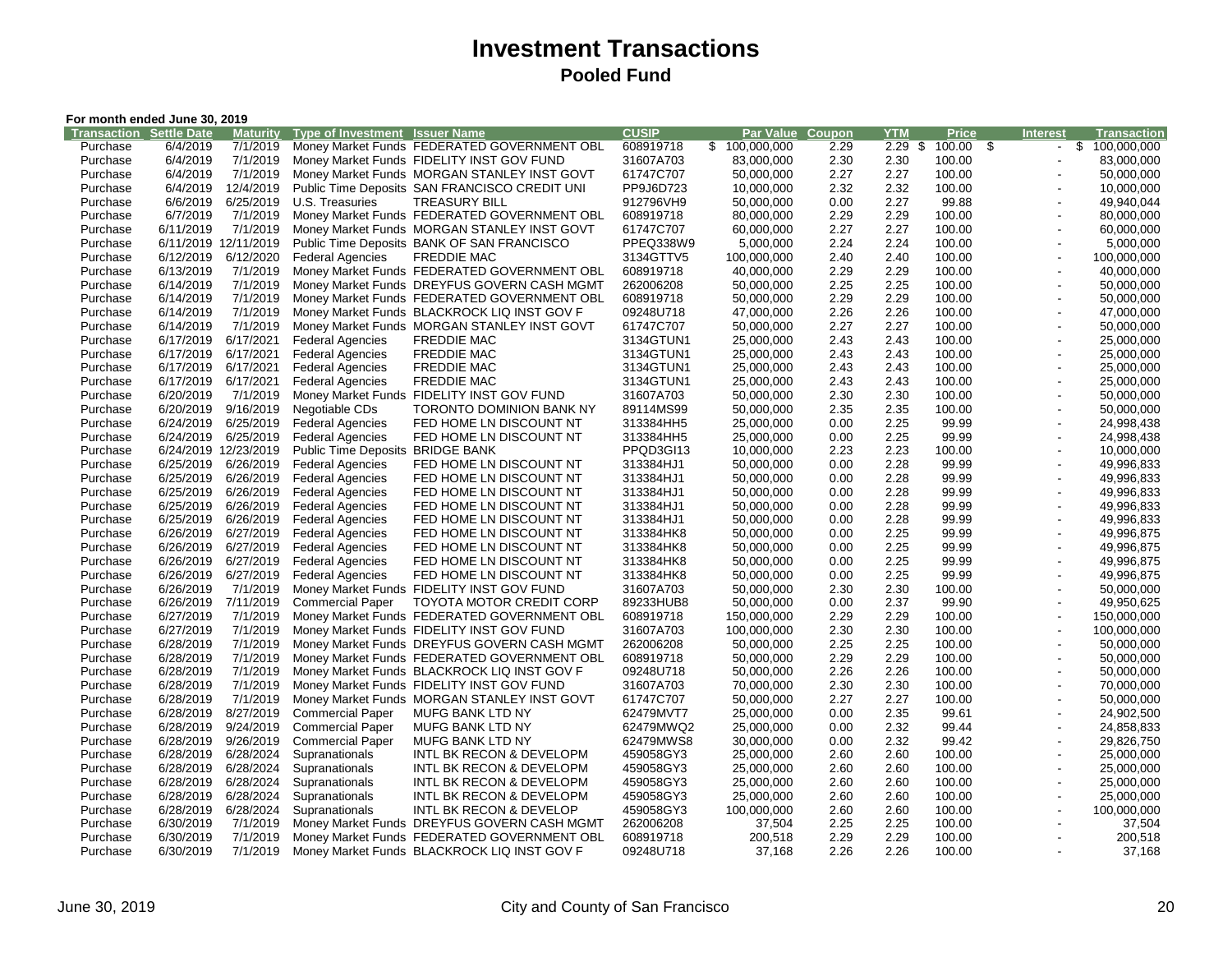| Transaction                 | <b>Settle Date</b>     |                        | Maturity Type of Investment Issuer Name                |                                                                                            | <b>CUSIP</b>           | Par Value Coupon         |              | <b>YTM</b>         | <b>Price</b>             | <b>Interest</b>      |     | <b>Transaction</b>       |
|-----------------------------|------------------------|------------------------|--------------------------------------------------------|--------------------------------------------------------------------------------------------|------------------------|--------------------------|--------------|--------------------|--------------------------|----------------------|-----|--------------------------|
| Purchase                    | 6/30/2019              |                        |                                                        | 7/1/2019 Money Market Funds FIDELITY INST GOV FUND                                         | 31607A703              | 934,381                  | 2.30         | 2.30               | 100.00                   |                      |     | 934,381                  |
| Purchase                    | 6/30/2019              | 7/1/2019               |                                                        | Money Market Funds MORGAN STANLEY INST GOVT                                                | 61747C707              | 86,473                   | 2.27         | 2.27               | 100.00                   |                      |     | 86,473                   |
| <b>Subtotals</b>            |                        |                        |                                                        |                                                                                            |                        | \$2,386,296,044          | 1.67         | 2.32               | 99.98<br>\$              | \$                   |     | \$2,385,743,338          |
|                             |                        |                        |                                                        |                                                                                            |                        |                          |              |                    |                          |                      |     |                          |
| Sale                        | 6/3/2019               | 7/1/2019               |                                                        | Money Market Funds FIDELITY INST GOV FUND                                                  | 31607A703              | \$<br>20,000,000         | 2.30         | $2.30 \text{ }$ \$ | 100.00 \$                |                      | \$  | 20,000,000               |
| Sale                        | 6/6/2019               | 7/1/2019               |                                                        | Money Market Funds FEDERATED GOVERNMENT OBL                                                | 608919718              | 55,000,000               | 2.29         | 2.29               | 100.00                   |                      |     | 55,000,000               |
| Sale                        | 6/10/2019              | 7/1/2019               |                                                        | Money Market Funds FEDERATED GOVERNMENT OBL                                                | 608919718              | 70,000,000               | 2.29         | 2.29               | 100.00                   |                      |     | 70,000,000               |
| Sale                        | 6/12/2019<br>6/12/2019 | 7/1/2019<br>7/1/2019   |                                                        | Money Market Funds FEDERATED GOVERNMENT OBL                                                | 608919718              | 35,000,000               | 2.29         | 2.29               | 100.00                   |                      |     | 35,000,000               |
| Sale<br>Sale                | 6/17/2019              | 7/1/2019               |                                                        | Money Market Funds MORGAN STANLEY INST GOVT<br>Money Market Funds DREYFUS GOVERN CASH MGMT | 61747C707<br>262006208 | 50,000,000<br>50,000,000 | 2.27<br>2.25 | 2.27<br>2.25       | 100.00<br>100.00         | $\overline{a}$       |     | 50,000,000<br>50,000,000 |
| Sale                        | 6/17/2019              | 7/1/2019               |                                                        | Money Market Funds FEDERATED GOVERNMENT OBL                                                | 608919718              | 160,000,000              | 2.29         | 2.29               | 100.00                   | $\overline{a}$       |     | 160,000,000              |
| Sale                        | 6/17/2019              | 7/1/2019               |                                                        | Money Market Funds BLACKROCK LIQ INST GOV F                                                | 09248U718              | 47,000,000               | 2.26         | 2.26               | 100.00                   |                      |     | 47,000,000               |
| Sale                        | 6/17/2019              | 7/1/2019               |                                                        | Money Market Funds FIDELITY INST GOV FUND                                                  | 31607A703              | 175,000,000              | 2.30         | 2.30               | 100.00                   |                      |     | 175,000,000              |
| Sale                        | 6/17/2019              | 7/1/2019               |                                                        | Money Market Funds MORGAN STANLEY INST GOVT                                                | 61747C707              | 110,000,000              | 2.27         | 2.27               | 100.00                   |                      |     | 110,000,000              |
| Sale                        | 6/19/2019              | 7/1/2019               |                                                        | Money Market Funds FIDELITY INST GOV FUND                                                  | 31607A703              | 60,000,000               | 2.30         | 2.30               | 100.00                   | $\overline{a}$       |     | 60,000,000               |
| Sale                        | 6/21/2019              | 7/1/2019               |                                                        | Money Market Funds FIDELITY INST GOV FUND                                                  | 31607A703              | 75,000,000               | 2.30         | 2.30               | 100.00                   |                      |     | 75,000,000               |
| <b>Subtotals</b>            |                        |                        |                                                        |                                                                                            |                        | \$<br>907,000,000        | 2.28         | 2.28               | 100.00<br>S              | \$<br>$\blacksquare$ |     | 907,000,000              |
|                             |                        |                        |                                                        |                                                                                            |                        |                          |              |                    |                          |                      |     |                          |
| Call                        | 6/13/2019              | 6/13/2022              | <b>Federal Agencies</b>                                | FEDERAL FARM CREDIT BANK                                                                   | 3133EJRN1              | \$<br>25,000,000         | 3.00         | 3.05               | 100.00                   | \$                   | \$  | 25,000,000               |
| Call                        |                        | 6/20/2019 12/20/2021   | <b>Federal Agencies</b>                                | <b>FREDDIE MAC</b>                                                                         | 3134GSK38              | 25,000,000               | 3.17         | 3.17               | 100.00                   |                      |     | 25,000,000               |
| Call                        |                        | 6/20/2019 12/20/2021   | <b>Federal Agencies</b>                                | <b>FREDDIE MAC</b>                                                                         | 3134GSK46              | 25,000,000               | 3.17         | 3.17               | 100.00                   |                      |     | 25,000,000               |
| Call                        |                        | 6/21/2019 12/21/2021   | <b>Federal Agencies</b>                                | <b>FREDDIE MAC</b>                                                                         | 3134GSN27              | 25,000,000               | 3.13         | 3.13               | 100.00                   |                      |     | 25,000,000               |
| Call                        |                        | 6/21/2019 12/21/2021   | <b>Federal Agencies</b>                                | <b>FREDDIE MAC</b>                                                                         | 3134GSN43              | 25,000,000               | 3.13         | 3.13               | 100.00                   |                      |     | 25,000,000               |
| Call                        | 6/23/2019              | 9/23/2019              | <b>Federal Agencies</b>                                | <b>FREDDIE MAC</b>                                                                         | 3134GAHR8              | 25,000,000               | 2.50         | 2.50               | 100.00                   |                      |     | 25,000,000               |
| Call<br>Call                | 6/28/2019<br>6/28/2019 | 3/28/2022<br>3/28/2022 | Federal Agencies<br><b>Federal Agencies</b>            | FEDERAL HOME LOAN BANK<br>FEDERAL HOME LOAN BANK                                           | 3130AFZK6<br>3130AFZK6 | 50,000,000<br>50,000,000 | 2.90<br>2.90 | 2.90<br>2.90       | 100.00<br>100.00         | 362,500<br>362,500   |     | 50,362,500<br>50,362,500 |
| Call                        | 6/28/2019              | 3/28/2022              | <b>Federal Agencies</b>                                | FEDERAL HOME LOAN BANK                                                                     | 3130AG3E3              | 50,000,000               | 2.85         | 2.85               | 100.00                   | 356,250              |     | 50,356,250               |
| Call                        |                        | 6/28/2019 6/28/2023    | <b>Federal Agencies</b>                                | <b>FREDDIE MAC</b>                                                                         | 3134GS5J0              | 100,000,000              | 3.00         | 3.00               | 100.00                   |                      |     | 100,000,000              |
| Call                        | 6/30/2019              | 6/30/2021              | <b>Federal Agencies</b>                                | <b>FREDDIE MAC</b>                                                                         | 3134G9H26              | 1,219,000                | 1.50         | 1.92               | 100.00                   |                      |     | 1,219,000                |
| Call                        | 6/30/2019              | 6/30/2021              | <b>Federal Agencies</b>                                | <b>FREDDIE MAC</b>                                                                         | 3134G9H26              | 3,917,000                | 1.50         | 1.86               | 100.00                   |                      |     | 3,917,000                |
| <b>Subtotals</b>            |                        |                        |                                                        |                                                                                            |                        | \$405,136,000            | 2.94         | 2.95               | $\overline{\phantom{a}}$ | 1,081,250            | S.  | 406,217,250              |
|                             |                        |                        |                                                        |                                                                                            |                        |                          |              |                    |                          |                      |     |                          |
| Maturity                    | 6/4/2019               | 6/4/2019               | Negotiable CDs                                         | ROYAL BANK OF CANADA NY                                                                    | 78012UDX0              | \$<br>50,000,000         | 2.77         | 2.77               | 100.00 \$                | 107,611              | -\$ | 50,107,611               |
| Maturity                    | 6/4/2019               |                        | 6/4/2019 U.S. Treasuries                               | <b>TREASURY BILL</b>                                                                       | 912796VE6              | 50,000,000               | 0.00         | 2.39               | 100.00                   |                      |     | 50,000,000               |
| Maturity                    | 6/4/2019               |                        | 6/4/2019 U.S. Treasuries                               | <b>TREASURY BILL</b>                                                                       | 912796VE6              | 50,000,000               | 0.00         | 2.39               | 100.00                   |                      |     | 50,000,000               |
| Maturity                    | 6/4/2019               | 6/4/2019               | U.S. Treasuries                                        | <b>TREASURY BILL</b>                                                                       | 912796VE6              | 50,000,000               | 0.00         | 2.38               | 100.00                   |                      |     | 50,000,000               |
| Maturity                    | 6/4/2019               | 6/4/2019               |                                                        | Public Time Deposits SAN FRANCISCO CREDIT UNI                                              | PP9N2NML7              | 10,000,000               | 2.42         | 2.42               | 100.00                   | 62,689               |     | 10,062,689               |
| Maturity                    | 6/6/2019               | 6/6/2019               | <b>Federal Agencies</b>                                | FEDERAL HOME LOAN BANK                                                                     | 3130AEFB1              | 12,450,000               | 2.25         | 2.34               | 100.00                   | 140,063              |     | 12,590,063               |
| Maturity                    | 6/7/2019               | 6/7/2019               | Negotiable CDs                                         | DEXIA CREDIT LOCAL SA NY                                                                   | 25215FDL5              | 40,000,000               | 2.75         | 2.75               | 100.00                   | 94,623               |     | 40,094,623               |
| Maturity                    | 6/10/2019<br>6/11/2019 | 6/10/2019<br>6/11/2019 | Negotiable CDs<br>U.S. Treasuries                      | TORONTO DOMINION BANK NY<br><b>TREASURY BILL</b>                                           | 89114MJ81<br>912796VF3 | 50,000,000               | 2.46<br>0.00 | 2.46<br>2.38       | 100.00<br>100.00         | 82,000               |     | 50,082,000               |
| Maturity                    | 6/11/2019              |                        | 6/11/2019 U.S. Treasuries                              | <b>TREASURY BILL</b>                                                                       | 912796VF3              | 50,000,000               | 0.00         |                    |                          |                      |     | 50,000,000<br>50,000,000 |
| Maturity                    | 6/11/2019              | 6/11/2019              |                                                        | Public Time Deposits BANK OF SAN FRANCISCO                                                 | PP041MX54              | 50,000,000<br>5,000,000  | 2.58         | 2.38<br>2.58       | 100.00<br>100.00         | 32,967               |     | 5,032,967                |
| Maturity<br>Maturity        | 6/12/2019              | 6/12/2019              | <b>Federal Agencies</b>                                | FEDERAL FARM CREDIT BANK                                                                   | 3133EHMR1              | 50,000,000               | 1.38         | 1.38               | 100.00                   | 343,750              |     | 50,343,750               |
| Maturity                    |                        | 6/14/2019 6/14/2019    | Negotiable CDs                                         | DEXIA CREDIT LOCAL SA NY                                                                   | 25215FDY7              | 50,000,000               | 2.62         | 2.62               | 100.00                   | 1,120,778            |     | 51,120,778               |
| Maturity                    |                        | 6/14/2019              | <b>Federal Agencies</b>                                | FEDERAL HOME LOAN BANK                                                                     | 313379EE5              | 25,000,000               | 1.63         | 1.41               | 100.00                   | 203,125              |     | 25,203,125               |
| Maturity                    |                        |                        |                                                        |                                                                                            |                        |                          |              |                    |                          |                      |     | 25,203,125               |
|                             | 6/14/2019              |                        |                                                        |                                                                                            |                        |                          |              |                    |                          |                      |     |                          |
|                             | 6/14/2019              | 6/14/2019              | <b>Federal Agencies</b>                                | FEDERAL HOME LOAN BANK                                                                     | 313379EE5              | 25,000,000               | 1.63         | 1.38               | 100.00                   | 203,125              |     |                          |
| Maturity                    |                        | 6/14/2019 6/14/2019    | <b>Federal Agencies</b>                                | FEDERAL HOME LOAN BANK                                                                     | 313379EE5              | 35,750,000               | 1.63         | 1.43               | 100.00                   | 290,469              |     | 36,040,469               |
| Maturity                    | 6/14/2019              | 6/14/2019              | <b>Federal Agencies</b>                                | <b>FREDDIE MAC</b>                                                                         | 3134G9QW0              | 50,000,000               | 1.28         | 1.28               | 100.00                   | 320,000              |     | 50,320,000               |
| <b>Maturity</b>             |                        | 6/14/2019 6/14/2019    | Negotiable CDs                                         | TORONTO DOMINION BANK NY                                                                   | 89114MAX5              | 50,000,000               | 2.61<br>0.00 | 2.61<br>2.45       | 100.00<br>100.00         | 1,105,625            |     | 51,105,625               |
| Maturity                    | 6/20/2019<br>6/24/2019 | 6/20/2019<br>6/24/2019 | U.S. Treasuries                                        | <b>TREASURY BILL</b><br><b>BANK OF MONTREAL CHICAGO</b>                                    | 912796QM4<br>06370RHT9 | 40,000,000               | 2.64         | 2.64               | 100.00                   |                      |     | 40,000,000               |
| Maturity<br><b>Maturity</b> | 6/24/2019              | 6/24/2019              | Negotiable CDs<br>Negotiable CDs                       | ROYAL BANK OF CANADA NY                                                                    | 78012UGS8              | 40,000,000<br>50,000,000 | 2.65         | 2.65               | 100.00                   | 850,667<br>1,093,125 |     | 40,850,667<br>51,093,125 |
| <b>Maturity</b>             |                        |                        | 6/24/2019  6/24/2019  Public Time Deposits BRIDGE BANK |                                                                                            | PP9N20S31              | 10,000,000               | 2.41         | 2.41               | 100.00                   | 127,141              |     | 10,127,141               |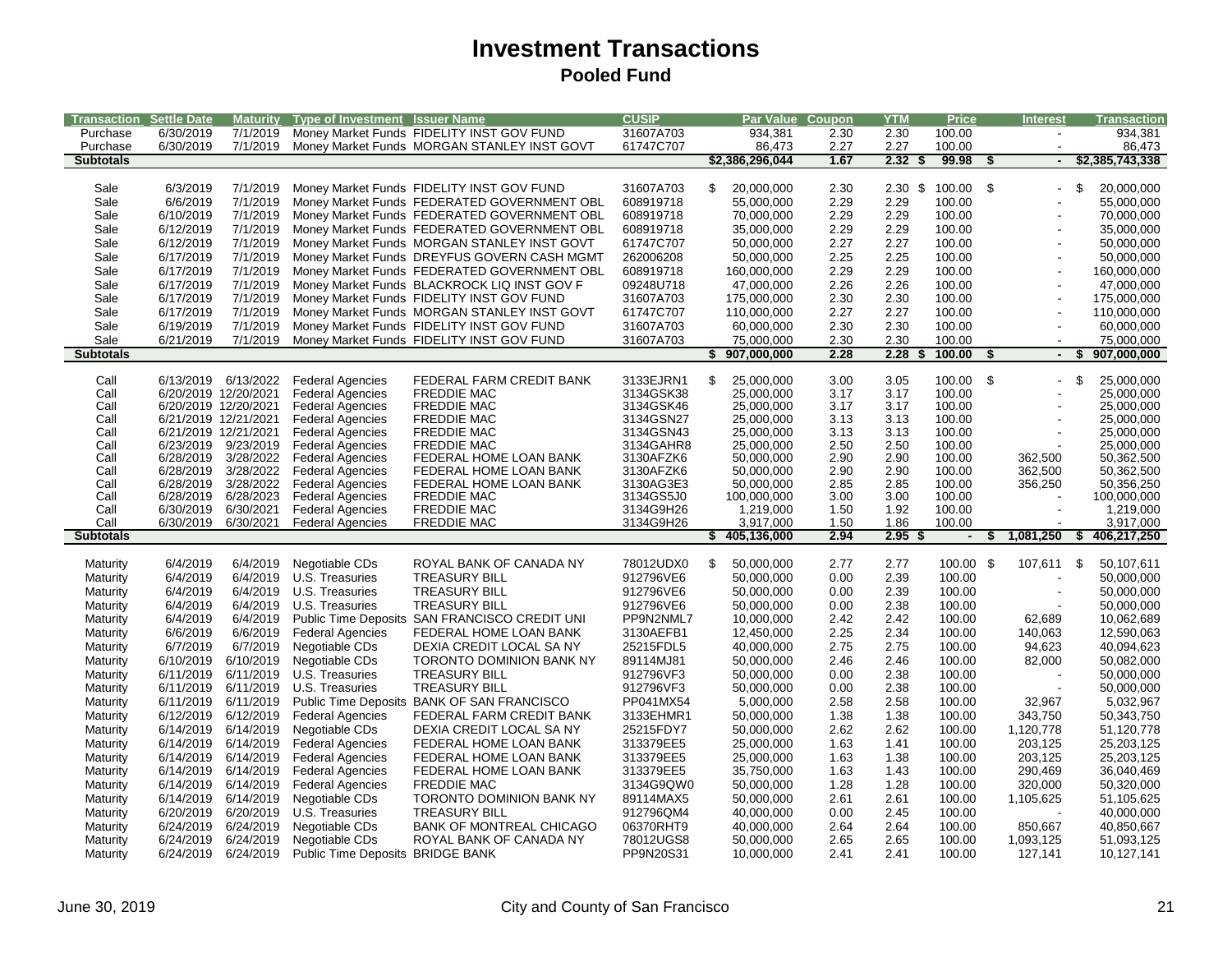| <b>Transaction Settle Date</b> |                      | <b>Maturity</b>      | <b>Type of Investment</b> | <b>Issuer Name</b>              | <b>CUSIP</b> | Par Value Coupon |      | <b>YTM</b> | Price                         | <b>Interest</b> | Transaction     |
|--------------------------------|----------------------|----------------------|---------------------------|---------------------------------|--------------|------------------|------|------------|-------------------------------|-----------------|-----------------|
| Maturity                       | 6/25/2019            | 6/25/2019            | <b>Federal Agencies</b>   | FED HOME LN DISCOUNT NT         | 313384HH5    | 25,000,000       | 0.00 | 2.25       | 100.00                        |                 | 25,000,000      |
| Maturity                       | 6/25/2019            | 6/25/2019            | <b>Federal Agencies</b>   | FED HOME LN DISCOUNT NT         | 313384HH5    | 25,000,000       | 0.00 | 2.25       | 100.00                        |                 | 25,000,000      |
| Maturity                       | 6/25/2019            | 6/25/2019            | Negotiable CDs            | <b>MUFG UNION BANK NA</b>       | 62478TW54    | 40,000,000       | 2.61 | 2.61       | 100.00                        | 342,200         | 40,342,200      |
| Maturity                       | 6/25/2019            | 6/25/2019            | <b>Commercial Paper</b>   | MUFG BANK LTD NY                | 62479MTR4    | 40,000,000       | 0.00 | 2.76       | 100.00                        |                 | 40,000,000      |
| Maturity                       | 6/25/2019            | 6/25/2019            | <b>Commercial Paper</b>   | <b>TOYOTA MOTOR CREDIT CORP</b> | 89233HTR5    | 50,000,000       | 0.00 | 2.74       | 100.00                        |                 | 50,000,000      |
|                                | 6/25/2019            | 6/25/2019            |                           | <b>TREASURY BILL</b>            | 912796VH9    | 50,000,000       | 0.00 | 2.27       | 100.00                        |                 | 50,000,000      |
| Maturity                       | 6/26/2019            | 6/26/2019            | U.S. Treasuries           |                                 | 313384HJ1    |                  |      |            |                               |                 |                 |
| Maturity                       |                      |                      | <b>Federal Agencies</b>   | FED HOME LN DISCOUNT NT         |              | 50,000,000       | 0.00 | 2.28       | 100.00                        |                 | 50,000,000      |
| Maturity                       | 6/26/2019            | 6/26/2019            | <b>Federal Agencies</b>   | FED HOME LN DISCOUNT NT         | 313384HJ1    | 50,000,000       | 0.00 | 2.28       | 100.00                        |                 | 50,000,000      |
| Maturity                       | 6/26/2019            | 6/26/2019            | <b>Federal Agencies</b>   | FED HOME LN DISCOUNT NT         | 313384HJ1    | 50,000,000       | 0.00 | 2.28       | 100.00                        |                 | 50,000,000      |
| Maturity                       | 6/26/2019            | 6/26/2019            | <b>Federal Agencies</b>   | FED HOME LN DISCOUNT NT         | 313384HJ1    | 50,000,000       | 0.00 | 2.28       | 100.00                        |                 | 50,000,000      |
| Maturity                       | 6/26/2019            | 6/26/2019            | <b>Federal Agencies</b>   | FED HOME LN DISCOUNT NT         | 313384HJ1    | 50,000,000       | 0.00 | 2.28       | 100.00                        |                 | 50,000,000      |
| Maturity                       | 6/26/2019            | 6/26/2019            | <b>Commercial Paper</b>   | MUFG BANK LTD NY                | 62479MTS2    | 50,000,000       | 0.00 | 2.92       | 100.00                        |                 | 50,000,000      |
| Maturity                       | 6/27/2019            | 6/27/2019            | <b>Federal Agencies</b>   | FED HOME LN DISCOUNT NT         | 313384HK8    | 50,000,000       | 0.00 | 2.25       | 100.00                        |                 | 50,000,000      |
| Maturity                       | 6/27/2019            | 6/27/2019            | <b>Federal Agencies</b>   | FED HOME LN DISCOUNT NT         | 313384HK8    | 50,000,000       | 0.00 | 2.25       | 100.00                        |                 | 50,000,000      |
| Maturity                       | 6/27/2019            | 6/27/2019            | <b>Federal Agencies</b>   | FED HOME LN DISCOUNT NT         | 313384HK8    | 50,000,000       | 0.00 | 2.25       | 100.00                        |                 | 50,000,000      |
| Maturity                       | 6/27/2019            | 6/27/2019            | <b>Federal Agencies</b>   | FED HOME LN DISCOUNT NT         | 313384HK8    | 50,000,000       | 0.00 | 2.25       | 100.00                        |                 | 50,000,000      |
| Maturity                       | 6/28/2019            | 6/28/2019            | Negotiable CDs            | TORONTO DOMINION BANK NY        | 89114MF85    | 50,000,000       | 2.50 | 2.50       | 100.00                        | 201,389         | 50,201,389      |
| <b>Subtotals</b>               |                      |                      |                           |                                 |              | \$1,623,200,000  | 0.90 | 2.33       | $\overline{\phantom{a}}$<br>S | 6,721,346       | \$1,629,921,346 |
|                                |                      |                      |                           |                                 |              |                  |      |            |                               |                 |                 |
| Interest                       | 6/1/2019             | 7/1/2020             | <b>Federal Agencies</b>   | <b>FREDDIE MAC</b>              | 3134GB5M0    | \$<br>50,000,000 | 1.96 | 1.96       | 0.00                          | $0.00\quad$ \$  | 490,000         |
| Interest                       | 6/2/2019             | 12/2/2019            | <b>Federal Agencies</b>   | FEDERAL FARM CREDIT BANK        | 3133EGN43    | 50,000,000       | 2.64 | 2.64       | 0.00                          | 0.00            | 113,688         |
| Interest                       | 6/2/2019             | 11/2/2020            | <b>Federal Agencies</b>   | <b>FARMER MAC</b>               | 3132X0KR1    | 25,000,000       | 2.68 | 2.68       | 0.00                          | 0.00            | 57,705          |
| Interest                       | 6/2/2019             | 6/2/2022             | <b>Federal Agencies</b>   | FEDERAL FARM CREDIT BANK        | 3133EHLY7    | 50,000,000       | 1.88 | 1.85       | 0.00                          | 0.00            | 468,750         |
| Interest                       | 6/2/2019             | 6/2/2022             | <b>Federal Agencies</b>   | FEDERAL FARM CREDIT BANK        | 3133EHLY7    | 50,000,000       | 1.88 | 1.88       | 0.00                          | 0.00            | 468,750         |
| Interest                       | 6/9/2019             | 8/9/2019             | <b>Federal Agencies</b>   | FEDERAL FARM CREDIT BANK        | 3133EGED3    | 25,000,000       | 2.65 | 2.65       | 0.00                          | 0.00            | 57,000          |
| Interest                       | 6/9/2019             | 8/9/2019             | <b>Federal Agencies</b>   | FEDERAL FARM CREDIT BANK        | 3133EGED3    | 25,000,000       | 2.65 | 2.65       | 0.00                          | 0.00            | 57,000          |
| Interest                       | 6/11/2019 12/11/2020 |                      | <b>Federal Agencies</b>   | FEDERAL HOME LOAN BANK          | 3130A3UQ5    | 10,000,000       | 1.88 | 2.02       | 0.00                          | 0.00            | 93,750          |
| Interest                       |                      | 6/13/2019 12/13/2019 | <b>Federal Agencies</b>   | FEDERAL HOME LOAN BANK          | 3130A0JR2    | 11,360,000       | 2.38 | 1.90       | 0.00                          | 0.00            | 134,900         |
| Interest                       |                      | 6/13/2019 12/13/2019 | <b>Federal Agencies</b>   | FEDERAL HOME LOAN BANK          | 3130A0JR2    | 20,000,000       | 2.38 | 1.90       | 0.00                          | 0.00            | 237,500         |
| Interest                       | 6/13/2019 12/13/2019 |                      | <b>Federal Agencies</b>   | FEDERAL HOME LOAN BANK          | 3130A0JR2    | 40,000,000       | 2.38 | 1.90       | 0.00                          | 0.00            | 475,000         |
| Interest                       | 6/13/2019 6/13/2022  |                      | <b>Federal Agencies</b>   | FEDERAL FARM CREDIT BANK        | 3133EJRN1    | 25,000,000       | 3.00 | 3.05       | 0.00                          | 0.00            | 375,000         |
| Interest                       | 6/15/2019            | 6/15/2020            | <b>Federal Agencies</b>   | FEDERAL FARM CREDIT BANK        | 3133EHNK5    | 25,000,000       | 1.54 | 1.54       | 0.00                          | 0.00            | 192,500         |
| Interest                       | 6/15/2019            | 6/15/2020            | <b>Federal Agencies</b>   | FEDERAL FARM CREDIT BANK        | 3133EHNK5    | 26,900,000       | 1.54 | 1.55       | 0.00                          | 0.00            | 207,130         |
| Interest                       | 6/15/2019            | 6/15/2020            | U.S. Treasuries           | <b>US TREASURY</b>              | 912828XU9    | 50,000,000       | 1.50 | 1.51       | 0.00                          | 0.00            | 375,000         |
| Interest                       | 6/15/2019            | 6/15/2020            | U.S. Treasuries           | <b>US TREASURY</b>              | 912828XU9    | 50,000,000       | 1.50 | 2.39       | 0.00                          | 0.00            | 375,000         |
| Interest                       |                      | 6/15/2019 6/15/2020  | U.S. Treasuries           | <b>US TREASURY</b>              | 912828XU9    | 100,000,000      | 1.50 | 2.67       | 0.00                          | 0.00            | 750,000         |
| Interest                       | 6/15/2019 12/15/2020 |                      | <b>Federal Agencies</b>   | <b>FARMER MAC</b>               | 3132X0ZY0    | 12,750,000       | 2.05 | 2.07       | 0.00                          | 0.00            | 130,688         |
| Interest                       | 6/15/2019 6/15/2021  |                      | <b>Federal Agencies</b>   | FEDERAL HOME LOAN BANK          | 3130ACVS0    | 50,000,000       | 2.13 | 2.13       | 0.00                          | 0.00            | 532,500         |
| Interest                       | 6/15/2019 6/15/2021  |                      | <b>Federal Agencies</b>   | FEDERAL HOME LOAN BANK          | 3130ACVS0    | 50,000,000       | 2.13 | 2.13       | 0.00                          | 0.00            | 532,500         |
| Interest                       | 6/15/2019 12/15/2021 |                      | <b>Federal Agencies</b>   | FEDERAL HOME LOAN BANK          | 3130ACB60    | 50,000,000       | 2.00 | 2.00       | 0.00                          | 0.00            | 500,000         |
| Interest                       | 6/17/2019 12/17/2021 |                      | <b>Federal Agencies</b>   | FEDERAL FARM CREDIT BANK        | 3133EJ3B3    | 25,000,000       | 2.80 | 2.84       | 0.00                          | 0.00            | 350,000         |
| Interest                       | 6/17/2019 12/17/2021 |                      | <b>Federal Agencies</b>   | FEDERAL FARM CREDIT BANK        | 3133EJ3B3    | 25,000,000       | 2.80 | 2.84       | 0.00                          | 0.00            | 350,000         |
| Interest                       | 6/17/2019 12/17/2021 |                      | <b>Federal Agencies</b>   | FEDERAL FARM CREDIT BANK        | 3133EJ3B3    | 25,000,000       | 2.80 | 2.85       | 0.00                          | 0.00            | 350,000         |
| Interest                       |                      | 6/20/2019 8/20/2019  | <b>Federal Agencies</b>   | FEDERAL FARM CREDIT BANK        | 3133EGX67    | 50,000,000       | 2.56 | 2.56       | 0.00                          | 0.00            | 110,249         |
| Interest                       | 6/20/2019 12/20/2021 |                      | <b>Federal Agencies</b>   | <b>FREDDIE MAC</b>              | 3134GSK38    | 25,000,000       | 3.17 | 3.17       | 0.00                          | 0.00            | 396,250         |
| Interest                       | 6/20/2019 12/20/2021 |                      | <b>Federal Agencies</b>   | <b>FREDDIE MAC</b>              | 3134GSK46    | 25,000,000       | 3.17 | 3.17       | 0.00                          | 0.00            | 396,250         |
| Interest                       |                      | 6/21/2019 12/21/2020 | <b>Federal Agencies</b>   | FEDERAL FARM CREDIT BANK        | 3133EGX75    | 50,000,000       | 2.63 | 2.63       | 0.00                          | 0.00            | 113,317         |
| Interest                       | 6/21/2019 12/21/2021 |                      | <b>Federal Agencies</b>   | <b>FREDDIE MAC</b>              | 3134GSN27    | 25,000,000       | 3.13 | 3.13       | 0.00                          | 0.00            | 391,250         |
| Interest                       | 6/21/2019 12/21/2021 |                      | <b>Federal Agencies</b>   | <b>FREDDIE MAC</b>              | 3134GSN43    | 25,000,000       | 3.13 | 3.13       | 0.00                          | 0.00            | 391,250         |
| Interest                       | 6/22/2019            | 6/22/2020            | <b>Federal Agencies</b>   | <b>FREDDIE MAC</b>              | 3134GBST0    | 14,675,000       | 1.65 | 1.65       | 0.00                          | 0.00            | 121,069         |
| Interest                       | 6/22/2019            | 6/22/2021            | <b>Federal Agencies</b>   | <b>FANNIE MAE</b>               | 3135G0U35    | 25,000,000       | 2.75 | 2.76       | 0.00                          | 0.00            | 343,750         |
| Interest                       |                      | 6/23/2019 9/23/2019  | <b>Federal Agencies</b>   | <b>FREDDIE MAC</b>              | 3134GAHR8    | 25,000,000       | 2.50 | 2.50       | 0.00                          | 0.00            | 156,250         |
| Interest                       |                      | 6/24/2019 12/24/2020 | <b>Federal Agencies</b>   | FEDERAL FARM CREDIT BANK        | 3133EFTX5    | 100,000,000      | 2.77 | 2.77       | 0.00                          | 0.00            | 238,269         |
|                                |                      |                      |                           |                                 |              |                  |      |            |                               |                 |                 |